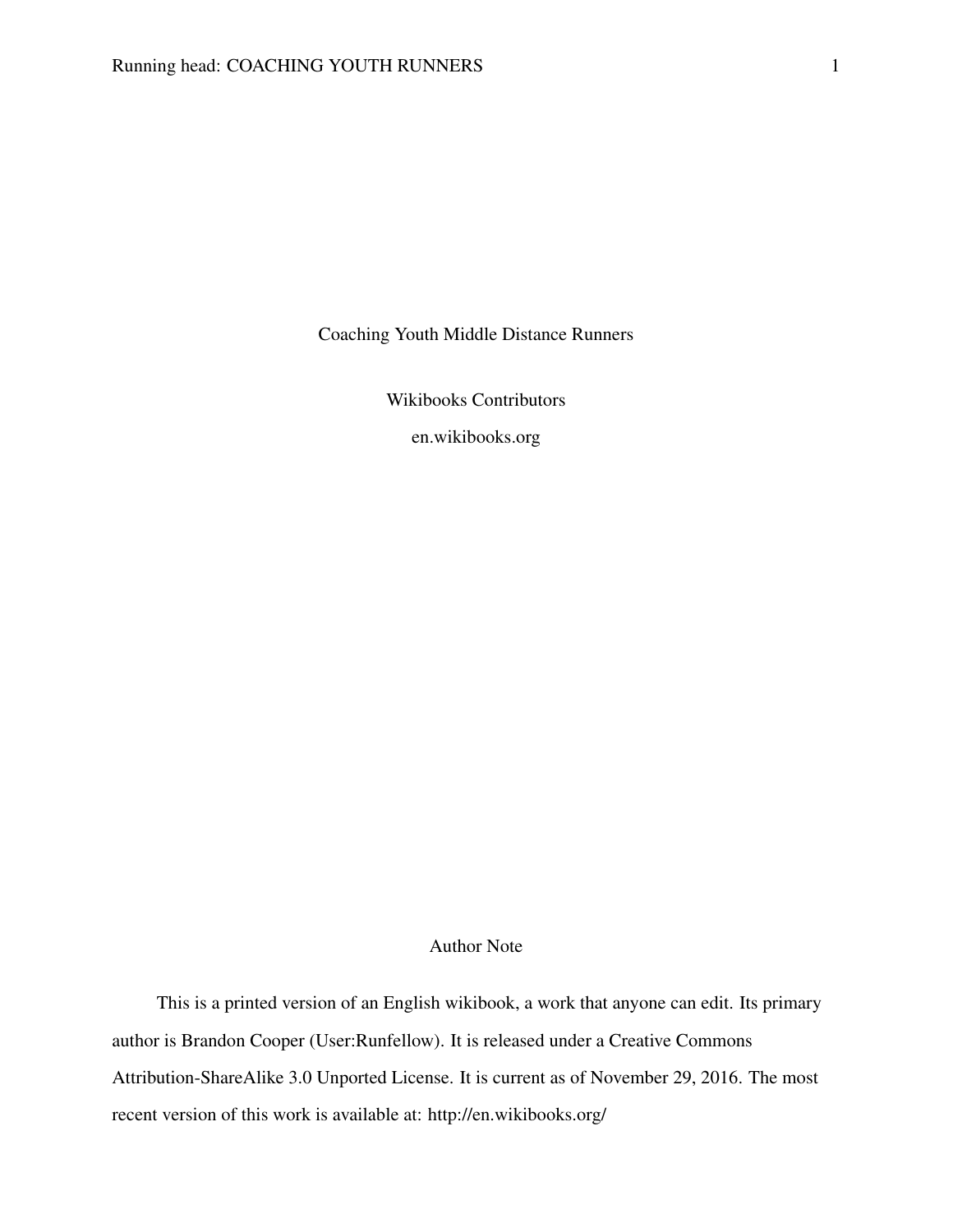## Abstract

This work is a supplementary text for coaches who train athletes aged between 6 and 18 years old to participate in running events between 800 and 5,000 m. It is intended to function as a review of available research in the field and as a set of guidelines on how to apply that research. Topics discussed include nutritional concerns, psychological considerations, effective training methods, and competition strategies. Special attention is given to potential differences between genders. An appendix includes selections for further reading.

*Keywords:* middle distance running, youth coaching, track and field athletics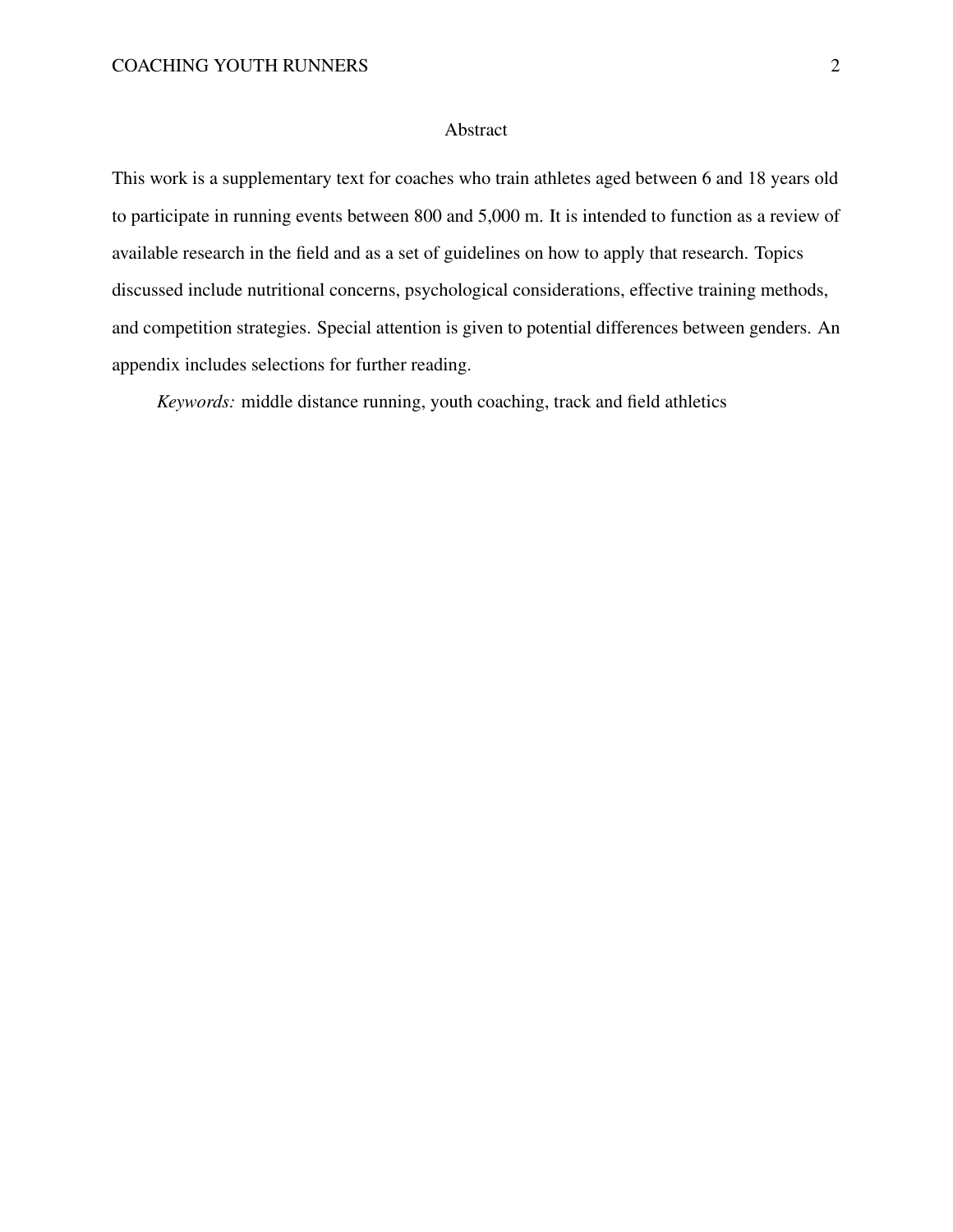#### Coaching Youth Middle Distance Runners

In their book *Practical Track and Field Athletics*, University of Wisconsin-Madison track and field coach John Graham and Olympic champion Ellery Clark [\(1904\)](#page-28-0) issue practical advice to novice middle distance running coaches:

With the change from the quarter to the half mile run, speed becomes of much less importance and endurance becomes an absolute necessity. Of course a first-class half-miler, a man who can beat two minutes, must be possessed of a fair amount of speed, but endurance must be cultivated at all hazards. Some cross country running during the winter, combined with gymnasium work for the upper part of the body, is the best preparation for the running season. (p. 35)

The information they offer is mostly correct, but it is also incomplete; the chapters regarding the middle distance events make up only one tenth of the book's length. Although much has changed in the scientific and athletic communities in the last century, coaching has in many ways remained a static field dominated by inadequate and outdated methodologies. Coaches may understand the basic concepts mentioned by Graham and Clark, but knowing what makes a good runner is not the same as knowing how to coach one.

## Purpose

Though the benefits of rigorous exercise for young people are numerous and well documented, mere participation is not enough:

Youth do not necessarily acquire the health and health-related fitness benefits that many parents and other adults assume will be achieved through participating in youth sports without deliberate efforts to ensure that the amount of moderate to vigorous exercise is sufficiently maintained for each young person. (Bergeron, [2007,](#page-22-0) p. 37)

Coaches, then, serve an important function: They must guide athletes in such a way as to help them find a balance between athletic success and overall wellness. Though a majority of surveyed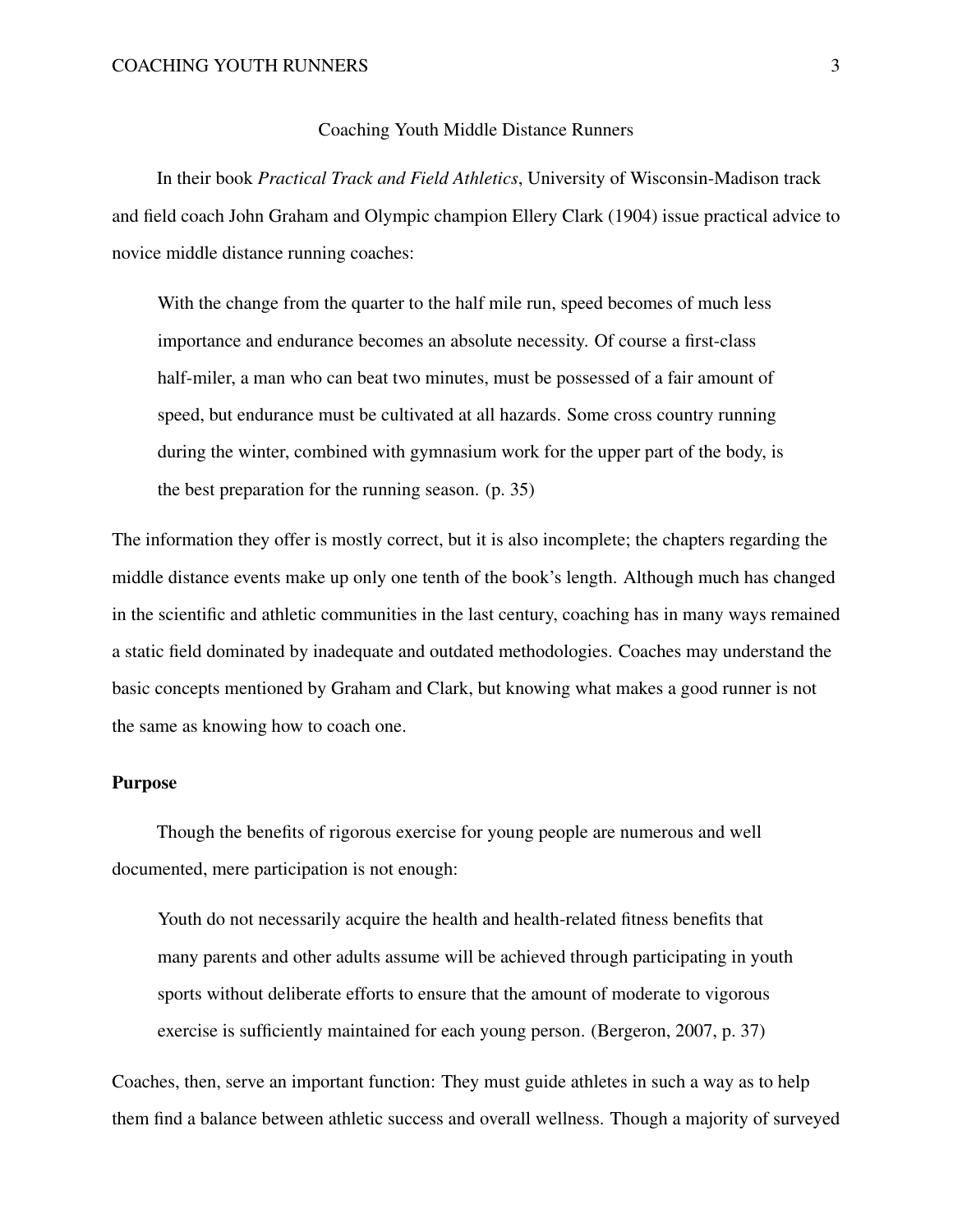coaches claim that "learning by doing" is the most common way they acquire knowledge about their sport, many have expressed a desire to learn more through guided education (Erickson, Bruner, MacDonald, & Côté, [2008\)](#page-25-0). Both developmental and top-level middle distance coaches have called for more dissemination of the scientific knowledge in the field (Wiersma & Sherman, [2005;](#page-41-0) Williams & Kendall, [2007\)](#page-41-1). While it is true that coaches can sometimes fail to implement the proven methods they are taught even after completing coaching education programs (Judge et al., [2013\)](#page-30-0), and research on this subject is still relatively limited (Midgley, McNaughton, & Jones, [2007\)](#page-33-0), there clearly exists a need to bridge the gap between researcher and coach. Therefore, this work is designed to supplement–but not replace–conventional texts with information related to coaching middle distance runners between the ages of 6 and 18.

#### **Concerns**

As with all physical activity, great care should be taken to consider individual circumstances before athletes can dedicate themselves to any training program. Coaches should also be concerned with the early detection of injuries, which can differ from those suffered by adult athletes due to growth-related issues (Krabak, Snitily, & Milani, [2016\)](#page-31-0). This work will address how to correct some common contributing factors to injuries. Some concerns have also been raised regarding the age appropriateness of middle distance running for younger athletes, but a careful review of the available literature finds most of these unwarranted (Jenny & Armstrong, [2013\)](#page-30-1). Most young athletes can safely race at distances even beyond 5,000 m if trained responsibly (Roberts, [2007\)](#page-37-0). According to the American Academy of Pediatrics [\(1990\)](#page-21-0), "if children enjoy the activity and are asymptomatic, there is no reason to preclude them from training for and participating in [endurance running events]" (p. 800). More important than race distance is the type and volume of training, which coaches should manage carefully so as to avoid overuse injuries or burnout (Brenner, [2007\)](#page-23-0). Researchers have also raised a number of important questions regarding the nutritional, physiological, and psychological aspects of training female runners (Lynch & Hoch, [2010;](#page-33-1) Prather & Hunt, [2005\)](#page-36-0). To address these, this work includes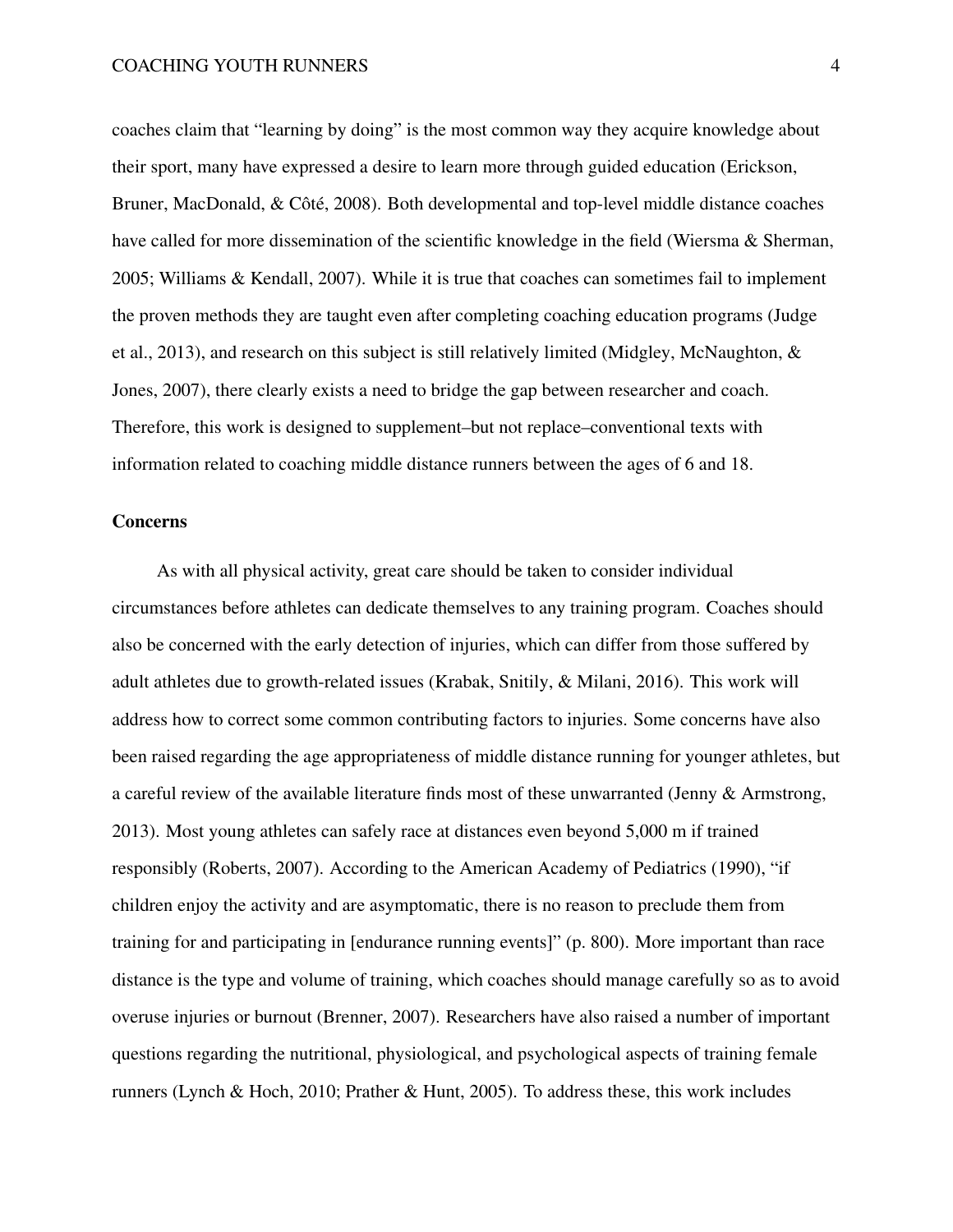several sections related to specific gender differences that may arise while training young male and female athletes.

## Style

Wherever possible, this work follows the style guidelines set forth in the *Publication Manual of the American Psychological Association*, 6th Edition. As much effort as possible has been made to create a faithful print-friendly version of this work; however, some media, templates, and markup used in the online version may not render correctly in a printed version. To see the most recent online version of this work, visit:<http://en.wikibooks.org/>

# **Nutrition**

Proper nutritional practices alone cannot generate elite performances, but they can significantly affect athletes' performance in competition and overall wellness (Petrie, Stover, & Horswill, [2004\)](#page-35-0). Maintaining a healthy energy balance, practicing effective hydration habits, and understanding the various aspects of supplementation practices can help athletes improve their performance and increase their enjoyment of the sport. Bingham, Borkan, and Quatromoni [\(2015\)](#page-22-1) provide this practical advice for young athletes:

- Eat fresh, minimally processed foods.
- Ingest enough calories to remain healthy and competitive.
- Eat after exercising to recover.
- Consume enough fluids to maintain proper hydration levels.
- Plan meals ahead of time.
- Vary the content of meals to ensure they include a variety of nutrients.
- Seek help from a professional to address signs of disordered eating behavior.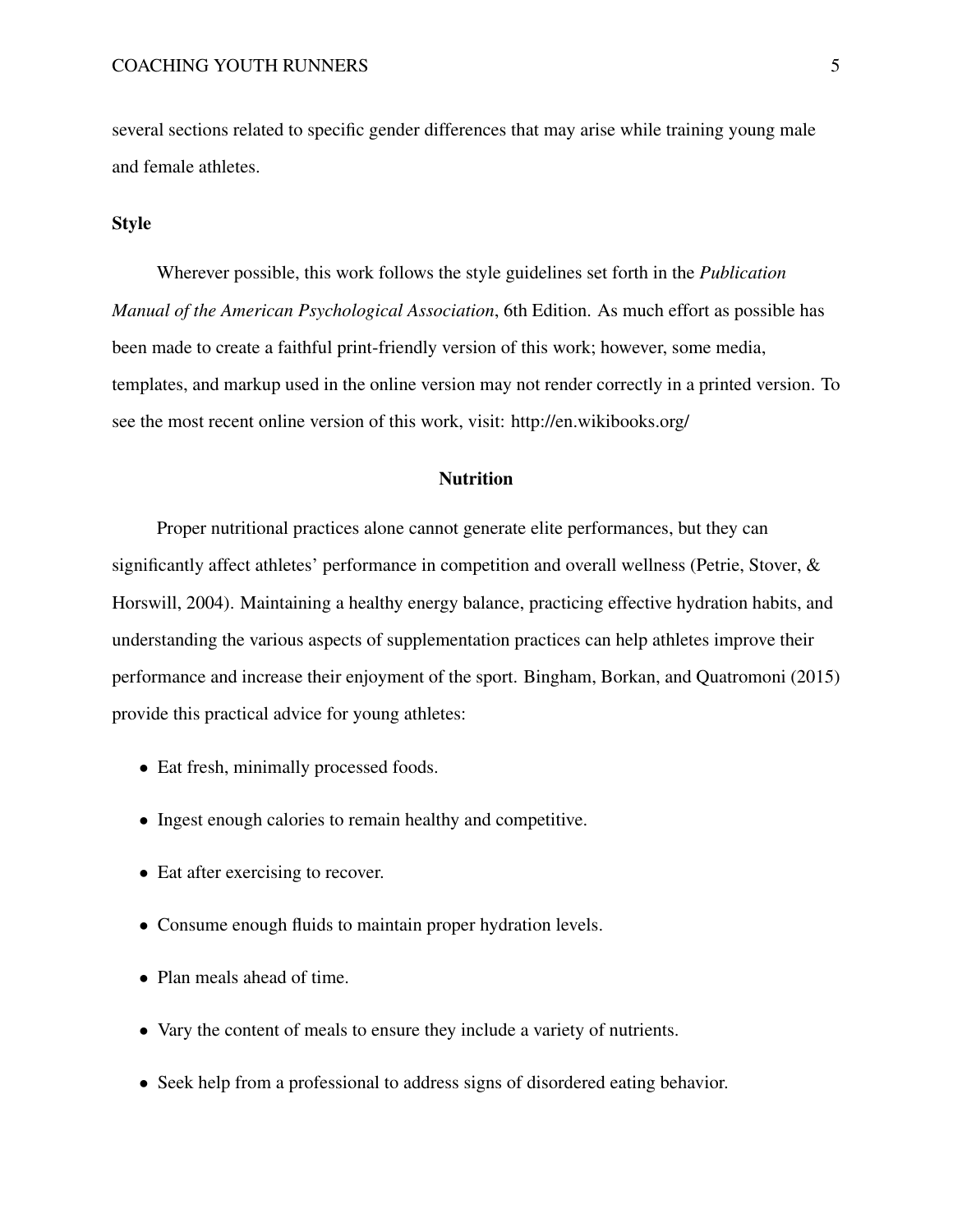## Caloric Intake

Many elite runners maintain high carbohydrate, low-fat nutritional programs (Schröder et al., [2008\)](#page-37-1). One study by Achten et al. [\(2004\)](#page-21-1) indicates that significantly higher carbohydrate intake can improve running performance and mood. Couto et al. [\(2015\)](#page-24-0) found that a diet high in carbohydrates correlated with a faster sprint speed in the final 400 m of a distance race. That said, children and adolescents have smaller glycogen stores, meaning that they are more likely to process fat during exercise (Jeukendrup & Cronin, [2011\)](#page-30-2), and a higher fat content diet does not inhibit endurance or anaerobic activities in runners (Horvath, Eagen, Fisher, Leddy, & Pendergast, [2000\)](#page-29-0). The quantity of calories ingested should depend on the individual athlete and the current training phase; higher volume and intensity should necessitate greater caloric intake (Stellingwerff, Boit, & Res, [2007\)](#page-39-0). Obese children and adolescents often lower their caloric intake while participating in a structured physical activity (Schwartz, King, Perreira, Blundell, & Thivel, [2016\)](#page-38-0).

# Hydration

Athletes should understand that dehydration is unhealthy and detrimental to performance. There is little doubt that "(a) dehydration is a major and common problem within children exercising in the heat; and (b) children do not have the capacity to translate hydration awareness to successful hydration strategies" (Kavouras and Arnaoutis, [2012,](#page-31-1) p. S11). Stearns et al. [\(2009\)](#page-39-1) found that improper hydration habits can even affect a runner's pacing ability. Education programs for athletes, such as a short group lecture on the importance of hydration, are an effective tool for improving young athletes' endurance performance (Kavouras et al., [2012\)](#page-31-2). Although adolescent runners can effectively gauge the amount of fluid they consume during exercise (Wilk, Timmons, & Bar-Or, [2010\)](#page-41-2), even experienced runners tend to underestimate the amount of fluids they lose through sweat (O'Neal et al., [2012\)](#page-35-1), and they sometimes struggle to manage their hydration needs by ingesting fluids *ad libitum*–that is, "at one's pleasure" (Passe, Horn, Stofan, Horswill, & Murray, [2007\)](#page-35-2). Therefore, coaches should carefully monitor athletes'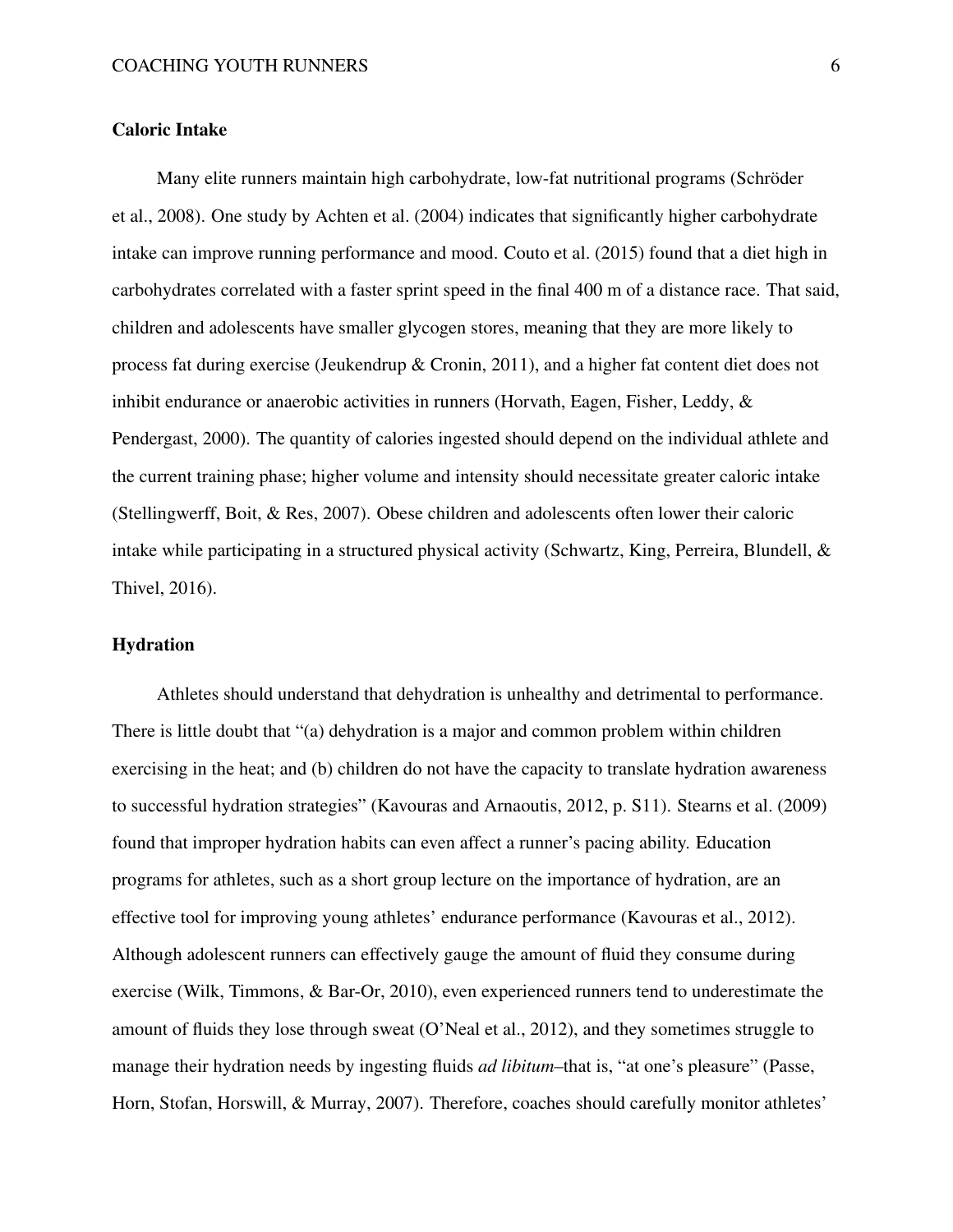fluid intake during training and competition to avoid dehydration:

The athlete should consume approximately 500 to 600 ml (17 to 20 US fl oz) of water or a sports drink 2 to 3 hours before exercise and 300 to 360 ml (10 to 12 US fl oz) of water or a sports drink 0 to 10 minutes before exercise (Casa, [2004,](#page-23-1) p. 7).

Sports Drinks. So long as the athlete has ingested an adequate meal approximately three hours before exercise, carbohydrate-based sports beverages such as Gatorade provide no physiological or psychological advantages over other drinks (Rollo & Williams, [2010\)](#page-37-2). They can also lead to a higher rate of gastrointestinal complaints than water alone (van Nieuwenhoven, Brouns, & Kovacs, [2005\)](#page-40-0). Medical groups, such as the American Academy of Pediatrics, caution against the overreliance on such drinks, and they strongly oppose the use of energy drinks containing stimulants (Schneider & Benjamin, [2011\)](#page-37-3). A possible alternative–aside from water–is tart cherry juice, which has been shown to reduce runners' pain levels and aid recovery after a strenuous race (Howatson et al., [2010;](#page-29-1) Kuehl, Perrier, Elliot, & Chesnutt, [2010\)](#page-32-0). In warmer temperatures, ingesting a "slurry" of crushed ice prior to a workout can improve athletes' endurance capabilities (Siegel et al., [2010;](#page-38-1) Siegel, Maté, Watson, Nosaka, & Laursen, [2012\)](#page-38-2). Ingested immediately post-exercise, low-fat chocolate milk has been shown to be a more effective recovery drink than water or carbohydrate-only drinks (Lunn et al., [2011;](#page-33-2) Pritchett & Pritchett, [2012\)](#page-36-1).

# Supplementation

Nutritional supplements are widely used among national-level youth track and field athletes (Nieper, [2005;](#page-35-3) Petróczi et al., [2008\)](#page-36-2), but with very few exceptions, conventional supplements do not improve middle distance runners' performance (Burke, Millet, & Tarnopolsky, [2007;](#page-23-2) Schubert & Astorino, [2013,](#page-38-3) 6). For some athletes, especially females, iron or calcium supplementation may be beneficial (Nickerson et al., [1989;](#page-34-0) Rowland, Black, & Kelleher, [1987;](#page-37-4) Winters-Stone & Snow, [2004\)](#page-41-3). That said, even though many athletes report that their coach exerts the most influence on their supplementation practices (Nieper, [2005\)](#page-35-3), this is not an appropriate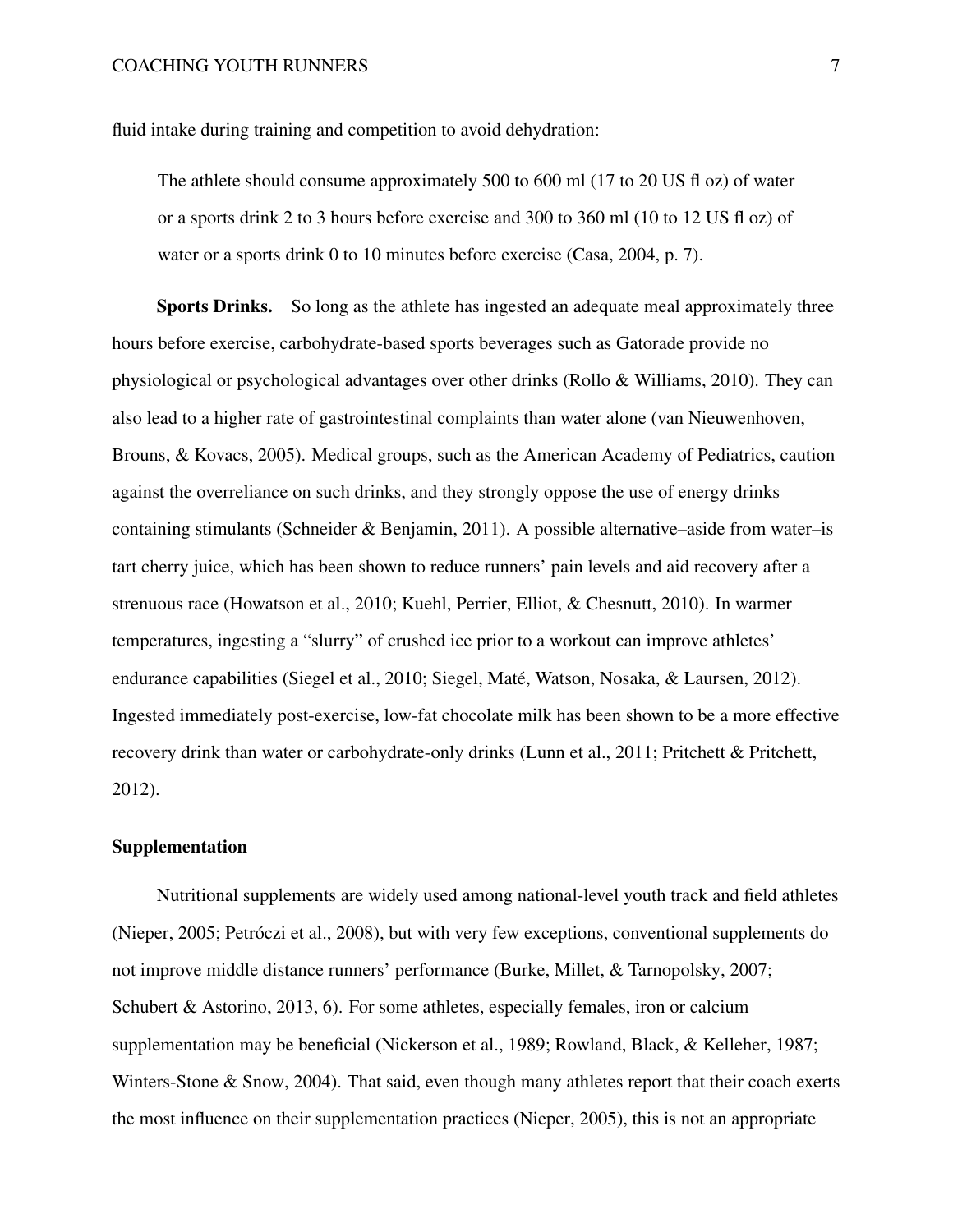role for a youth coach; rather, "an appropriate dietary intake rather than use of supplements (except when clinically indicated) is recommended to ensure young athletes participate fully and safely in athletics" (Meyer, O'Connor, and Shirreffs, [2007,](#page-33-3) S73).

#### Gender Differences

There are sex-specific factors that play a role in the bone health - which is closely tied to nutrition - of adolescent runners (Tenforde, Fredericson, Sayres, Cutti, & Sainani, [2015\)](#page-39-2). Most notably, the female athlete triad of disordered eating, amenorrhea, and osteoporosis makes athletes more susceptible to long-term injuries, such as stress fractures. While it should be noted that "participation in distance running at an elite level does not in itself predispose to an eating disorder" (Hulley, Currie, Njenga, and Hill, [2007,](#page-29-2) p. 521) and mere participation in competitive athletics has no negative effect on bone mass levels in young females (Lucas et al., [2003\)](#page-33-4), coaches should be well aware of the signs and symptoms of these conditions and be willing to address them.

One of the primary factors affecting these conditions is inadequate caloric intake (Gabel, [2006\)](#page-27-0). Female runners are less likely than their male counterparts to meet the caloric intake requirements of an active young athlete (Barrack, Nichols, Rauh, & Van Loan, [2014;](#page-22-2) Hawley, Dennis, Lindsay, & Noakes, [1995\)](#page-28-1). Female runners who exercise dietary restraint are more likely to have low bone mineral density (Barrack, Rauh, Barkai, & Nichols, [2008\)](#page-22-3), and those who are "careful about their weight" are eight times more likely to sustain a stress fracture than those who are not (Bennell et al., [1995\)](#page-22-4). Nieves et al. [\(2010\)](#page-35-4) also found that "in young female runners, higher intakes of calcium, skim milk, and dairy products were associated with lower rates of stress fracture" (p. 146). Female runners often lack essential knowledge in this area (Wiita  $\&$ Stombaugh, [1996;](#page-41-4) Zawila, Steib, & Hoogenboom, [2003\)](#page-42-0), so coaches must be prepared to educate others involved in the process:

Such efforts may include educating athletes, coaches, and parents about overtraining, the importance of rest and recovery, sports nutrition, and signs and symptoms of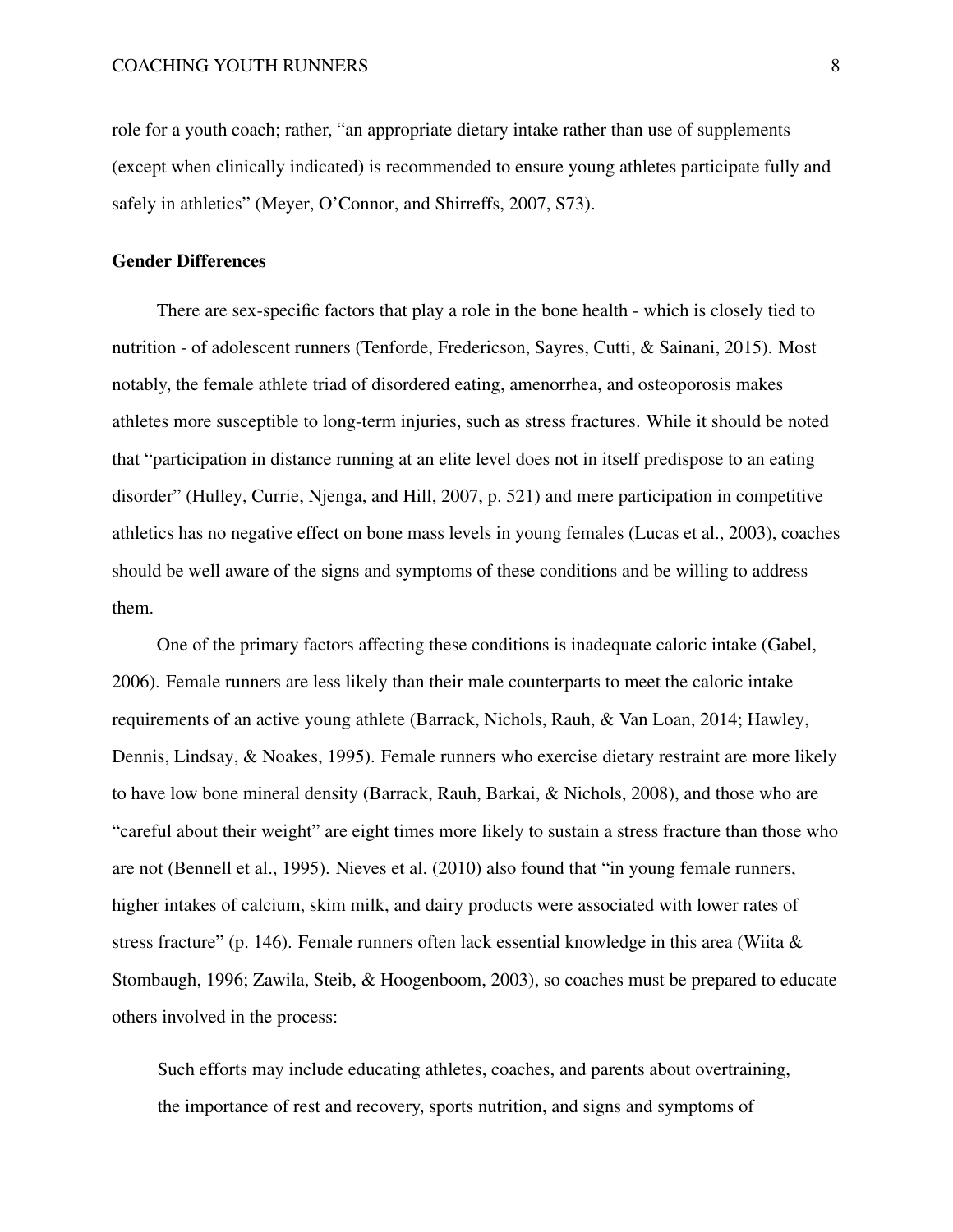disordered eating as well as the female athlete triad. Education should also include discussion of the myths associated with endurance sports training, including the misperception that more training and lighter weight is always associated with performance improvements. (Voelker, [2013,](#page-40-1) p. 172)

One such education program for high school athletes improved students' nutritional knowledge by 32%. All of the participants claimed to have made changes to their food intake as a result of the program (Sarkisian, [2016\)](#page-37-5).

#### Psychology

Since at least the late 19th century, scholars have analyzed the correlations between psychological attributes and athletic success (as cited in Raglin & Wilson, [2008,](#page-36-3) p. 211). As Kruger, Pienaar, Du Plessis, and van Rensburg [\(2012\)](#page-31-3) concluded, it is "important to consider psychological skill development in young long distance athletes to enhance their athletic performance" (p. 413). Focusing on the overall well-being of athletes, including their mental states, can also foster positive overall development (Henriksen, Stambulova, & Roessler, [2010\)](#page-28-2). A one-size-fits-all approach to this field is not advisable (G. Jones & Spooner, [2006\)](#page-30-3). An athlete's motivation can be affected by his or her gender, age group, and locality (Chin, Khoo, & Low, [2012\)](#page-24-1), so coaches should approach each athlete from an individual perspective. Coaches can often misjudge the psychological skills of their athletes, even if they feel confident in their assessment (Leslie-Toogood & Martin, [2003\)](#page-32-1), and can threaten the athletes' psychological well-being by treating them disrespectfully (Gervis & Dunn, [2004\)](#page-27-1). Therefore, they should use the research in this field, not just their intuition and experiences, to guide their actions.

#### **Motivation**

A middle distance coach's role as a psychological motivator is important during competition, but it is perhaps even more important during training (Goose & Winter, [2012\)](#page-27-2). While dedicated, deliberate practice is generally not considered enjoyable in most sports (Ericsson,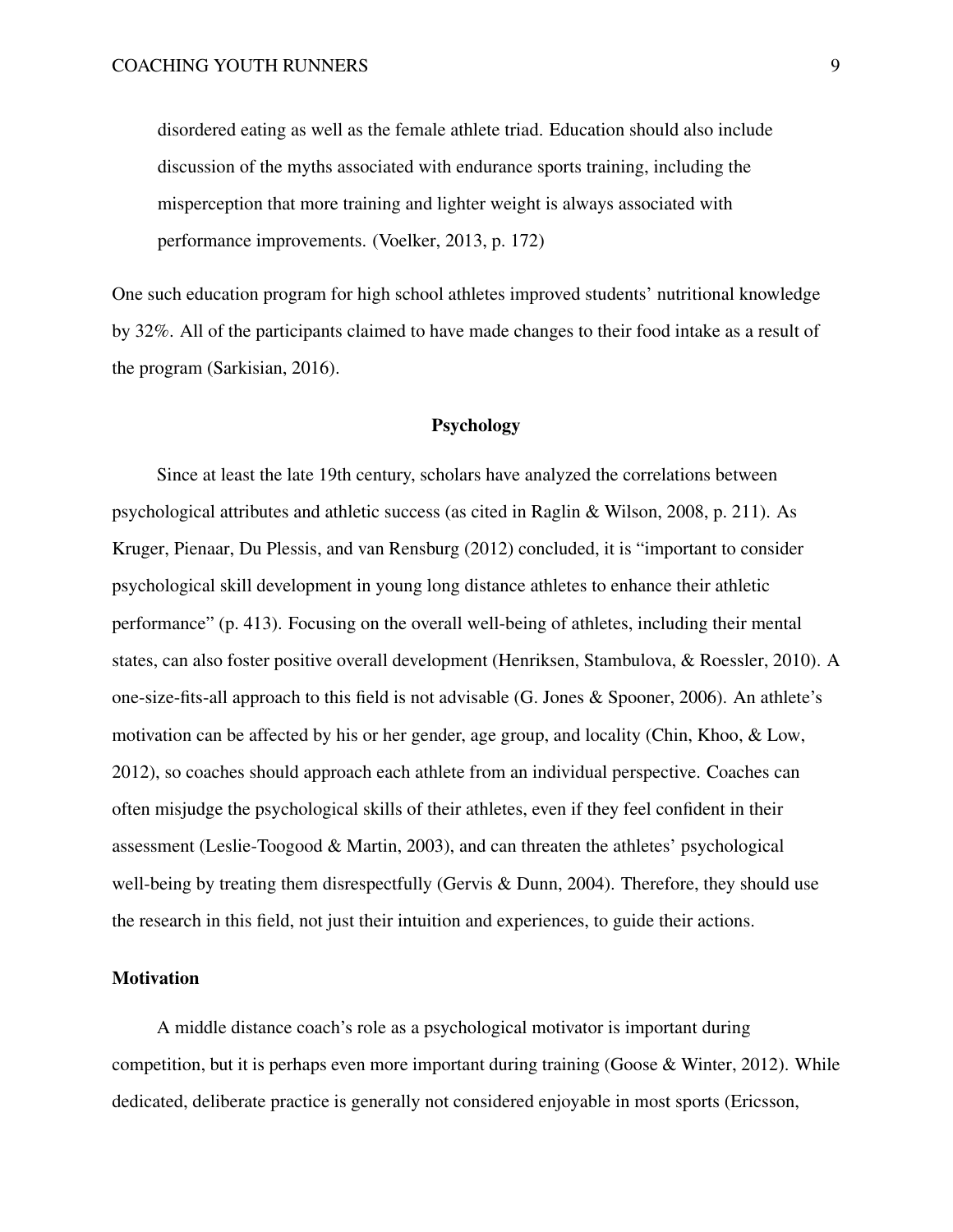Krampe, & Tesch-Römer, [1993\)](#page-26-0), there is some evidence that middle distance runners perceive their most difficult and relevant activities as their most enjoyable (Young & Salmela, [2002\)](#page-42-1), making a coach's job that much easier. Coaches should focus on creating specific task-oriented goals in an effort to improve athletes' intrinsic motivation (Barić, Cecić-Erpič, & Babić, [2002;](#page-22-5) Ferrer-Caja & Weiss, [2000\)](#page-26-1). Goudas, Biddle, Fox, and Underwood [\(1995\)](#page-27-3) found that one way to engender this kind of motivation among young track athletes was to give them some control over their own workout. This kind of perceived autonomy has been shown to have significant positive and long-lasting effects on retention (Almagro, Sáenz-López, & Moreno, [2010;](#page-21-2) Jõesaar, Hein, & Hagger, [2012\)](#page-30-4). Care should be taken, however, to ensure that highly motivated runners do not endanger their health by running to the point of collapse (St Clair Gibson et al., [2013\)](#page-39-3). Perhaps most importantly, coaches must instill a feeling of long-term hope in their athletes; Curry, Snyder, Cook, Ruby, and Rehm [\(1997\)](#page-24-2) found that cross country and track athletes with a higher sense of personal hope were more likely to excel in both academics and athletics.

# Retention

Keeping young athletes engaged and excited about running can be a difficult task. Over a span of 25 years, Enoksen [\(2011\)](#page-25-1) analyzed survey results of track and field athletes who had left the sport and found that the average "drop out" age was 17. There are many reasons a young athlete might leave an athletic program, including injuries and conflicts with work or school, but coaches can encourage retention by fostering a sense of competency in his or her athletes. In general, athletes who are task-driven with a higher sense of competency are more likely to remain in an athletics program (Konttinen, Toskala, Laakso, & Konttinen, [2013;](#page-31-4) Xiang, McBride, & Bruene, [2004,](#page-41-5) [2006\)](#page-42-2). Conversely, young runners with a high ego orientation–that is, those who are primarily motivated by a desire to best others–and/or a low perception of their own abilities are more likely to drop out (Cervelló, Escartí, & Guzmán, [2007;](#page-23-3) Whitehead, Andrée, & Lee, [2004\)](#page-40-2). Cashmore [\(2008\)](#page-23-4) described this type of runner as someone who "may return a poor time in a 1,500-meter race, but, as long as she finishes in front of the field, it counts as more of a success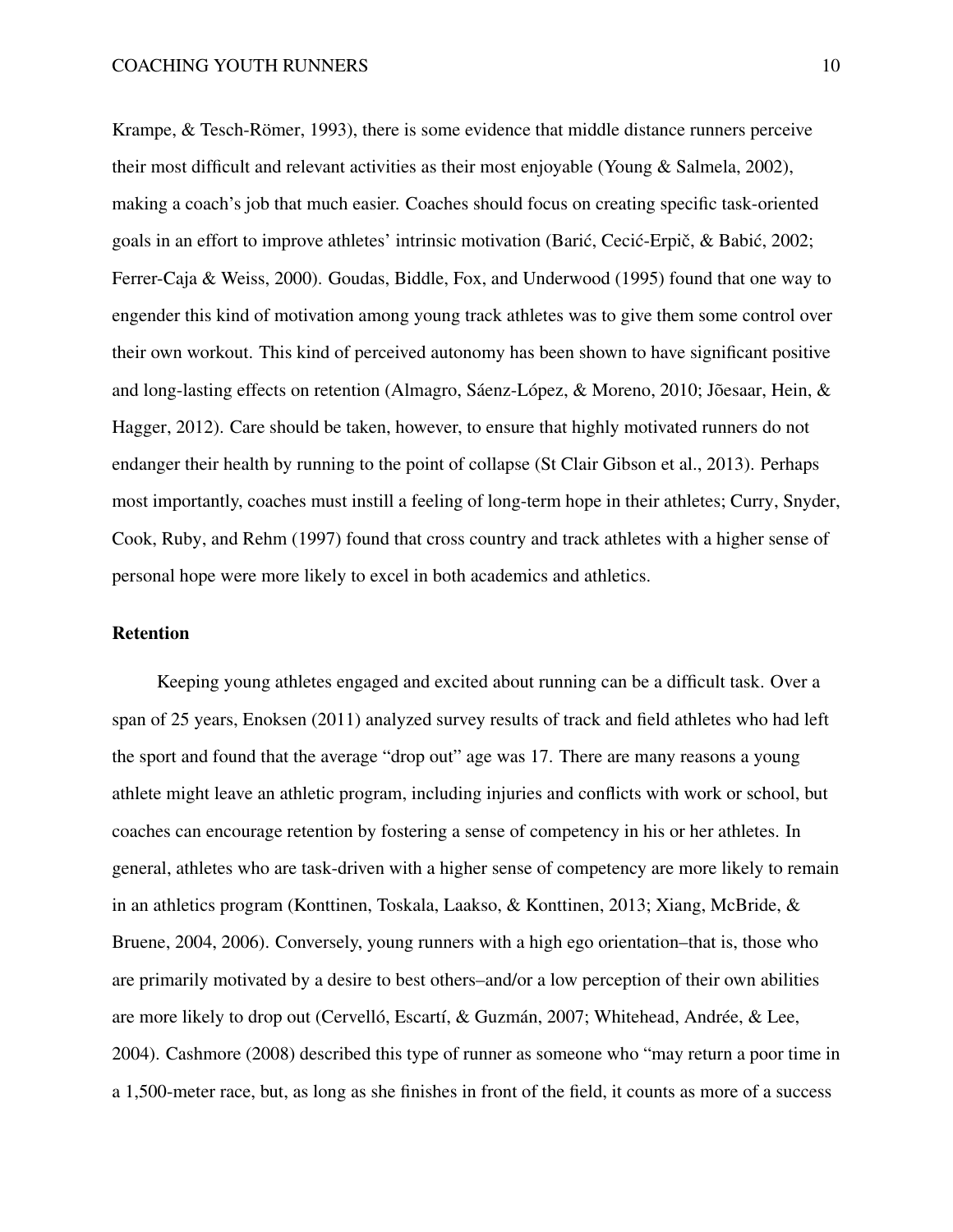than if she had run a personal record but finished second." (p.142) Setting performance goals based on time, rather than place, can help to avoid this mode of thinking (Lane & Karageorghis, [1997\)](#page-32-2). G. M. Hill [\(2000\)](#page-28-3) also listed a number of ways to encourage young runners to stay in their programs, including

- using imagery, such as having an athlete imitate the form of an elite runner;
- encouraging social interaction between athletes, such as positive feedback from peers or group-related running activities; and
- allowing self-pacing, rather than explicitly prescribing distances and times.

#### Feedback

Offering advice, criticism, and praise is an integral function of the coach-athlete relationship. As Stein, Bloom, and Sabiston [\(2012\)](#page-39-4) concluded, "it is important that coaches realize the significance of giving feedback following good performances, and attempt to incorporate positive and informational feedback into their interactions with their athletes" (p. 488). Stoate, Wulf, and Lewthwaite [\(2012\)](#page-39-5) found that runners who were given positive feedback about their form (in this case, fabricated) were more likely to improve over time than those who were given no feedback. Parents should also focus positive verbal feedback on their child's effort, rather than an outcome like finishing place.

It is also important to consider the focus of the advice given to an athlete. Though a less experienced runner may react to a coach's external cues–such as "pass that runner!"–positively, higher-level runners consistently report more internally-based thought processes–such as monitoring breathing and maintaining proper form–during competition (Nietfeld, [2003\)](#page-35-5), and their coaches often focus much of their verbal feedback on promoting those internal processes (Porter, Wu, & Partridge, [2010,](#page-36-4) 3–4). That said, Schücker, Anheier, Hagemann, Strauss, and Völker [\(2013\)](#page-38-4) found that there were physiological benefits to maintaining an external focus during high intensity exercise. If nothing else, a simple confirmation of the distance remaining can be better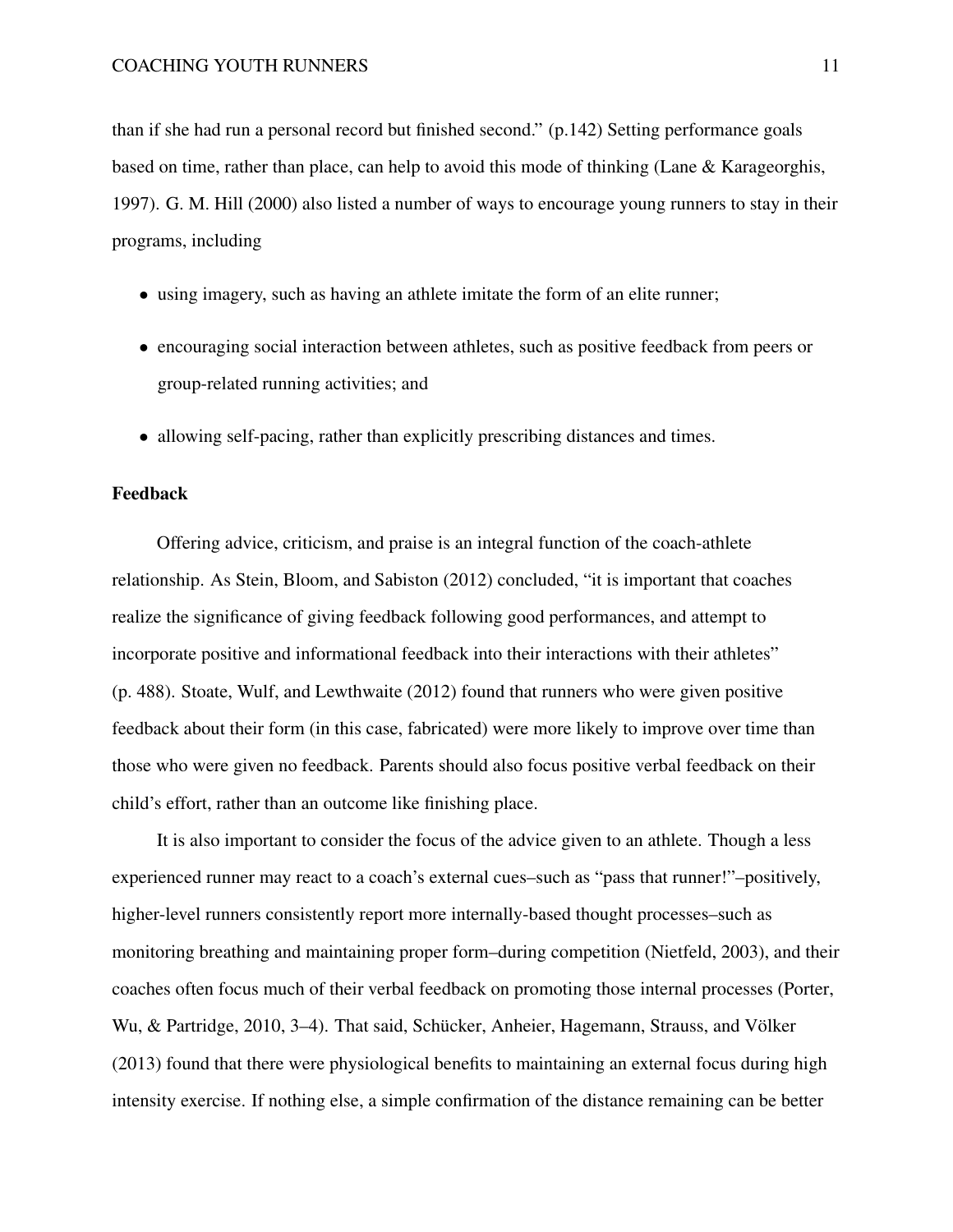than no feedback at all (Faulkner, Arnold, & Eston, [2011;](#page-26-2) Neumann & Piercy, [2013\)](#page-34-1). Children will also find it easier to respond to cues related to distance than to time (Chinnasamy, St Clair Gibson, & Micklewright, [2013\)](#page-24-3).

## Gender Differences

In general, male and female athletes "want a coach who (a) implements instructional practices, (b) can perform the skills required of the sport, and (c) provide opportunities for the athletes to compete and achieve their goals" (S. B. Martin, Dale, and Jackson, [2001,](#page-33-5) p. 208). That said, preferred communication style may differ between genders: Male runners and coaches may prefer to focus the conversation between coach and athlete on competition and athleticism, while female runners may prefer to address a broader array of topics (Childs, [2010\)](#page-24-4). Sources of motivation may also differ significantly. According to a study by Sirard, Pfeiffer, and Pate [\(2006\)](#page-38-5), "boys are more attracted to the competitive aspects of sports whereas girls are more motivated by the social opportunities that sports provide" (p. 696). Gneezy and Rustichini [\(2004\)](#page-27-4) found that "when children ran alone, there was no difference in performance. In competition boys, but not girls, improved their performance" (p. 377), although Dreber, von Essen, and Ranehill [\(2011\)](#page-25-2) found no such effect in their similar study. A focus on competition, however, is not necessarily a stronger long-term motivational force: Young women may feel more motivated by the unity of their team (Smith & Ogle, [2006\)](#page-39-6). In fact, Feltz, Lirgg, and Albrecht [\(1992\)](#page-26-3) found that the young female runners in their five-year longitudinal study were more dedicated than the males.

## **Training**

Among the works written about the subject of training young middle distance runners, Loprinzi, Greenwood, and Cornwell [\(2012\)](#page-33-6) summarize the subject well. From their conclusions:

We suggest that, when feasible, coaches individualize and employ periodization into their runner's training regimen. Additionally, it may be beneficial to limit the intensity and frequency of training in the off-season and, to assess for overtraining,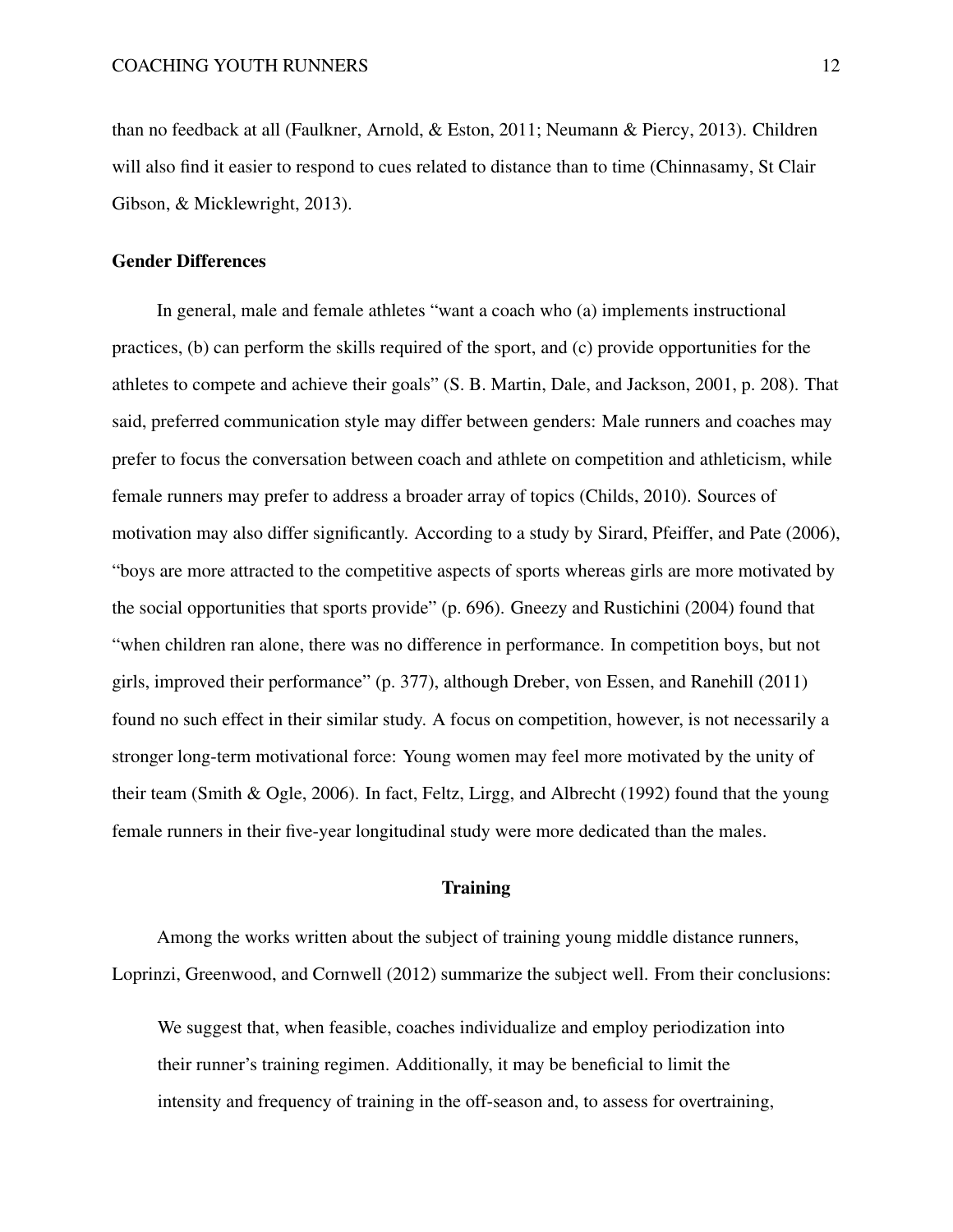evaluate the runner's motivation and mood levels, as well as morning heart rate. To reduce the likelihood of injury, coaches should employ a systematic training regimen and runners are encouraged to develop their core strength and wear appropriate running shoes. (p. 35)

Most important among these tenets is the principle of individuality: "Training should be directed and tailored to the individual, taking into account the strengths and weaknesses and how these weaknesses can be addressed as development proceeds" (Kennedy, Knowles, Dolan, and Bohne, [2005,](#page-31-5) p. 42). Coaches should also be aware of the different responses to training that younger runners may have compared to more mature athletes (Bar-Or, [2012\)](#page-22-6). While children are trainable, they may not develop as an adult would in similar training conditions (Bar-Or, [2012;](#page-22-6) Lemura, von Duvillard, & Carolinas, [1999\)](#page-32-3). Additionally, their bodies do not adjust to warmer temperatures as well as those of adults, and thus may need more time to acclimatize (Armstrong et al., [1996\)](#page-21-3).

#### Intensity and Volume

A strong debate exists between the proponents of various training philosophies advocating either high-intensity, low-volume or high-volume, low-intensity training programs (Enoksen, Shalfawi, & Tønnessen, [2011;](#page-25-3) Helgerud et al., [2007;](#page-28-4) Seiler & Tønnessen, [2009\)](#page-38-6). In their review of the literature in this area, Nielsen, Buist, Sørensen, Lind, and Rasmussen [\(2012\)](#page-35-6) found no definite correlation between running-related injuries and the volume, duration, intensity, and frequency of training. More training–either through increased intensity or volume–is not necessarily better. A study from Garcin, Fleury, and Billat [\(2002\)](#page-27-5) found that highly trained athletes' physiological characteristics did not improve after adopting a more difficult interval training regimen, and their rating of perceived exertion (RPE) for equivalent work loads actually increased over that time. Nor is long, slow distance necessarily advisable: "in order to prevent overloading of the metatarsals in adolescent runners, excessive mileage at jogging pace should be avoided" (Fourchet et al., [2012,](#page-26-4) p. 685). Coaches often strive to achieve a balance between these approaches (Laursen, [2010\)](#page-32-4), but the primary purpose of this work is to provide practical advice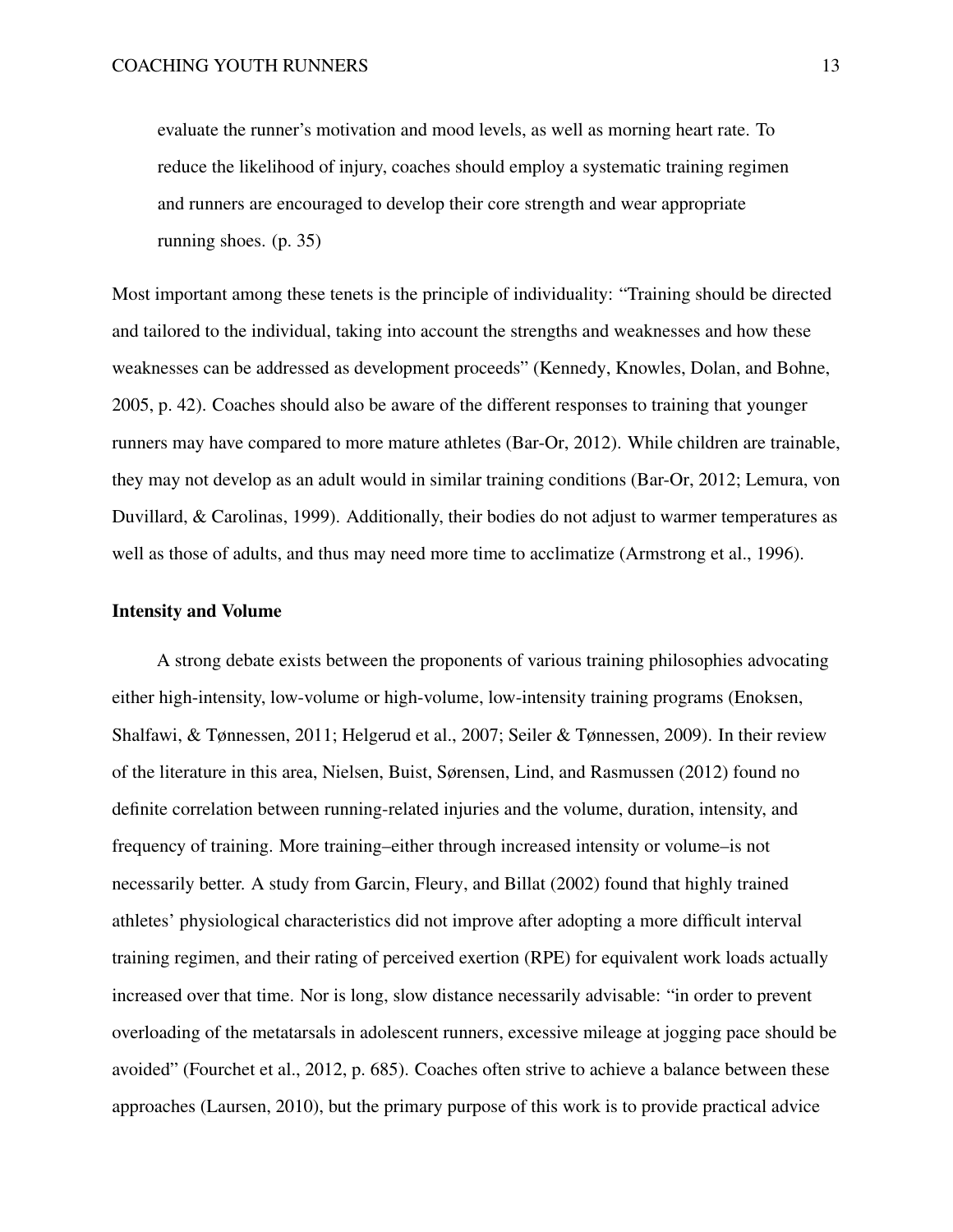for coaches for the administration of young athletes' training programs, not to advocate specific training philosophies.

Tapering. Tapering is the process by which an athlete reduces his or her training load for a period of time prior to an important competition in order to improve performance. A taper that reduces volume–but not intensity–is an effective tool for improving race performance (Mujika, [2010;](#page-34-2) Mujika & Padilla, [2003\)](#page-34-3). In a meta-analysis of the literature regarding the tapering process for athletes, Bosquet, Montpetit, Arvisais, and Mujika [\(2007\)](#page-23-5) concluded that "a two-week taper during which training volume is exponentially reduced by 41–60% seems to be the most efficient strategy to maximize performance gains" (p. 1364). Even a three-week reduction in training has been shown to have no negative effect on endurance training adaptations (Houmard et al., [1990\)](#page-29-3).

## Warm-up

Although almost every coach mandates that his or her athletes perform a warm-up routine prior to practices and competition, few understand the scientific basis for such an activity. Warming up may help to avoid next-day soreness (Law & Herbert, [2007\)](#page-32-5), but the literature regarding warm-ups and stretching does not indicate that they lead to a reduction in injuries (Thacker, Gilchrist, Stroup, & Kimsey Jr, [2004;](#page-40-3) van Mechelen, Hlobil, Kemper, Voorn, & de Jongh, [1993\)](#page-40-4). Static stretching, i.e. reaching down to touch the toes, is not an effective warm-up technique. In fact, static stretching prior to a race may actually increase the energy cost of running and thus hurt performance (Wilson et al., [2010\)](#page-41-6).Although performing dynamic stretches, i.e. high knees, may not improve elite runners' race performance (Wunderlich, [2012;](#page-41-7) Zourdos et al., [2012\)](#page-42-3), they are a much more effective warm-up protocol than static stretching for young athletes (Faigenbaum, Bellucci, Bernieri, Bakker, & Hoorens, [2005\)](#page-26-5) and distance runners in general (Leon, Oh, & Rana, [2012\)](#page-32-6). Regarding stride-outs, i.e. short runs of increasing speed and intensity, performed as part of a warm-up routine Ingham, Fudge, Pringle, and Jones [\(2013\)](#page-30-5) showed that running two 50 m stride-outs followed by a 200 m run at race pace as a warm-up improved 800 m time trial performance more than running six 50 m stride-outs.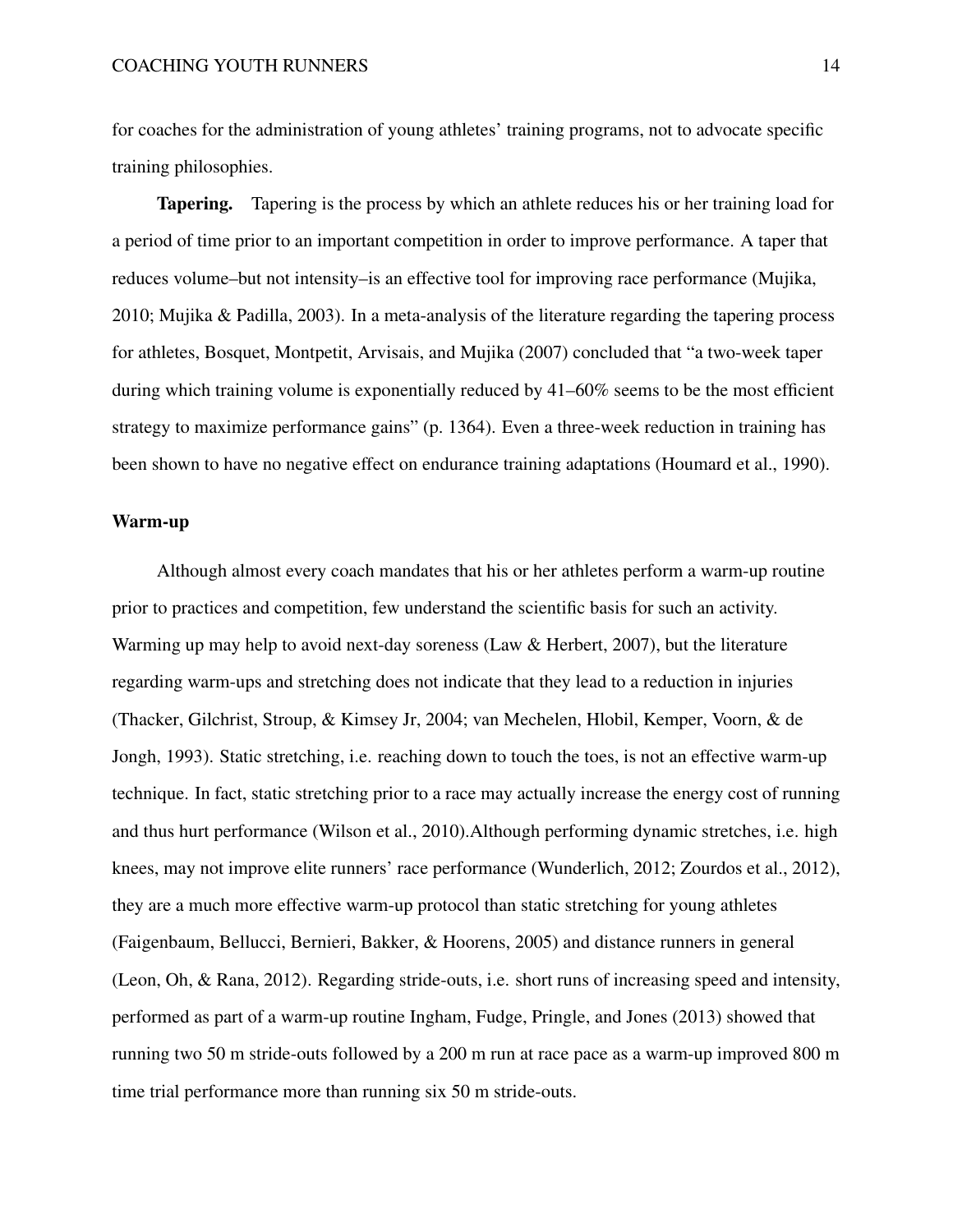## Equipment

Middle distance running is a relatively inexpensive sport; however, there are many misconceptions regarding the few pieces of equipment required to participate. Products can be purchased as needed, but most will have little or no real impact on performance. Athletes may feel that they prefer a product even when it provides no real benefits. In a study comparing conventional socks to the fitted socks often sold at running specialty stores, Purvis and Tunstall [\(2004\)](#page-36-5) found that the subjects preferred the specialty socks; however, they produced no physiological advantage and the runners still described the conventional sock as comfortable. Ali, Creasy, and Edge [\(2010\)](#page-21-4) found a similar "comfort only" effect with compression socks, made popular by professional athletes like Paula Radcliffe, although Kemmler et al. [\(2009\)](#page-31-6) did find that they significantly improved running performance. Lower body compression garments may improve some physiological measurements, but have not been shown to improve performance (Dascombe, Hoare, Sear, Reaburn, & Scanlan, [2011\)](#page-25-4). Manufacturers often advertise clothing made of synthetic material as some kind of aid for sweat evaporation, but there is no evidence to suggest that these garments aid thermoregulation or comfort during exercise (Gavin, [2003\)](#page-27-6). Treadmills should only be used as a last resort for training. In their study, LaCaille, Masters, and Heath [\(2004\)](#page-32-7) found that

the treadmill setting was rated as least satisfying, while resulting in the highest RPE and slowest performance time. Alternately, the outdoor route resulted in the highest levels of positive engagement, revitalization, tranquillity, and course satisfaction, while also yielding the lowest levels of physical exhaustion and RPE. (p. 461)

Footwear. Training shoes can significantly alter adolescent runners' biomechanics (Mullen & Toby, [2013\)](#page-34-4), but athletes are often confused by marketing approaches. Running shoes are often sold as a way to either increase comfort or avoid injury, yet there is no valid evidence to justify manufacturers' practice of focusing on pronation control or amount of cushioning (Richards, Magin, & Callister, [2009\)](#page-37-6). Enke, Laskowski, and Thomsen [\(2009\)](#page-25-5) found that almost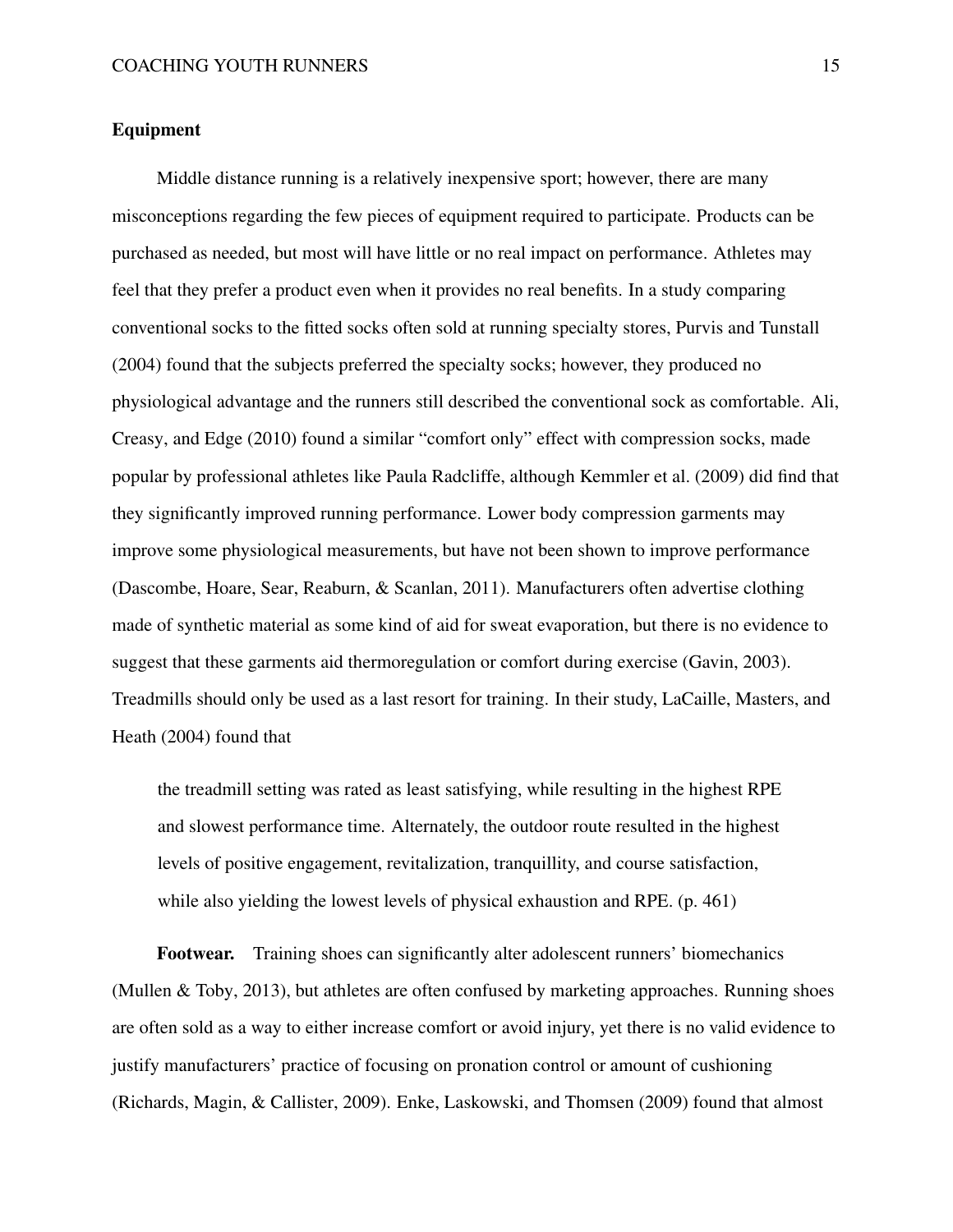three fourths of the adolescent cross country runners they surveyed claimed that arch type was most important factor when buying running shoes, but only a little more than one half knew their own arch type; this lack of self-knowledge holds true for recreational runners in general (Hohmann, Reaburn, & Imhoff, [2012\)](#page-29-4). Athletes should wear what feels comfortable for them, not what costs more. Clinghan, Arnold, Drew, Cochrane, and Abboud [\(2008\)](#page-24-5) found that "low- and medium-cost running shoes in each of the three brands tested provided the same (if not better) cushioning of plantar pressure as high-cost running shoes" (p. 189). One notable exception to this rule may apply if similar styles are available as models for both children and adults. Forrest, Dufek, and Mercer [\(2012\)](#page-26-6) found that these versions differed sharply in their composition and kinematic effects, even among the same size. They recommend using the adult version when available.

Although significantly different from true barefoot running (Bonacci et al., [2013\)](#page-23-6), the use of so-called "minimalist" running shoes has attracted attention from some researchers, primarily because runners who prefer such footwear may be more likely to use a forefoot strike pattern–that is, they hit the ground with the ball of the foot first, followed by the heel (Goss & Gross, [2012\)](#page-27-7). Some researchers have associated this pattern with a reduced risk of overuse injury (Daoud et al., [2012\)](#page-24-6), but the use of minimalist footwear has not yet been shown to have a corrective effect on habitual rearfoot strikers (TenBroek, Rodrigues, Frederick, & Hamill, [2013,](#page-39-7) 1), and can pose a risk for bone injury (Ridge et al., [2013,](#page-37-7) 7). According to a review of the literature by Goble, Wegler, and Forest [\(2013\)](#page-27-8), "current evidence is insufficient to indicate that barefoot runners are faster, perform better, or are any less prone to injury than shod runners who prefer a heel-striking gait" (p. 53). As suggested by Nigg and Enders [\(2013\)](#page-35-7), "the important aspects of performance and/or injuries are more related to (a) individual preference and (b) individual running style, independent on whether the athlete runs in shoes or barefoot" (p. 6). In some cases, customized shoe orthoses may improve the comfort levels of athletes with chronic injuries (Hirschmüller et al., [2011\)](#page-29-5).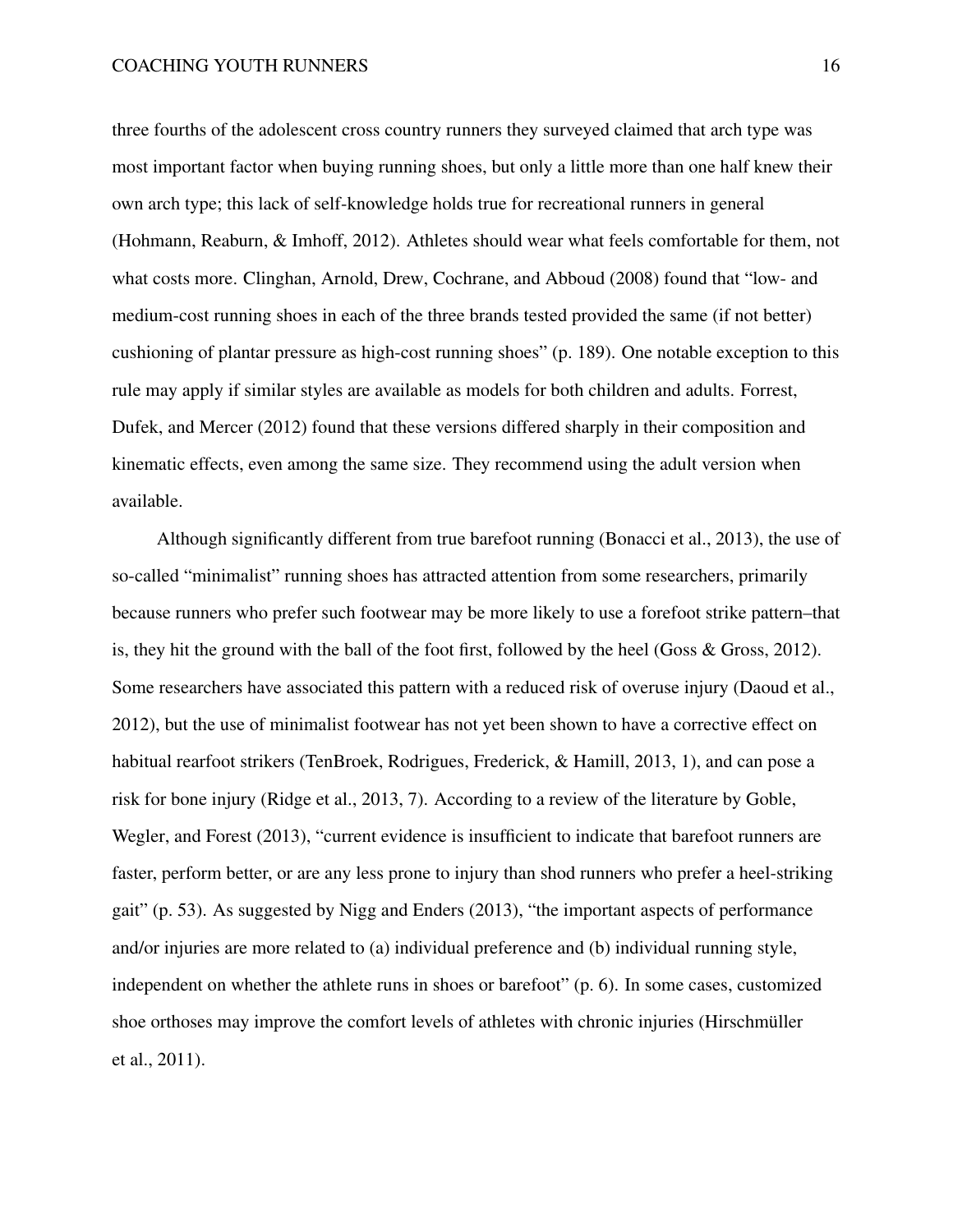## Supplementary and Alternative Training

Specificity is an important part of a training program: Cross-training programs involving activities such as biking or swimming, for example, are not as effective at improving performance as a specific running program (Foster et al., [1995\)](#page-26-7). Middle distance runners may still benefit from other forms of training, however:

- Well-designed, sport-specific resistance and strength training such as plyometric exercise can improve anaerobic performance without any significant negative effects on aerobic performance (Mikkola, Rusko, Nummela, Pollari, & Hakkinen, [2007;](#page-34-5) Sedano, Marín, Cuadrado, & Redondo, [2013,](#page-38-7) 9; Yamamoto et al., [2008\)](#page-42-4).
- The use of a periodized core training program can also benefit runners (Fredericson & Moore, [2005\)](#page-26-8).
- Balance training programs can significantly reduce the incidence of ankle sprains, a common running injury (McGuine & Keene, [2006\)](#page-33-7).

## Gender Differences

As with all other aspects of the sport, differences exist between genders on the approach to and the effects of middle distance training. For example, females' kinematic responses to competition footwear, such as racing flats or spikes, differs significantly from males' (Logan, Hunter, Feland, Hopkins, & Parcell, [2007\)](#page-32-8). Most notably, younger female runners at are at a higher risk of overuse injury than males (Rauh, Margherita, Rice, Koepsell, & Rivara, [2000\)](#page-36-6). In terms of acute injuries, boys are more likely to suffer from pelvic issues, while girls are more likely to sustain ankle injuries (Reid, Nelson, Roberts, & McKenzie, [2012\)](#page-37-8). Stress fractures, one of the most common chronic issues affecting runners, are influenced by different factors for male and female runners:

Multivariate regression identified four independent risk factors for stress fractures in girls: prior fracture, BMI [Body Mass Index] <19, late menarche (age menarche  $> 15$ )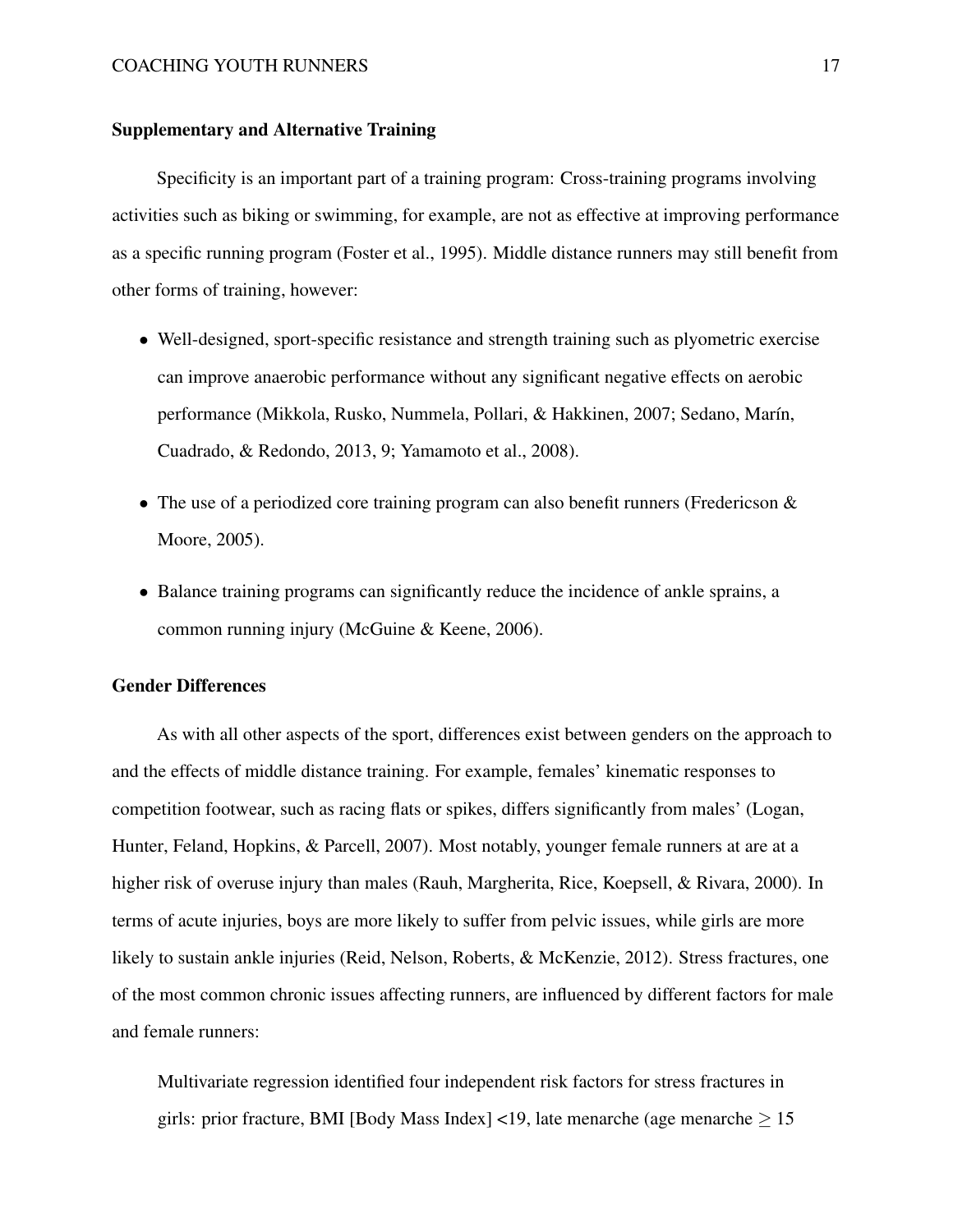years), and previous participation in gymnastics or dance. For boys, prior fracture and increased number of seasons were associated with an increased rate of stress fractures, whereas prior participation in basketball was associated with a decreased risk of stress fractures. (Tenforde, Sayres, McCurdy, Sainani, and Fredericson, [2013,](#page-40-5) p. 1843)

It is also important to note that "intensive endurance training during childhood and adolescence does not influence size attained and rate of growth in stature and body mass" (Eisenmann and Malina, [2002,](#page-25-6) p. 168); importantly, this holds true for female runners as well (Baxter-Jones, Thompson, & Malina, [2002\)](#page-22-7). Some female runners may perceive strength training in a negative light as a physique-changing activity–they want to avoid the "ripped" look–but it is important to note that

implementing a vigorous strength training program in previously untrained (strength) female distance runners may yield positive results in running economy. Upper and lower body strength improvements are evident and expected in a program of this type. Also, this improved strength is not associated with significant changes in body composition. The improvement in running economy would be significant for a competitive distance runner. It could shave vital seconds off her time and it is these seconds that determine a runner's placement in a race. (Johnson, Quinn, Kertzer, and Vroman, [1997,](#page-30-6) p. 228)

## Competition

To some extent, "the differences in variability of race times between types of race, ability groups, age groups, and sexes probably arise from differences in competitive experience and attitude toward competing" (Hopkins and Hewson, [2001,](#page-29-6) p. 1588). In other words, experience and competitiveness will affect an athlete's race time more than most factors. There can also be no doubt that environmental factors, such as altitude and climate, can significantly affect competition performance (Hollings, Hopkins, & Hume, [2012\)](#page-29-7). Among athletes with similar experience levels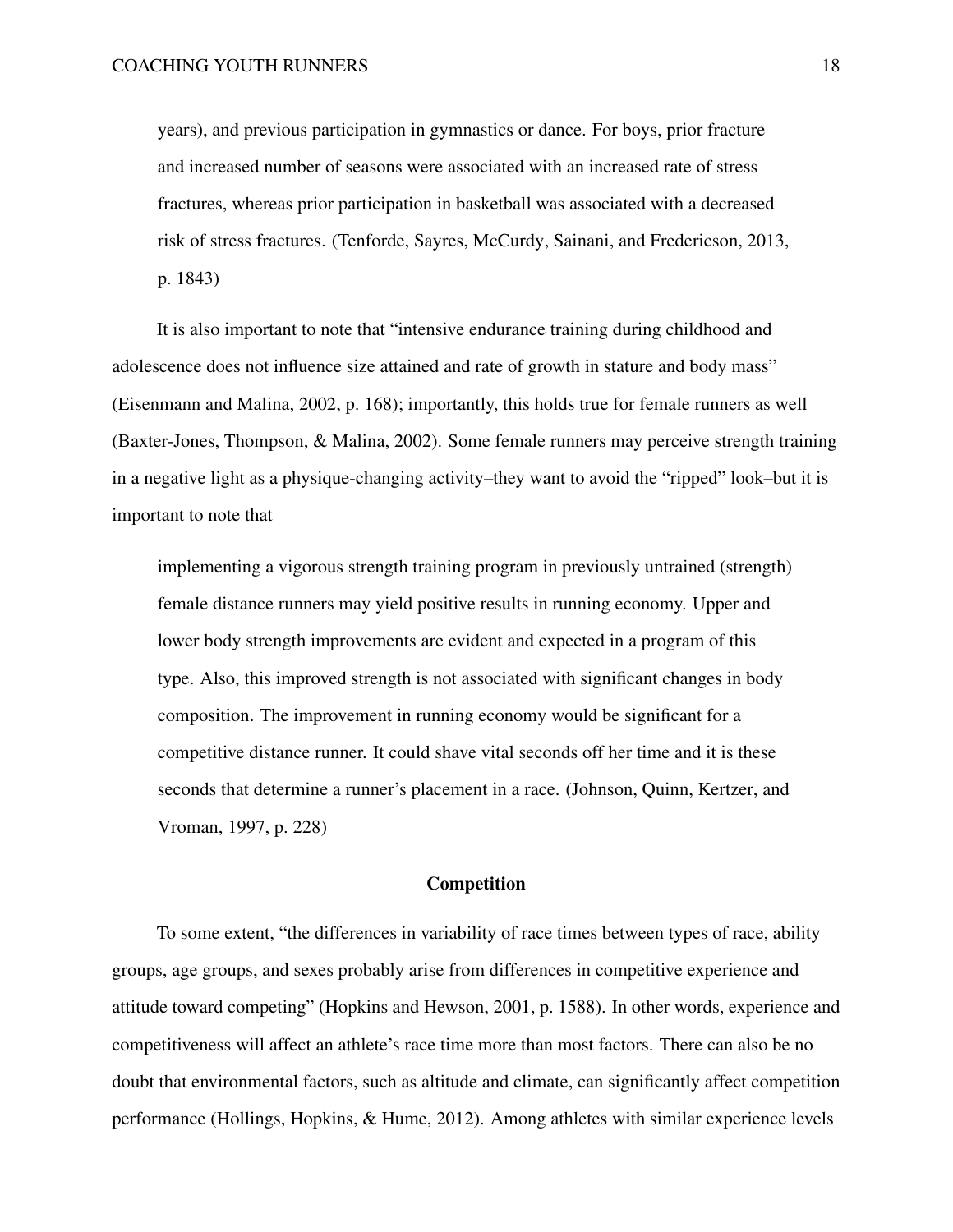and competitiveness, however, oftentimes it is not the fastest runner who wins a championship middle distance race but rather the athlete with the best tactics (Thiel, Foster, Banzer, & De Koning, [2012\)](#page-40-6). Coaches, then, should stress the importance of effective racing strategies.

## Scheduling

When deciding appropriate events for individual runners, it important to understand that the label "middle distance" includes a wide range of competitions requiring distinct skills and tactics. Different races utilize various energy systems: The longer the race, the more aerobic energy is required; conversely, the shorter the race, the more the athlete's body relies on anaerobic power (Brandon, [1995;](#page-23-7) D. Hill, [1999\)](#page-28-5). Athletes who participate in middle distance races can come from a variety of backgrounds; therefore, not all athletes who are suited for one race may be suited for the other. Additionally, the traditional schedule for many athletics competitions is structured for the organizers' convenience, not the athletes'. Coaches should be aware of the time required to recover between races, especially during meets held in warmer temperatures: "Youth athletes are capable of tolerating the heat and performing reasonably well and safely in a range of hot environments if they prepare well, manage hydration sufficiently, and are provided the opportunity to recover adequately between contests" (Bergeron, [2009,](#page-22-8) p. 513). Runners who compete in multiple events may prefer to adopt a more conservative race strategy (Brown, [2005\)](#page-23-8).

## Drafting

Although minimizing distance is an important factor in successful middle distance running (A. M. Jones & Whipp, [2002\)](#page-30-7), runners can position themselves slightly off the outside shoulder of other athletes during competition to draft off of them. For their master's theses, Corvalán-Grössling [\(1995\)](#page-24-7), Arnett [\(2002\)](#page-21-5) and Bailey [\(2011\)](#page-21-6) measured the psychological and physiological effects of drafting off of other runners at various angles. All three found distinct advantages to the tactic. Not only did it reduce the oxygen need for the following runner, but running at a slight angle on the outside shoulder decreased his or her RPE, even though that method produced no physiological benefit over following directly behind. Even if the drafting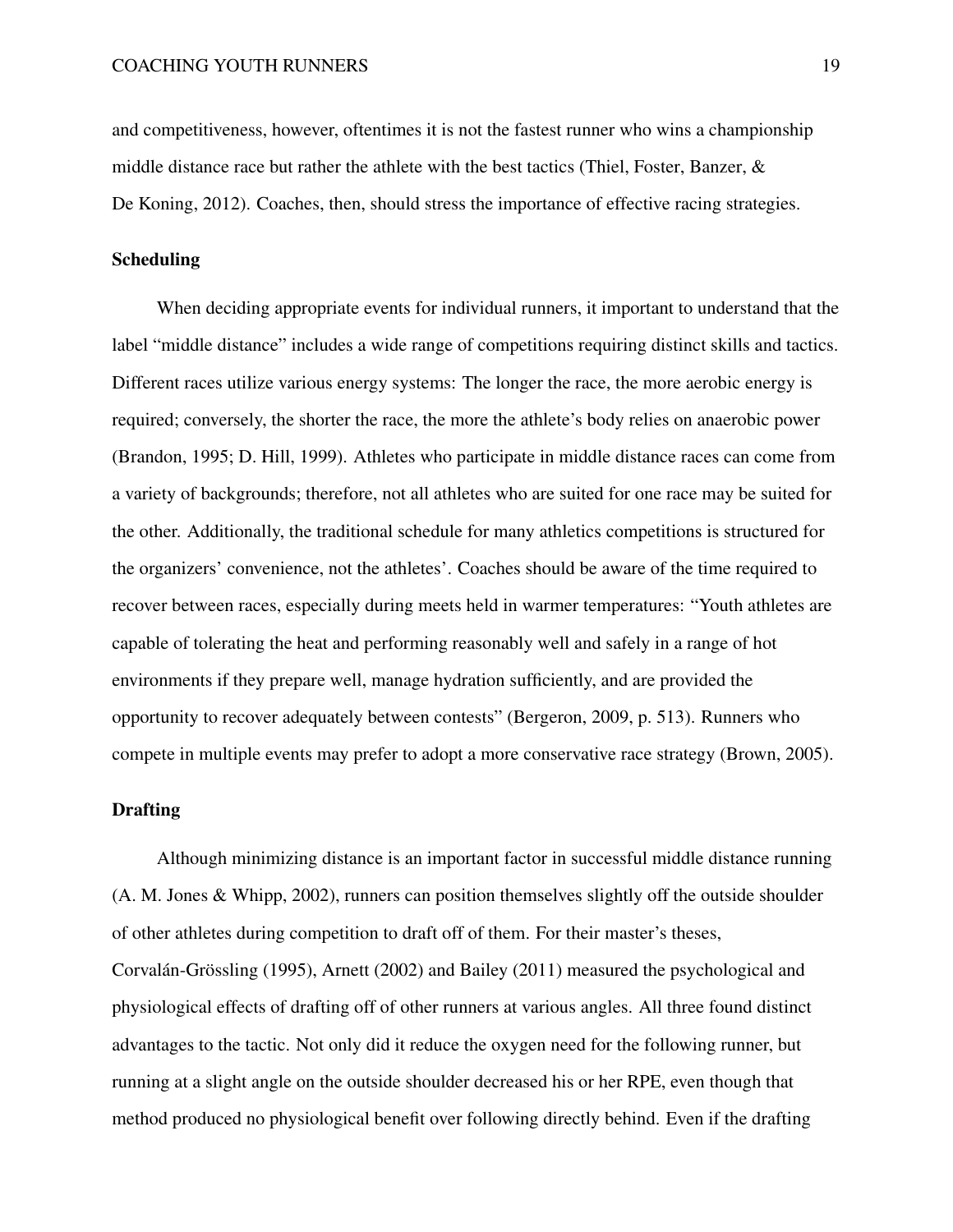runner is clearly better than the person he or she is following, it still makes sense to draft, since it takes away the possibility of the weaker athlete using the same drafting strategy (Pitcher, [2009\)](#page-36-7).

## Pacing

Pacing strategies for elite performances in middle distance running events differ markedly between events, with shorter races requiring faster starts and longer races necessitating more careful control of pace (Tucker, Lambert, & Noakes, [2006\)](#page-40-7). While it is theoretically possible to achieve one's best performance with a simple "all-out" strategy in a middle distance race (Morton, [2009\)](#page-34-6), this is often not the case in practice, and consistent and deliberate pacing is essential for young runners. Runners with an excellent recall and recognition of their own pace fare better in terms of timed performance (Takai, [1998\)](#page-39-8). As athletes gain experience, they develop an internal clock that allows them to accurately gauge their speed and predictably run prescribed splits (Green, Sapp, Pritchett, & Bishop, [2010\)](#page-28-6). Even well trained runners tend to slow their pace somewhat in the later stages of a race (Abbiss & Laursen, [2008\)](#page-21-7). Starting with a more conservative pace will allow the athlete to run faster near the middle-to-late portions, when other runners tend to tire and slow down (Muehlbauer, Schindler, & Panzer, [2010\)](#page-34-7).

If a runner is struggling with the physical task of shifting his or her running pace during a race, try to focus on form as a means of changing pace. For runners between the ages of five and 12 years old, increased stride length is more closely correlated to faster times than increased stride frequency (Cox & Beller, [2011, April\)](#page-24-8). Above a certain speed, however, frequency ultimately becomes more important than length (Dorn, Schache, & Pandy, [2012\)](#page-25-7). Runners are more likely to achieve this increased frequency by focusing on moving the recovery leg back to active position, rather than trying to "push off" the ground with more force (Kadono, Ae, Suzuki, & Shibayama, [2011\)](#page-31-7).

800 m. Physiologically, the 800 m is more similar to the 400 m dash than other middle distance races (Brandon & Boileau, [1992;](#page-23-9) Hanon & Thomas, [2011\)](#page-28-7), and it requires significant anaerobic capabilities (Deason, Powers, Lawler, Ayers, & Stuart, [1991\)](#page-25-8). In theory, 800 m runners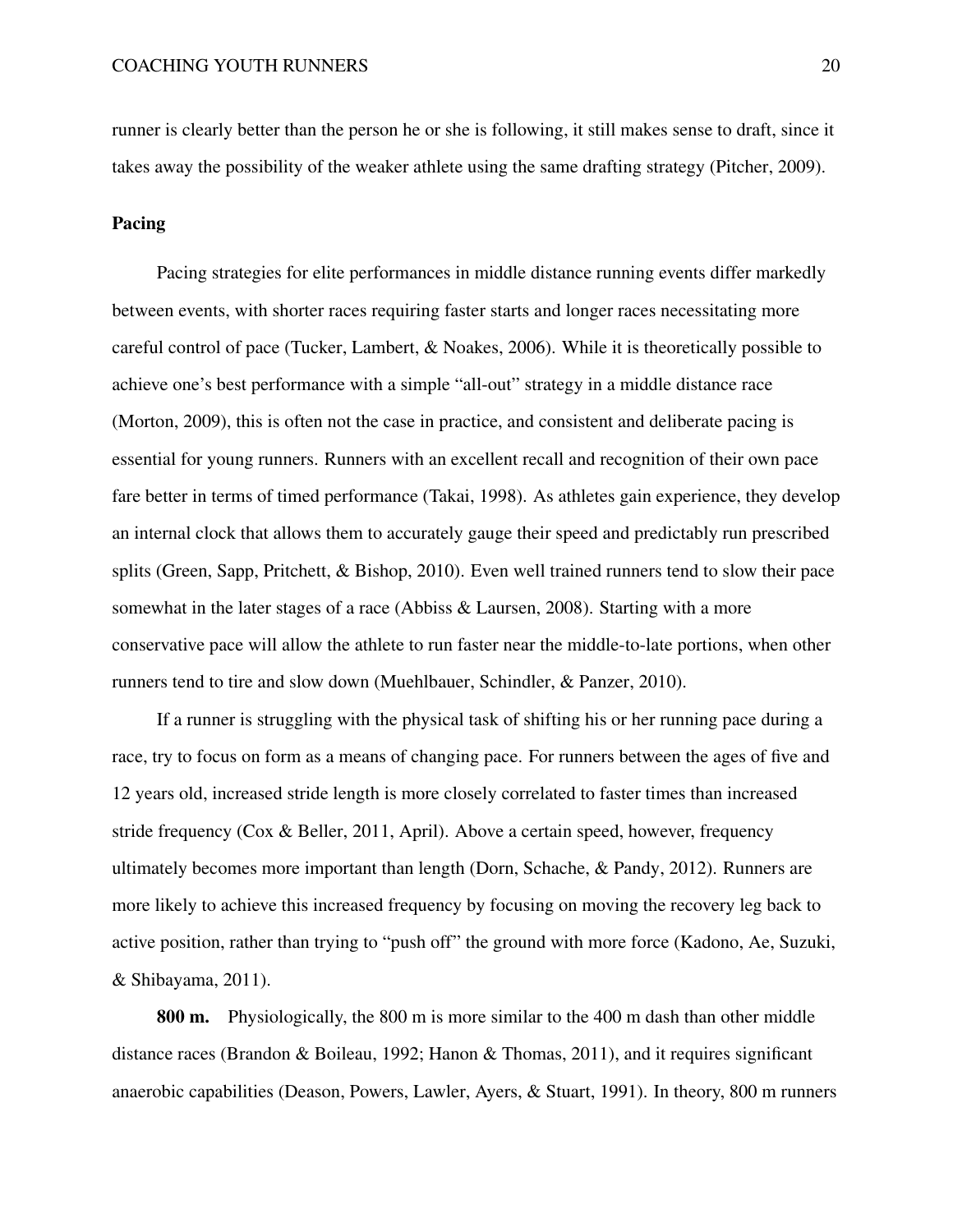often attempt to run their second lap as fast as their first, but in practice, this usually is not the case; thus, most models of this race prescribe a slightly faster first lap than second (Prendergast, [2002;](#page-36-8) Reardon, [2013\)](#page-36-9). Even so, runners should be well aware of the physical demands for this event, and pace themselves accordingly.

1,500 m-Mile. The 1,500 m, 1,600 m, or full mile run is typically held near the conclusion of a meet. Runners must find a balance during the start: It must be fast, to maximize oxygen intake at early in the race, but not too fast, as to prevent them from being able to surge at around the 1,200 m mark (Hanon, Levêque, Thomas, & Vivier, [2008;](#page-28-8) Hanon, Levêque, Vivier, & Thomas, [2007\)](#page-28-9). Almost inevitably, the third lap will be the slowest (Noakes, Lambert, & Hauman, [2009\)](#page-35-8), but runners should be able to anticipate and plan for that portion of the race.

3,000-5,000 m. While experienced runners in shorter races like the 800 m almost always run their second lap slower than the first, the body's need for homeostasis during longer races will require a more thoughtful pacing strategy (Tucker et al., [2006\)](#page-40-7). Though Gosztyla, Edwards, Quinn, and Kenefick [\(2006\)](#page-27-9) suggested that runners in races 3,000 m and above should hypothetically begin their race at a slightly faster pace than their anticipated race pace, younger athletes are likely to do this anyway, given their inexperience.

# Gender Differences

Most of the competition strategies mentioned here should apply to male and female athletes. Indeed, a number of the studies cited in this section regard experiments specifically conducted on female subjects. That said, as athletes reach adolescence and males develop more rapidly, the performance gap between genders increases (Malina et al., [2010\)](#page-33-8). In their study on the performance developments of track and field athletes, Tønnessen, Svendsen, Olsen, Guttormsen, and Haugen [\(2015\)](#page-40-8) found that "the 800 m performance sex difference evolves from 4.8% at the age of 11 to 15.7% at the age of 18" (p. 5). The authors recommend that coaches consider these differences when planning performance goals for athletes.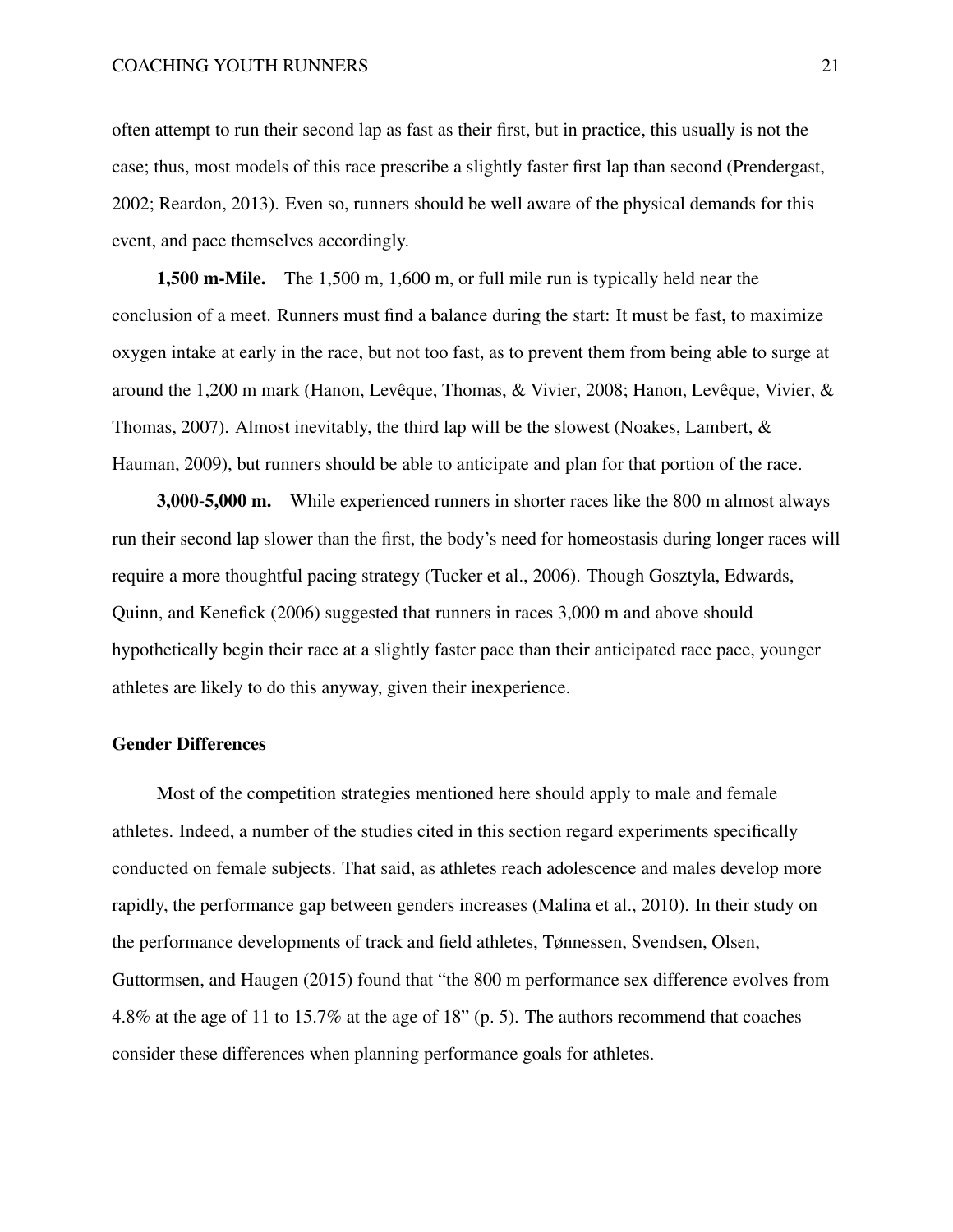#### References

- <span id="page-21-7"></span>Abbiss, C. R. & Laursen, P. B. (2008). Describing and understanding pacing strategies during athletic competition. *Sports Medicine*, *38*(3), 239–252. doi[:10.2165/00007256-200838030-00004](https://dx.doi.org/10.2165/00007256-200838030-00004)
- <span id="page-21-1"></span>Achten, J., Halson, S. L., Moseley, L., Rayson, M. P., Casey, A., & Jeukendrup, A. E. (2004). Higher dietary carbohydrate content during intensified running training results in better maintenance of performance and mood state. *Journal of Applied Physiology*, *96*(4), 1331–1340. doi[:10.1152/japplphysiol.00973.2003](https://dx.doi.org/10.1152/japplphysiol.00973.2003)
- <span id="page-21-4"></span>Ali, A., Creasy, R. H., & Edge, J. A. (2010). Physiological effects of wearing graduated compression stockings during running. *European Journal of Applied Physiology*, *109*(6), 1017–1025. doi[:10.1007/s00421-010-1447-1](https://dx.doi.org/10.1007/s00421-010-1447-1)
- <span id="page-21-2"></span>Almagro, B. J., Sáenz-López, P., & Moreno, J. A. (2010). Prediction of sport adherence through the influence of autonomy-supportive coaching among Spanish adolescent athletes. *Journal of Sports Science & Medicine*, *9*(1), 8–14. Retrieved from<http://www.jssm.org>
- <span id="page-21-0"></span>American Academy of Pediatrics. (1990). Risks in distance running for children. *Pediatrics*, *86*(5), 799–800. Retrieved from<http://pediatrics.aappublications.org>
- <span id="page-21-3"></span>Armstrong, L. E., Epstein, Y., Greenleaf, J. E., Haymes, E. M., Hubbard, R. W., Roberts, W. O., & Thompson, P. D. (1996). Heat and cold illnesses during distance running. *Medicine & Science in Sports & Exercise*, *28*, R1–10. doi[:10.1.1.495.7745](https://dx.doi.org/10.1.1.495.7745)
- <span id="page-21-5"></span>Arnett, M. S. (2002). *The physiological effects of drafting in runners* (Master's thesis, University of Wisconsin–La Crosse). Retrieved from<http://minds.wisconsin.edu/>
- <span id="page-21-6"></span>Bailey, S. (2011). *The effects of drafting distances on heart rate responses, oxygen consumption, and perceived exertion for a group of female cross-country runners* (Master's thesis, State University of New York College, Cortland, NY). Retrieved from <http://dspace.sunyconnect.suny.edu/>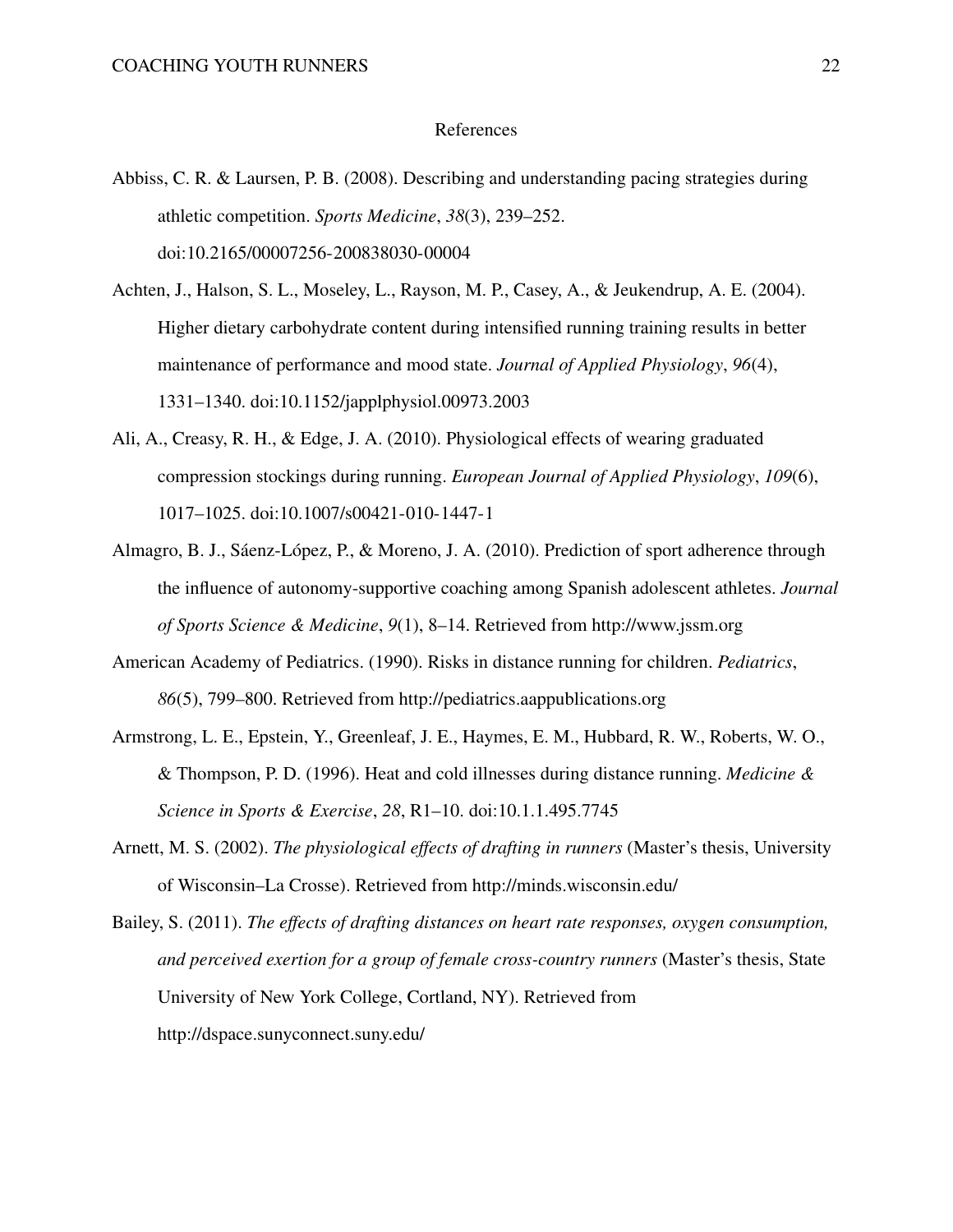- <span id="page-22-5"></span>Barić, R., Cecić-Erpič, S., & Babić, V. (2002). Intrinsic motivation and goal orientation in track-and-field children. *Kinesiology*, *34*(1), 50–60. Retrieved from <http://bib.irb.hr/prikazi-rad?rad=76779>
- <span id="page-22-6"></span>Bar-Or, O. (2012). Developing the prepubertal athlete: Physiological principles. In A. Troupe, D. Hollander, S. W. Strasse, J. M. Trappe, T. A. Cappert, & Trap (Eds.), *Biomechanics and Medicine in Swimming VII* (pp. 135–140). London, England: Taylor & Francis.
- <span id="page-22-2"></span>Barrack, M. T., Nichols, J., Rauh, M., & Van Loan, M. (2014). Evidence of energy deficiency, using doubly-labeled water, among adolescent endurance runners. *The FASEB Journal*, *28*(1 Supplement), LB316. doi[:10.1096/fj.1530-6860](https://dx.doi.org/10.1096/fj.1530-6860)
- <span id="page-22-3"></span>Barrack, M. T., Rauh, M. J., Barkai, H.-S., & Nichols, J. F. (2008). Dietary restraint and low bone mass in female adolescent endurance runners. *The American Journal of Clinical Nutrition*, *87*(1), 36–43. Retrieved from<http://ajcn.nutrition.org/content/87/1/36.full>
- <span id="page-22-7"></span>Baxter-Jones, A. D., Thompson, A. M., & Malina, R. M. (2002). Growth and maturation in elite young female athletes. *Sports Medicine and Arthroscopy Review*, *10*(1), 42–49. doi[:10.1097/00132585-200210010-00007](https://dx.doi.org/10.1097/00132585-200210010-00007)
- <span id="page-22-4"></span>Bennell, K. L., Malcolm, S. A., Thomas, S. A., Ebeling, P. R., McCrory, P. R., Wark, J. D., & Brukner, P. D. (1995). Risk factors for stress fractures in female track-and-field athletes: A retrospective analysis. *Clinical Journal of Sports Medicine*, *5*(4). doi[:10.1097/00042752-199510000-00004](https://dx.doi.org/10.1097/00042752-199510000-00004)
- <span id="page-22-0"></span>Bergeron, M. F. (2007). Improving health through youth sports: Is participation enough? *New Directions for Youth Development*, *2007*(115), 27–41. doi[:10.1002/yd.221](https://dx.doi.org/10.1002/yd.221)
- <span id="page-22-8"></span>Bergeron, M. F. (2009). Youth sports in the heat. *Sports Medicine*, *39*(7), 513–522. doi[:10.2165/00007256-200939070-00001](https://dx.doi.org/10.2165/00007256-200939070-00001)
- <span id="page-22-1"></span>Bingham, M. E., Borkan, M. E., & Quatromoni, P. A. (2015). Sports nutrition advice for adolescent athletes: A time to focus on food. *American Journal of Lifestyle Medicine*, *20*(10), 398–402. doi[:10.1177%2F1559827615598530](https://dx.doi.org/10.1177%2F1559827615598530)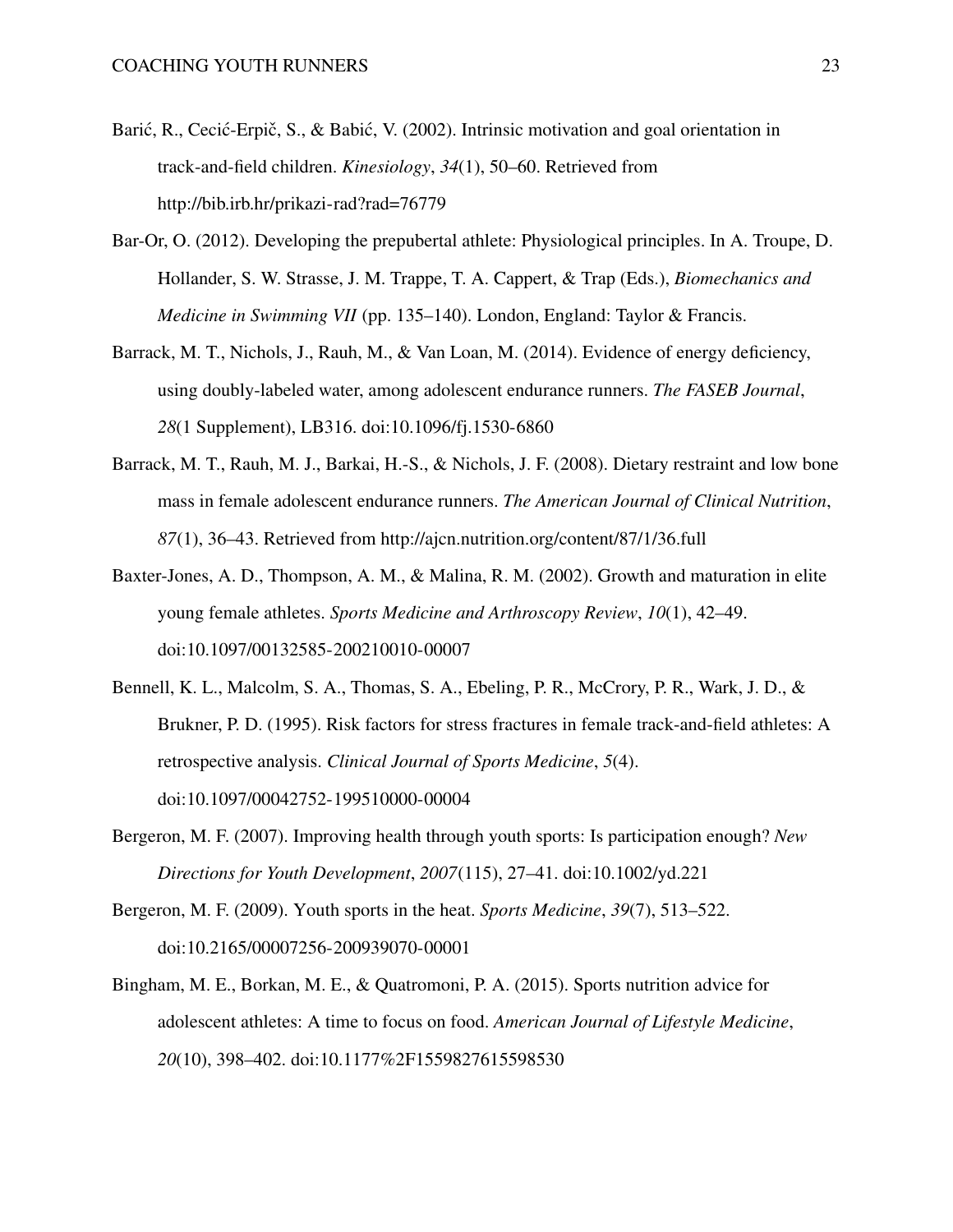- <span id="page-23-6"></span>Bonacci, J., Saunders, P. U., Hicks, A., Rantalainen, T., Vicenzino, B. G. T., & Spratford, W. (2013). Running in a minimalist and lightweight shoe is not the same as running barefoot: A biomechanical study. *British Journal of Sports Medicine*, *47*(6), 387–392. doi[:10.1136/bjsports-2012-091837](https://dx.doi.org/10.1136/bjsports-2012-091837)
- <span id="page-23-5"></span>Bosquet, L., Montpetit, J., Arvisais, D., & Mujika, I. (2007). Effects of tapering on performance: A meta-analysis. *Medicine & Science in Sports & Exercise*, *39*(8), 1358–1365. doi[:10.1249/mss.0b013e31806010e0](https://dx.doi.org/10.1249/mss.0b013e31806010e0)
- <span id="page-23-7"></span>Brandon, L. J. (1995). Physiological factors associated with middle distance running performance. *Sports Medicine*, *19*(4), 268–277. doi[:10.2165/00007256-199519040-00004](https://dx.doi.org/10.2165/00007256-199519040-00004)
- <span id="page-23-9"></span>Brandon, L. J. & Boileau, R. A. (1992). Influence of metabolic, mechanical and physique variables on middle distance running. *The Journal of Sports Medicine and Physical Fitness*, *32*(1), 1–9. Retrieved from<http://europepmc.org/>
- <span id="page-23-0"></span>Brenner, J. S. (2007). Overuse injuries, overtraining, and burnout in child and adolescent athletes. *Pediatrics*, *119*(6), 1242–1245. doi[:10.1542/peds.2007-0887](https://dx.doi.org/10.1542/peds.2007-0887)
- <span id="page-23-8"></span>Brown, E. (2005). Running strategy of female middle distance runners attempting the 800 m and 1,500 m 'double' at a major championship: A performance analysis and qualitative investigation. *International Journal of Performance Analysis in Sport*, *5*(3), 73–88. Retrieved from<http://www.researchgate.net>
- <span id="page-23-2"></span>Burke, L. M., Millet, G., & Tarnopolsky, M. A. (2007). Nutrition for distance events. *Journal of Sports Sciences*, *25*(S1), 29–38. doi[:10.1080/02640410701607239](https://dx.doi.org/10.1080/02640410701607239)
- <span id="page-23-1"></span>Casa, D. J. (2004). Proper hydration for distance running: Identifying individual fluid needs. *Track Coach*, *167*, 5321–5328. Retrieved from<http://www.usatf.org/groups/Coaches/library/>
- <span id="page-23-4"></span>Cashmore, E. (2008). *Sport and exercise psychology: The key concepts*. Abingdon, Oxon, England: Routledge.
- <span id="page-23-3"></span>Cervelló, E. M., Escartí, A., & Guzmán, J. F. (2007). Youth sport dropout from the achievement goal theory. *Psicothema*, *19*(1), 65–71. Retrieved from<http://www.ncbi.nlm.nih.gov>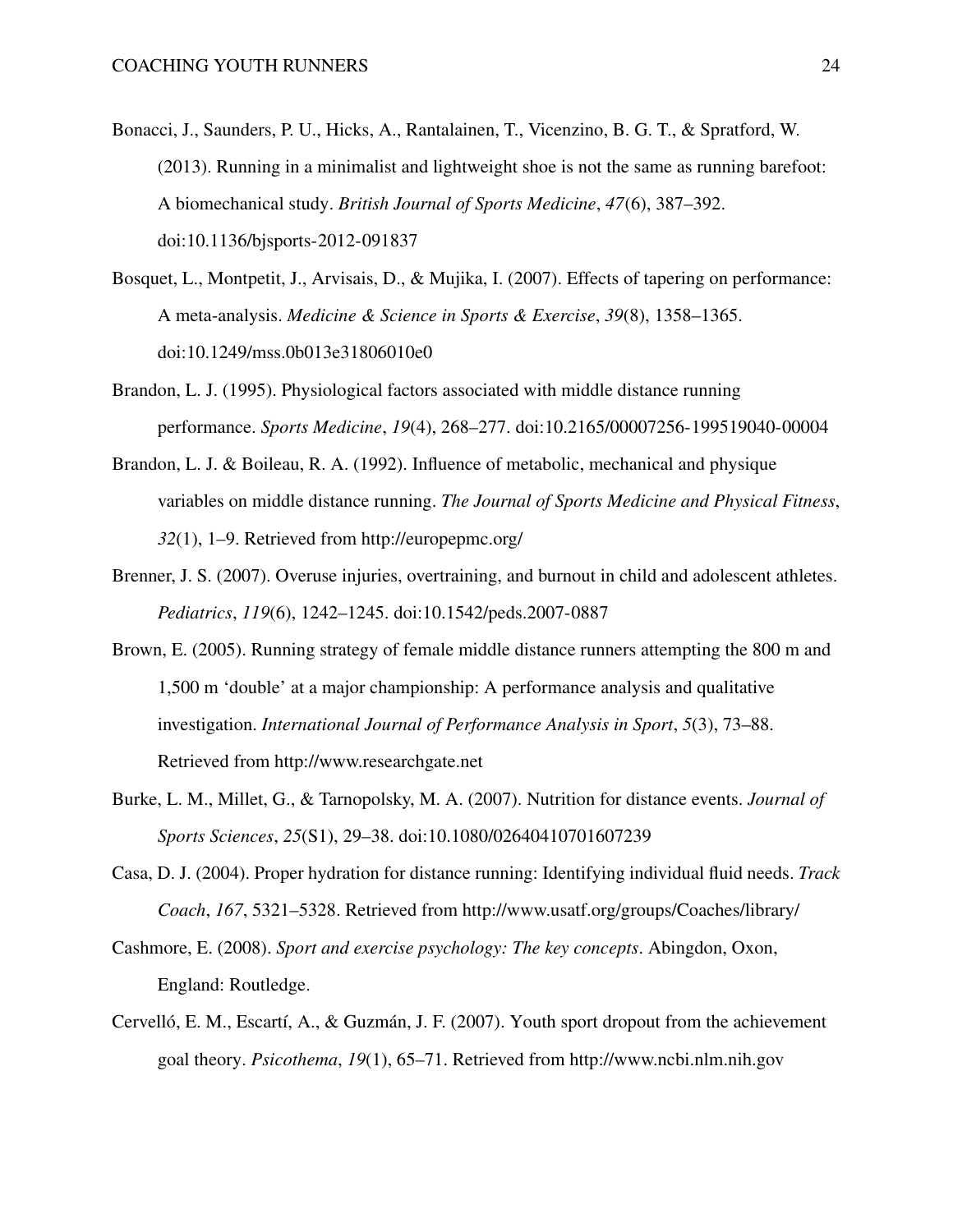- <span id="page-24-4"></span>Childs, M. L. (2010). *Perceived and preferred coach communication behaviors of cross-country athletes according to gender* (Master's thesis, Oregon State University, Corvallis, OR). Retrieved from<http://ir.library.oregonstate.edu/>
- <span id="page-24-1"></span>Chin, N.-S., Khoo, S., & Low, W.-Y. (2012). Self-determination and goal orientation in track and field. *Journal of Human Kinetics*, *33*, 151–161. doi[:10.2478/v10078-012-0054-0](https://dx.doi.org/10.2478/v10078-012-0054-0)
- <span id="page-24-3"></span>Chinnasamy, C., St Clair Gibson, A., & Micklewright. (2013). Effect of spatial and temporal cues on athletic pacing in schoolchildren. *Medicine & Science in Sports & Exercise*, *45*(2), 395–402. doi[:10.1249/MSS.0b013e318271edfb](https://dx.doi.org/10.1249/MSS.0b013e318271edfb)
- <span id="page-24-5"></span>Clinghan, R., Arnold, G. P., Drew, T. S., Cochrane, L. A., & Abboud, R. J. (2008). Do you get value for money when you buy an expensive pair of running shoes? *British Journal of Sports Medicine*, *42*(3), 189–193. doi[:10.1136/bjsm.2007.038844](https://dx.doi.org/10.1136/bjsm.2007.038844)
- <span id="page-24-7"></span>Corvalán-Grössling, V. (1995). *The physiological and perceived effects of drafting on a group of highly trained distance runners* (Master's thesis, University of British Columbia). Retrieved from<http://open.library.ubc.ca>
- <span id="page-24-0"></span>Couto, P. G., Bertuzzi, R., de Souza, C. C., Lima, H. M., Kiss, M. A., de-Oliveira, F. R., & Lima-Silva, A. E. (2015). High carbohydrate diet induces faster final sprint and overall 10,000 m times of young runners. *Pediatric Exercise Science*, *27*(3), 355–363. doi[:10.1123/pes.2014-0211](https://dx.doi.org/10.1123/pes.2014-0211)
- <span id="page-24-8"></span>Cox, E. & Beller, J. M. (2011, April). Running gait stabilization in children ages 5 to 12 years. In *2011 AAHPERD national convention and exposition*. San Diego, CA. Retrieved from <http://aahperd.confex.com/aahperd/2011/webprogram/Paper16229.html>
- <span id="page-24-2"></span>Curry, L. A., Snyder, C., Cook, D. L., Ruby, B. C., & Rehm, M. (1997). Role of hope in academic and sport achievement. *Journal of Personality and Social Psychology*, *73*(6), 1257. doi[:10.1037/0022-3514.73.6.1257](https://dx.doi.org/10.1037/0022-3514.73.6.1257)
- <span id="page-24-6"></span>Daoud, A. I., Geissler, G. J., Wang, F., Saretsky, J., Daoud, Y. A., & Lieberman, D. E. (2012). Foot strike and injury rates in endurance runners: A retrospective study. *Medicine & Science in Sports & Exercise*, *44*(7), 1325–34. doi[:10.1249/MSS.0b013e3182465115](https://dx.doi.org/10.1249/MSS.0b013e3182465115)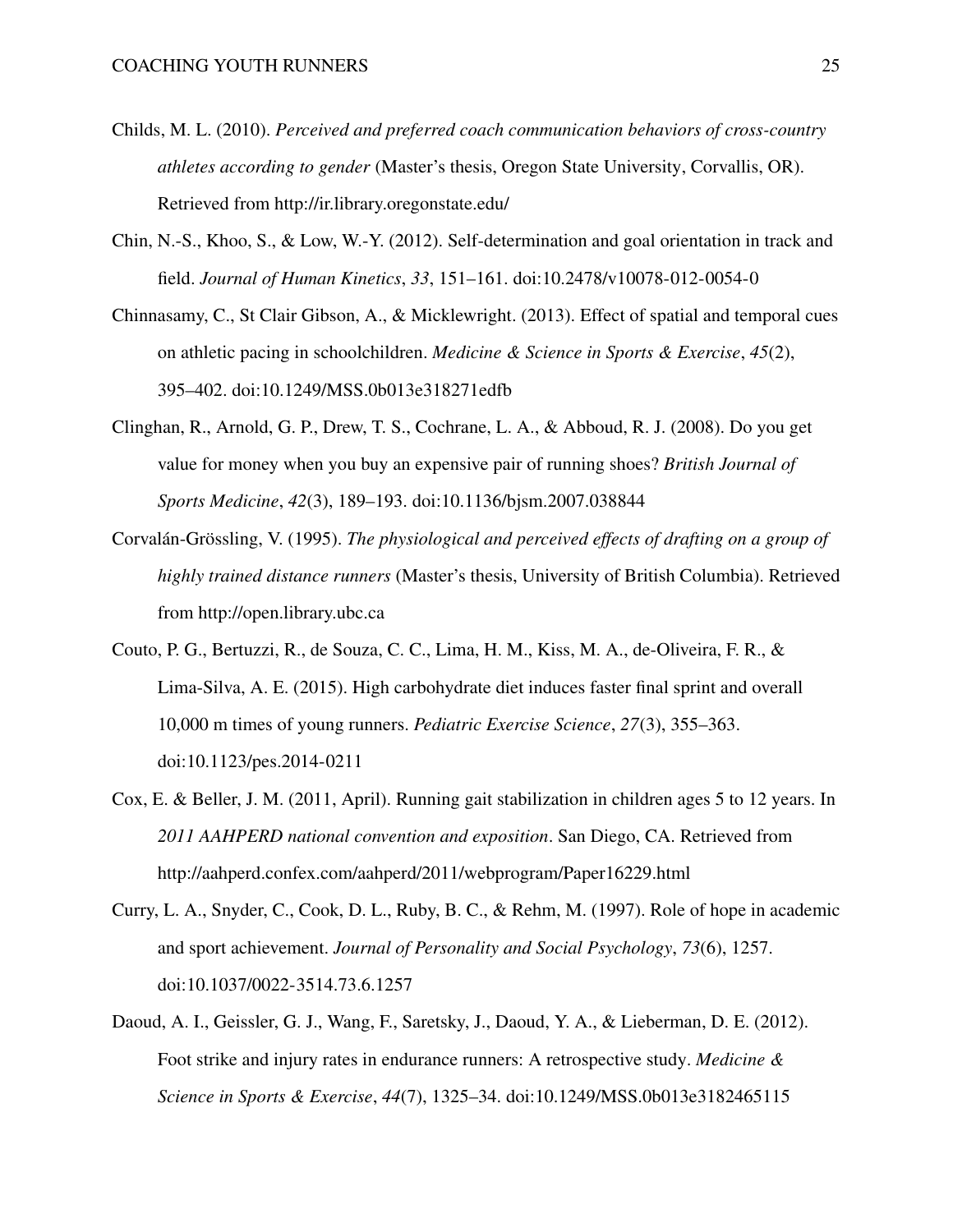- <span id="page-25-4"></span>Dascombe, B. J., Hoare, T. K., Sear, J. A., Reaburn, P. R., & Scanlan, A. T. (2011). The effects of wearing undersized lower-body compression garments on endurance running performance. *International Journal of Sports Physiology and Performance*, *6*(2), 160–173. Retrieved from<http://www.ncbi.nlm.nih.gov/>
- <span id="page-25-8"></span>Deason, J., Powers, S., Lawler, J., Ayers, D., & Stuart, M. (1991). Physiological correlates to 800 meter running performance. *The Journal of Sports Medicine and Physical Fitness*, *31*(4), 499–504. Retrieved from<http://www.ncbi.nlm.nih.gov>
- <span id="page-25-7"></span>Dorn, T. W., Schache, A. G., & Pandy, M. G. (2012). Muscular strategy shift in human running: Dependence of running speed on hip and ankle muscle performance. *The Journal of Experimental Biology*, *215*(11), 1944–1956. doi[:10.1242/jeb.064527](https://dx.doi.org/10.1242/jeb.064527)
- <span id="page-25-2"></span>Dreber, A., von Essen, E., & Ranehill, E. (2011). Outrunning the gender gap: Boys and girls compete equally. *Experimental Economics*, *14*(4), 567–582. doi[:10.1007/s10683-011-9282-8](https://dx.doi.org/10.1007/s10683-011-9282-8)
- <span id="page-25-6"></span>Eisenmann, J. & Malina, R. M. (2002). Growth status and estimated growth rate of young distance runners. *International Journal of Sports Medicine*, *23*(3), 168–173. doi[:10.1055/s-2002-23174](https://dx.doi.org/10.1055/s-2002-23174)
- <span id="page-25-5"></span>Enke, R. C., Laskowski, E. R., & Thomsen, K. M. (2009). Running shoe selection criteria among adolescent cross-country runners. *PM&R*, *1*(9), 816–819. doi[:10.1016/j.pmrj.2009.07.011](https://dx.doi.org/10.1016/j.pmrj.2009.07.011)
- <span id="page-25-1"></span>Enoksen, E. (2011). Drop-out rate and drop-out reasons among promising Norwegian track and field athletes: A 25 year study. (Vol. 2, pp. 19–43). Scandinavian Sport Studies Forum. Retrieved from<http://brage.bibsys.no/xmlui/>
- <span id="page-25-3"></span>Enoksen, E., Shalfawi, S. A., & Tønnessen, E. (2011). The effect of high-vs. low-intensity training on aerobic capacity in well-trained male middle-distance runners. *The Journal of Strength & Conditioning Research*, *25*(3), 812–818. doi[:10.1519/JSC.0b013e3181cc2291](https://dx.doi.org/10.1519/JSC.0b013e3181cc2291)
- <span id="page-25-0"></span>Erickson, K., Bruner, M. W., MacDonald, D. J., & Côté, J. (2008). Gaining insight into actual and preferred sources of coaching knowledge. *International Journal of Sports Science & Coaching*, *3*(4), 527–538. doi[:10.1260/174795408787186468](https://dx.doi.org/10.1260/174795408787186468)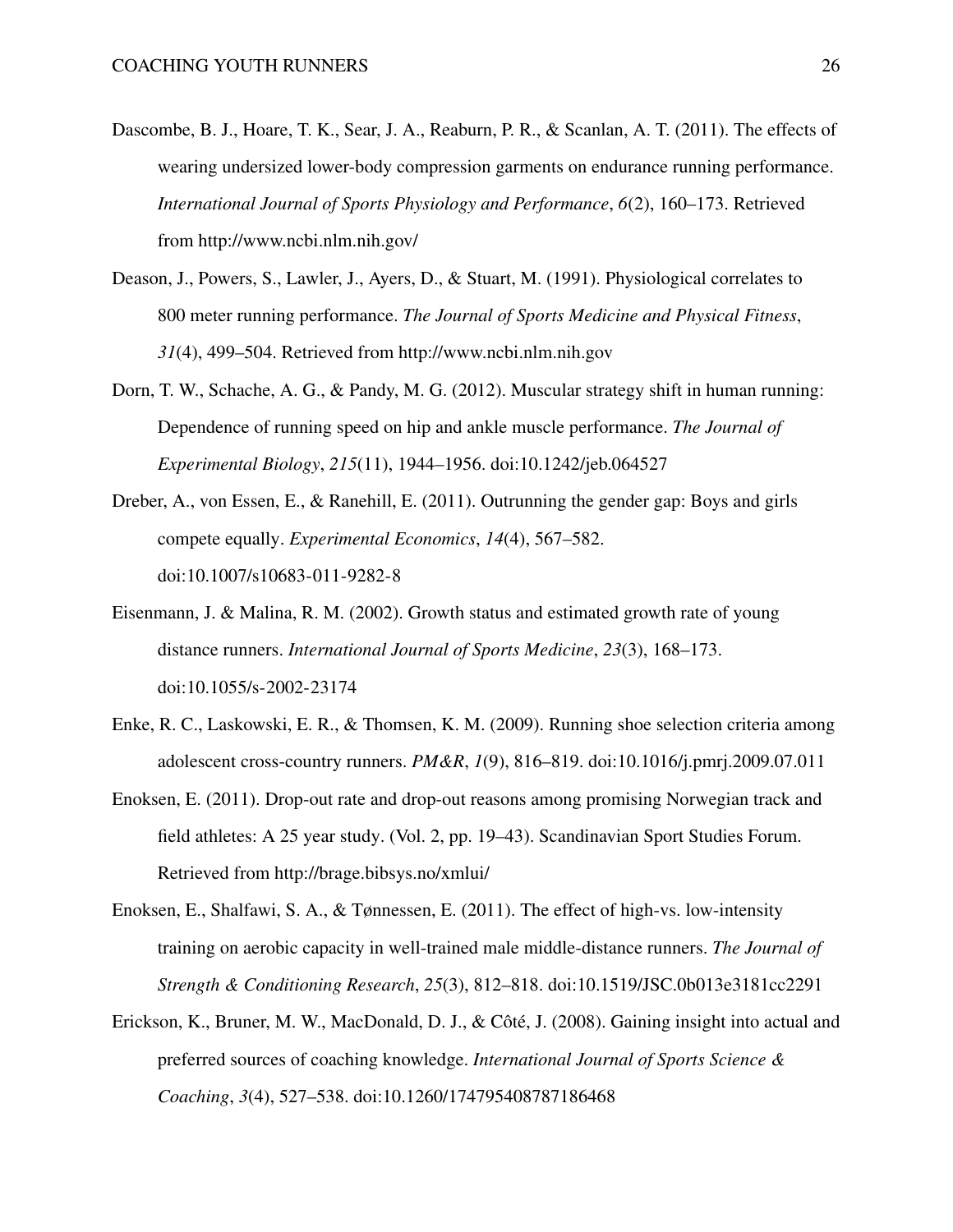- <span id="page-26-0"></span>Ericsson, K. A., Krampe, R. T., & Tesch-Römer, C. (1993). The role of deliberate practice in the acquisition of expert performance. *Psychological Review*, *100*(3), 363–406. doi[:10.1037/0033-295X.100.3.363](https://dx.doi.org/10.1037/0033-295X.100.3.363)
- <span id="page-26-5"></span>Faigenbaum, A. D., Bellucci, M., Bernieri, A., Bakker, B., & Hoorens, K. (2005). Acute effects of different warm-up protocols on fitness performance in children. *The Journal of Strength & Conditioning Research*, *19*(2), 376–81. doi[:10.1519/R-15344.1](https://dx.doi.org/10.1519/R-15344.1)
- <span id="page-26-2"></span>Faulkner, J., Arnold, T., & Eston, R. (2011). Effect of accurate and inaccurate distance feedback on performance markers and pacing strategies during running. *Scandinavian Journal of Medicine & Science in Sports*, *21*(6), e176–e183. doi[:10.1111/j.1600-0838.2010.01233.x](https://dx.doi.org/10.1111/j.1600-0838.2010.01233.x)
- <span id="page-26-3"></span>Feltz, D., Lirgg, C., & Albrecht, R. (1992). Psychological implications of competitive running in elite young distance runners: A longitudinal analysis. *The Sport Psychologist*, *6*(2), 128–138.
- <span id="page-26-1"></span>Ferrer-Caja, E. & Weiss, M. R. (2000). Predictors of intrinsic motivation among adolescent students in physical education. *Research Quarterly for Exercise and Sport*, *71*(3), 267–279. doi[:10.1080/02701367.2000.10608907](https://dx.doi.org/10.1080/02701367.2000.10608907)
- <span id="page-26-6"></span>Forrest, D., Dufek, J. S., & Mercer, J. A. (2012). Impact characteristics of female children running in adult vs. youth shoes of the same size. *Journal of Applied Biomechanics*, *28*(5). doi[:http://www.ncbi.nlm.nih.gov](https://dx.doi.org/http://www.ncbi.nlm.nih.gov)
- <span id="page-26-7"></span>Foster, C., Hector, L. L., Welsh, R., Schrager, M., Green, M. A., & Snyder, A. C. (1995). Effects of specific versus cross-training on running performance. *European Journal of Applied Physiology and Occupational Physiology*, *70*(4), 367–372. doi[:10.1007/BF00865035](https://dx.doi.org/10.1007/BF00865035)
- <span id="page-26-4"></span>Fourchet, F., Kelly, L., Horobeanu, C., Loepelt, H., Taiar, R., & Millet, G. P. (2012). Comparison of plantar pressure distribution in adolescent runners at low vs. high running velocity. *Gait & Posture*, *35*(4), 685–687. doi[:10.1016/j.gaitpost.2011.12.004](https://dx.doi.org/10.1016/j.gaitpost.2011.12.004)
- <span id="page-26-8"></span>Fredericson, M. & Moore, T. (2005). Muscular balance, core stability, and injury prevention for middle-and long-distance runners. *Physical Medicine and Rehabilitation Clinics of North America*, *16*(3), 669–89. doi[:10.1016/j.pmr.2005.03.001](https://dx.doi.org/10.1016/j.pmr.2005.03.001)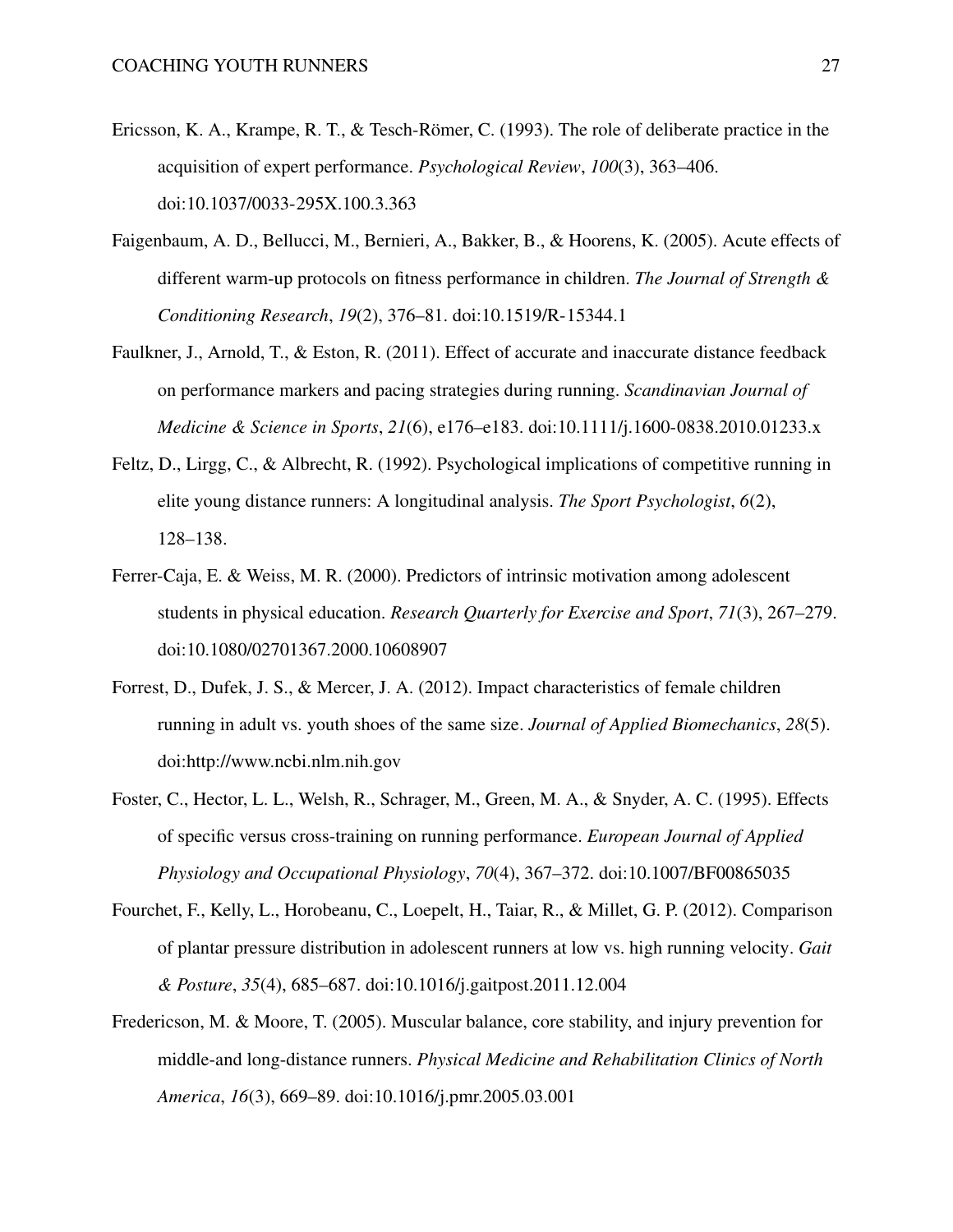- <span id="page-27-0"></span>Gabel, K. A. (2006). Special nutritional concerns for the female athlete. *Current Sports Medicine Reports*, *5*(4), 187–191. doi[:10.1007/s11932-006-0045-9](https://dx.doi.org/10.1007/s11932-006-0045-9)
- <span id="page-27-5"></span>Garcin, M., Fleury, M., & Billat, V. (2002). The ratio HLa: RPE as a tool to appreciate overreaching in young high-level middle-distance runners. *International Journal of Sports Medicine*, *23*, 16–21. doi[:10.1055/s-2002-19275](https://dx.doi.org/10.1055/s-2002-19275)
- <span id="page-27-6"></span>Gavin, T. P. (2003). Clothing and thermoregulation during exercise. *Sports Medicine*, *33*(13), 941–947. doi[:10.2165/00007256-200333130-00001](https://dx.doi.org/10.2165/00007256-200333130-00001)
- <span id="page-27-1"></span>Gervis, M. & Dunn, N. (2004). The emotional abuse of elite child athletes by their coaches. *Child Abuse Review*, *13*(3), 215–223. doi[:10.1002/car.843](https://dx.doi.org/10.1002/car.843)
- <span id="page-27-4"></span>Gneezy, U. & Rustichini, A. (2004). Gender and competition at a young age. *American Economic Review*, 377–381. doi[:10.1257/0002828041301821](https://dx.doi.org/10.1257/0002828041301821)
- <span id="page-27-8"></span>Goble, C., Wegler, J., & Forest, C. P. (2013). The potential hazards of barefoot running: Proceed with caution. *Journal of the American Academy of Physician Assistants*, *26*(3), 49–53. doi[:10.1097/01720610-201303000-00010](https://dx.doi.org/10.1097/01720610-201303000-00010)
- <span id="page-27-2"></span>Goose, M. & Winter, S. (2012). The coach's impact on long distance runners' training and competition motivation. *International Journal of Sports Science & Coaching*, *7*(2), 383–398. doi[:10.1260/1747-9541.7.2.383](https://dx.doi.org/10.1260/1747-9541.7.2.383)
- <span id="page-27-7"></span>Goss, D. L. & Gross, M. T. (2012). Relationships among self-reported shoe type, footstrike pattern, and injury incidence. *US Army Medical Department Journal*, 25–30. Retrieved from<http://www.ncbi.nlm.nih.gov>
- <span id="page-27-9"></span>Gosztyla, A. E., Edwards, D. G., Quinn, T. J., & Kenefick, R. W. (2006). The impact of different pacing strategies on five-kilometer running time trial performance. *The Journal of Strength & Conditioning Research*, *20*(4), 882–886. doi[:10.1519/R-19275.1](https://dx.doi.org/10.1519/R-19275.1)
- <span id="page-27-3"></span>Goudas, M., Biddle, S., Fox, K., & Underwood, M. (1995). It ain't what you do, it's the way that you do it! Teaching style affects children's motivation in track and field lessons. *Sport Psychologist*, *9*(3), 254–254. Retrieved from<http://psycnet.apa.org/>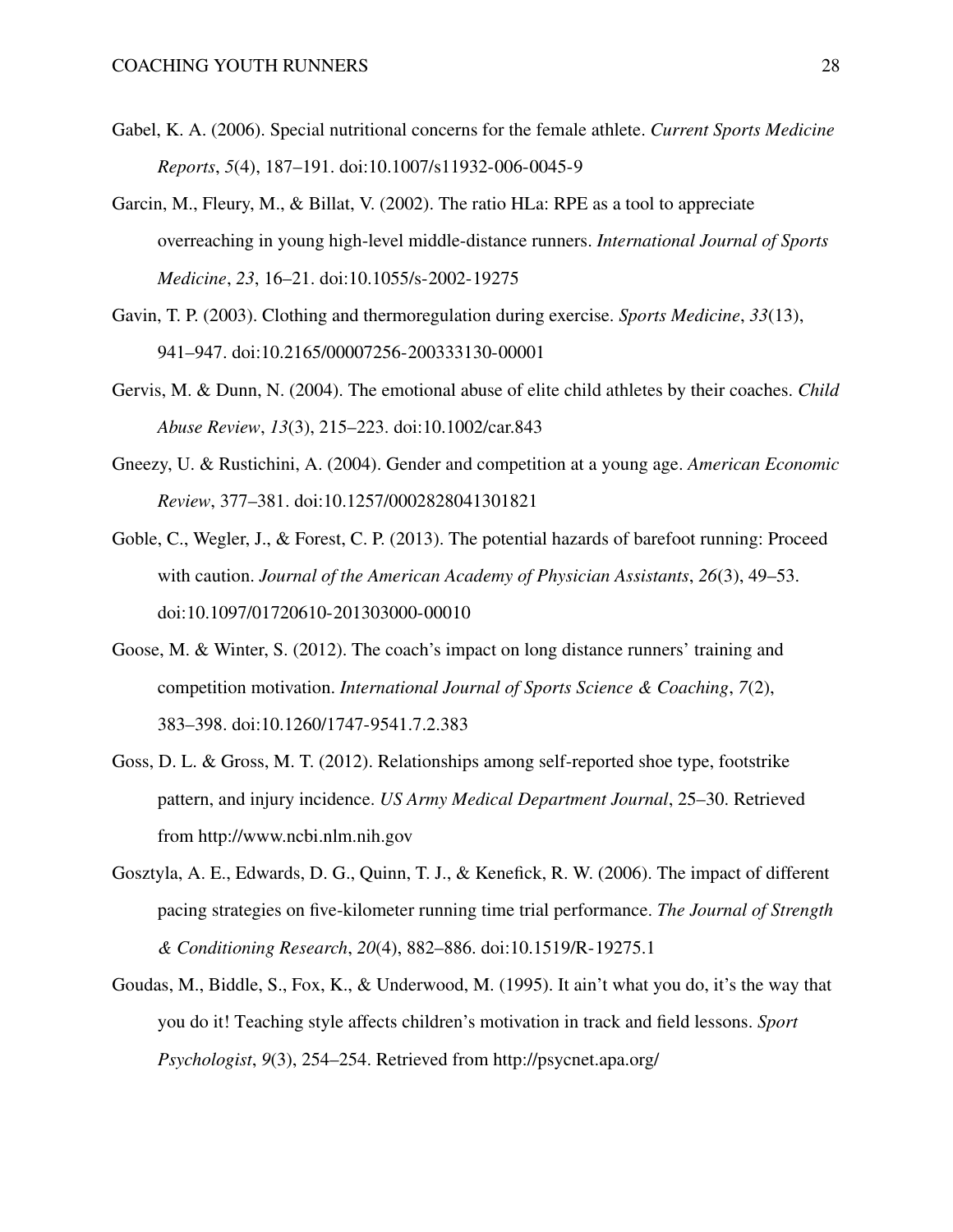- <span id="page-28-0"></span>Graham, J. & Clark, E. H. (1904). *Practical track and field athletics*. Abingdon, Oxon, England: Fox, Duffield & Company.
- <span id="page-28-6"></span>Green, J. M., Sapp, A. L., Pritchett, R. C., & Bishop, P. A. (2010). Pacing accuracy in collegiate and recreational runners. *European Journal of Applied Physiology*, *108*(3), 567–572. doi[:10.1007/s00421-009-1257-5](https://dx.doi.org/10.1007/s00421-009-1257-5)
- <span id="page-28-8"></span>Hanon, C., Levêque, J., Thomas, C., & Vivier, L. (2008). Pacing strategy and vo2 kinetics during a 1500-m race. *International Journal of Sports Medicine*, *29*(3), 206–211. doi[:10.1055/s-2007-965109](https://dx.doi.org/10.1055/s-2007-965109)
- <span id="page-28-9"></span>Hanon, C., Levêque, J., Vivier, L., & Thomas, C. (2007). Oxygen uptake in the 1500 metres. *New Studies in Athletics*, *22*(1), 15–22.
- <span id="page-28-7"></span>Hanon, C. & Thomas, C. (2011). Effects of optimal pacing strategies for 400-, 800-, and 1500-m races on the vo2 response. *Journal of Sports Sciences*, 29(9), 905–912. doi[:10.1080/02640414.2011.562232](https://dx.doi.org/10.1080/02640414.2011.562232)
- <span id="page-28-1"></span>Hawley, J. A., Dennis, S. C., Lindsay, F. H., & Noakes, T. D. (1995). Nutritional practices of athletes: Are they sub-optimal? *Journal of Sports Sciences*, *13*(S1), 75–81. doi[:10.1080/02640419508732280](https://dx.doi.org/10.1080/02640419508732280)
- <span id="page-28-4"></span>Helgerud, J., Hoydal, K., Wang, E., Karlsen, T., Berg, P., Bjerkaas, M., . . . Bach, R. (2007). Aerobic high-intensity intervals improve vo<sub>2</sub> max more than moderate training. *Medicine & Science in Sports & Exercise*, *39*(4), 665–671. doi[:10.1249/mss.0b013e3180304570](https://dx.doi.org/10.1249/mss.0b013e3180304570)
- <span id="page-28-2"></span>Henriksen, K., Stambulova, N., & Roessler, K. K. (2010). Successful talent development in track and field: Considering the role of environment. *Scandinavian Journal of Medicine & Science in Sports*, *20*, 122–132. doi[:10.1111/j.1600-0838.2010.01187.x](https://dx.doi.org/10.1111/j.1600-0838.2010.01187.x)
- <span id="page-28-5"></span>Hill, D. (1999). Energy system contributions in middle-distance running events. *Journal of Sports Sciences*, *17*(6), 477–483. doi[:10.1080/026404199365786](https://dx.doi.org/10.1080/026404199365786)
- <span id="page-28-3"></span>Hill, G. M. (2000). Ten ways to get kids excited about running. *Journal of Physical Education, Recreation & Dance*, *71*(4), 25–28. doi[:10.1080/07303084.2000.10605125](https://dx.doi.org/10.1080/07303084.2000.10605125)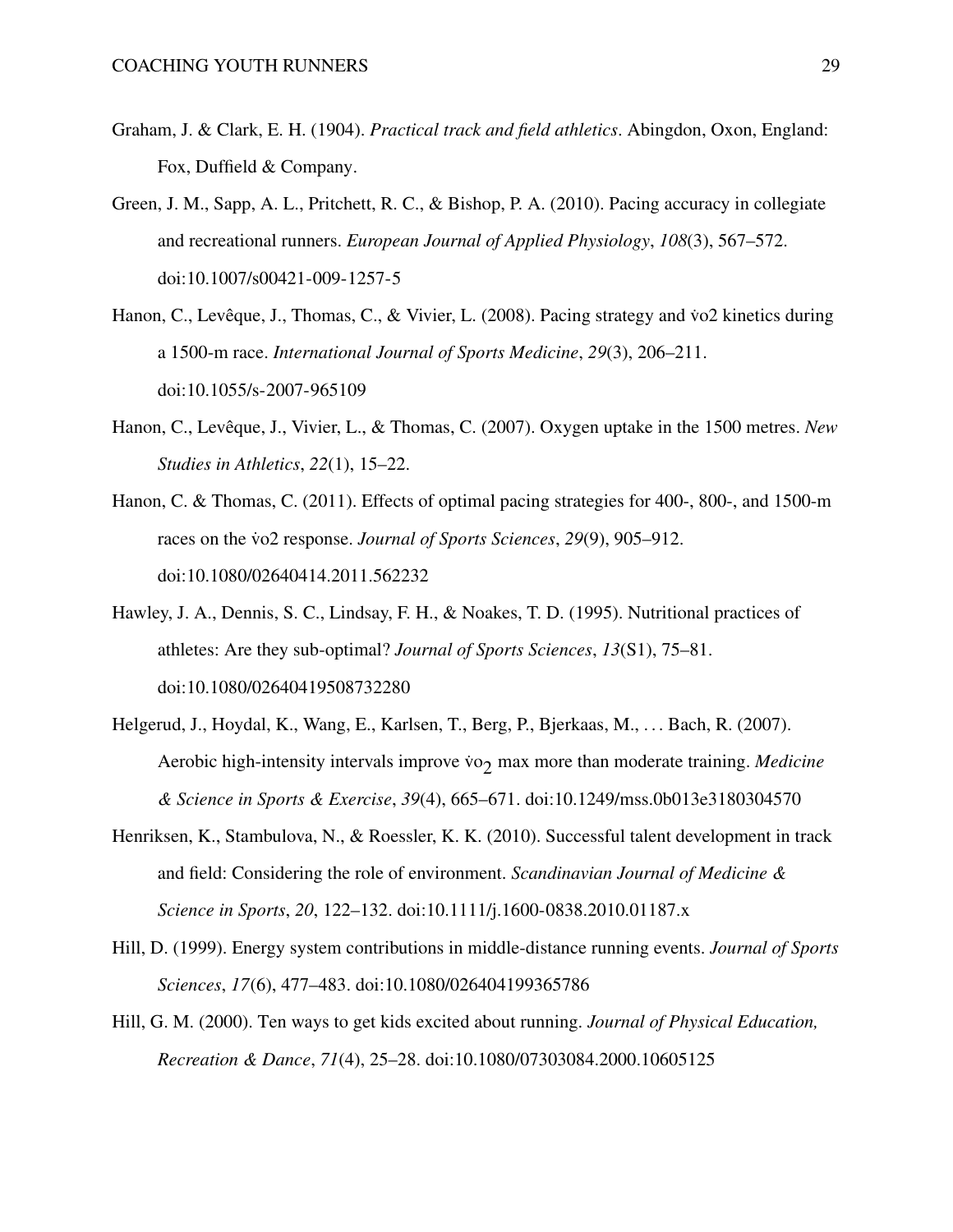- <span id="page-29-5"></span>Hirschmüller, A., Baur, H., Müller, S., Helwig, P., Dickhuth, H.-H., & Mayer, F. (2011). Clinical effectiveness of customised sport shoe orthoses for overuse injuries in runners: A randomised controlled study. *British Journal of Sports Medicine*, *45*(12), 959–965. doi[:10.1136/bjsm.2008.055830](https://dx.doi.org/10.1136/bjsm.2008.055830)
- <span id="page-29-4"></span>Hohmann, E., Reaburn, P., & Imhoff, A. (2012). Runner's knowledge of their foot type: Do they really know? *The Foot*, *22*(3), 205–210. doi[:10.1016/j.foot.2012.04.008](https://dx.doi.org/10.1016/j.foot.2012.04.008)
- <span id="page-29-7"></span>Hollings, S. C., Hopkins, W. G., & Hume, P. A. (2012). Environmental and venue-related factors affecting the performance of elite male track athletes. *European Journal of Sport Science*, *12*(3), 201–206. doi[:10.1080/17461391.2011.552640](https://dx.doi.org/10.1080/17461391.2011.552640)
- <span id="page-29-6"></span>Hopkins, W. G. & Hewson, D. J. (2001). Variability of competitive performance of distance runners. *Medicine & Science in Sports & Exercise*, *33*(9), 1588–1592. doi[:10.1097/00005768-200109000-00023](https://dx.doi.org/10.1097/00005768-200109000-00023)
- <span id="page-29-0"></span>Horvath, P. J., Eagen, C. K., Fisher, N. M., Leddy, J. J., & Pendergast, D. R. (2000). The effects of varying dietary fat on performance and metabolism in trained male and female runners. *Journal of the American College of Nutrition*, *19*(1), 52–60. doi[:10.1080/07315724.2000.10718914](https://dx.doi.org/10.1080/07315724.2000.10718914)
- <span id="page-29-3"></span>Houmard, J., Costill, D., Mitchell, J., Park, S., Hickner, R., & Roemmich, J. (1990). Reduced training maintains performance in distance runners. *International Journal of Sports Medicine*, *11*(1), 46–52. doi[:10.1055/s-2007-1024761](https://dx.doi.org/10.1055/s-2007-1024761)
- <span id="page-29-1"></span>Howatson, G., McHugh, M., Hill, J., Brouner, J., Jewell, A., van Someren, K. A., . . . Howatson, S. (2010). Influence of tart cherry juice on indices of recovery following marathon running. *Scandinavian Journal of Medicine & Science in Sports*, *20*(6), 843–852. doi[:10.1111/j.1600-0838.2009.01005.x](https://dx.doi.org/10.1111/j.1600-0838.2009.01005.x)
- <span id="page-29-2"></span>Hulley, A., Currie, A., Njenga, F., & Hill, A. (2007). Eating disorders in elite female distance runners: Effects of nationality and running environment. *Psychology of Sport and Exercise*, *8*(4), 521–533. doi[:10.1016/j.psychsport.2006.07.001](https://dx.doi.org/10.1016/j.psychsport.2006.07.001)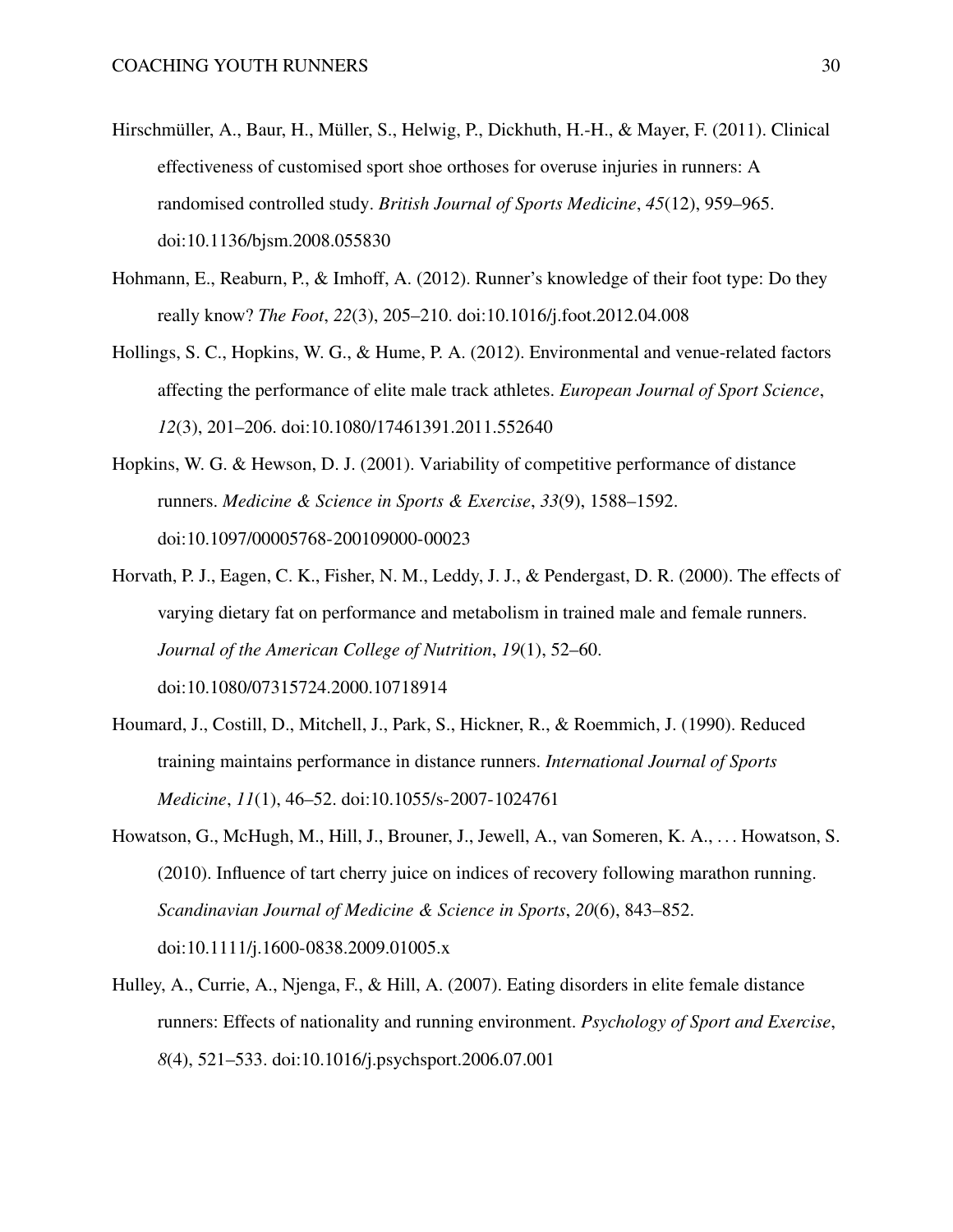- <span id="page-30-5"></span>Ingham, S., Fudge, B., Pringle, J., & Jones, A. (2013). Improvement of 800 m running performance with prior high-intensity exercise. *International Journal of Sports Physiology and Performance*, *8*(1), 77–83. Retrieved from<http://www.ncbi.nlm.nih.gov>
- <span id="page-30-1"></span>Jenny, S. & Armstrong, T. (2013). Distance running and the elementary-age child. *Journal of Physical Education, Recreation & Dance*, *84*(3), 17–25. doi[:10.1080/07303084.2013.763709](https://dx.doi.org/10.1080/07303084.2013.763709)
- <span id="page-30-2"></span>Jeukendrup, A. B. & Cronin, L. (2011). Nutrition and elite young athletes. In N. Armstrong & A. M. McManus (Eds.), *Medicine and sport science: Vol. 56. The elite young athlete* (pp. 47–58). doi[:10.1159/000320630](https://dx.doi.org/10.1159/000320630)
- <span id="page-30-4"></span>Jõesaar, H., Hein, V., & Hagger, M. S. (2012). Youth athletes' perception of autonomy support from the coach, peer motivational climate and intrinsic motivation in sport setting: One-year effects. *Psychology of Sport and Exercise*, *13*(3), 257–262. doi[:10.1016/j.psychsport.2011.12.001](https://dx.doi.org/10.1016/j.psychsport.2011.12.001)
- <span id="page-30-6"></span>Johnson, R. E., Quinn, T. J., Kertzer, R., & Vroman, N. B. (1997). Strength training in female distance runners: Impact on running economy. *The Journal of Strength & Conditioning Research*, *11*(4), 224–229. doi[:10.1519/00124278-199711000-00004](https://dx.doi.org/10.1519/00124278-199711000-00004)
- <span id="page-30-7"></span>Jones, A. M. & Whipp, B. J. (2002). Bioenergetic constraints on tactical decision making in middle distance running. *British Journal of Sports Medicine*, *36*(2), 102–104. doi[:10.1136/bjsm.36.2.102](https://dx.doi.org/10.1136/bjsm.36.2.102)
- <span id="page-30-3"></span>Jones, G. & Spooner, K. (2006). Coaching high achievers. *Consulting Psychology Journal: Practice and Research*, *58*(1), 40–50. doi[:10.1037/1065-9293.58.1.40](https://dx.doi.org/10.1037/1065-9293.58.1.40)
- <span id="page-30-0"></span>Judge, L. W., Petersen, J. C., Bellar, D. M., Craig, B. W., Bodey, K. J., Wanless, E. A., . . . Simon, L. (2013). An examination of pre-activity and post-activity stretching practices of cross country and track and field distance coaches. *The Journal of Strength & Conditioning Research*, *27*(9). doi[:10.1519/JSC.0b013e318257703c](https://dx.doi.org/10.1519/JSC.0b013e318257703c)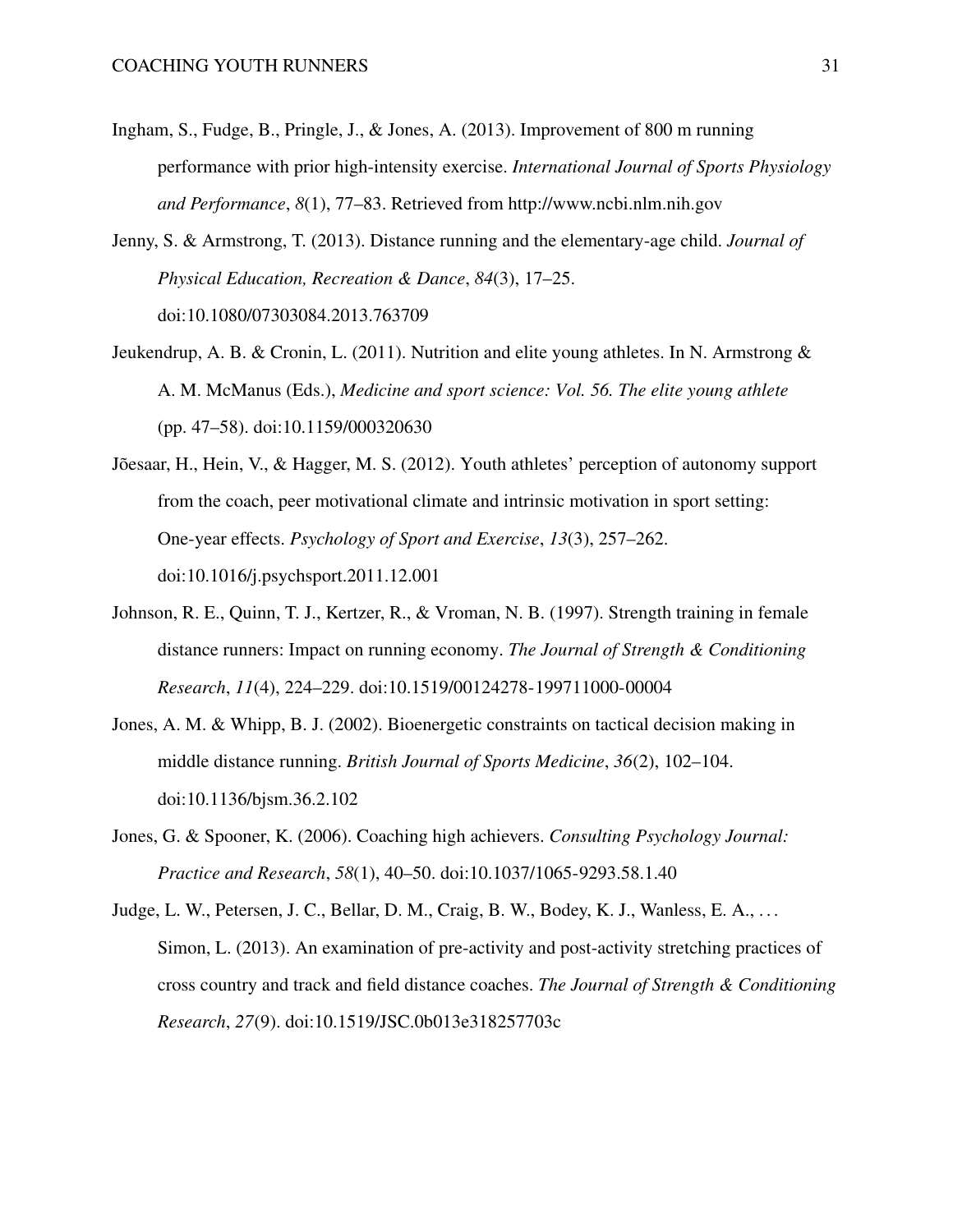- <span id="page-31-7"></span>Kadono, H., Ae, M., Suzuki, Y., & Shibayama, K. (2011). Effects of fatigue on the leg kinetics in all-out 600 m running. *International Journal of Sport and Health Science*, *11*, 54–61. doi[:10.5432/ijshs.201221](https://dx.doi.org/10.5432/ijshs.201221)
- <span id="page-31-1"></span>Kavouras, S. A. & Arnaoutis, G. (2012). Hydration status in active youth. *Nutrition Today*, *47*(S4), S11–S13. doi[:10.1097/NT.0b013e3182626689](https://dx.doi.org/10.1097/NT.0b013e3182626689)
- <span id="page-31-2"></span>Kavouras, S. A., Arnaoutis, G., Makrillos, M., Garagouni, C., Nikolaou, E., Chira, O., . . . Sidossis, L. (2012). Educational intervention on water intake improves hydration status and enhances exercise performance in athletic youth. *Scandinavian Journal of Medicine & Science in Sports*. doi[:10.1111/j.1600-0838.2011.01296.x](https://dx.doi.org/10.1111/j.1600-0838.2011.01296.x)
- <span id="page-31-6"></span>Kemmler, W., von Stengel, S., Köckritz, C., Mayhew, J., Wassermann, A., & Zapf, J. (2009). Effect of compression stockings on running performance in men runners. *The Journal of Strength & Conditioning Research*, *23*(1), 101–105. doi[:10.1519/JSC.0b013e31818eaef3](https://dx.doi.org/10.1519/JSC.0b013e31818eaef3)
- <span id="page-31-5"></span>Kennedy, J. G., Knowles, B., Dolan, M., & Bohne, W. (2005). Foot and ankle injuries in the adolescent runner. *Current Opinion in Pediatrics*, *17*(1), 34–42. doi[:10.1097/01.mop.0000150921.96790.0b](https://dx.doi.org/10.1097/01.mop.0000150921.96790.0b)
- <span id="page-31-4"></span>Konttinen, N., Toskala, A., Laakso, L., & Konttinen, R. (2013). Predicting sustained participation in competitive sports: A longitudinal study young track and field athletes. *IAAF New Studies in Athletics*, *28*(1/2), 23–32. Retrieved from<http://www.iaaf.org/nsa>
- <span id="page-31-0"></span>Krabak, B. J., Snitily, B., & Milani, C. J. (2016). Running injuries during adolescence and childhood. *Physical Medicine and Rehabilitation Clinics of North America*, *27*(1), 179–202. doi[:10.1016/j.pmr.2015.08.010](https://dx.doi.org/10.1016/j.pmr.2015.08.010)
- <span id="page-31-3"></span>Kruger, A., Pienaar, A., Du Plessis, E., & van Rensburg, L. J. (2012). The importance of psychological characteristics in potentially talented adolescent long distance runners: Sport psychology. *African Journal for Physical Health Education, Recreation and Dance*. Retrieved from<http://www.ajol.info>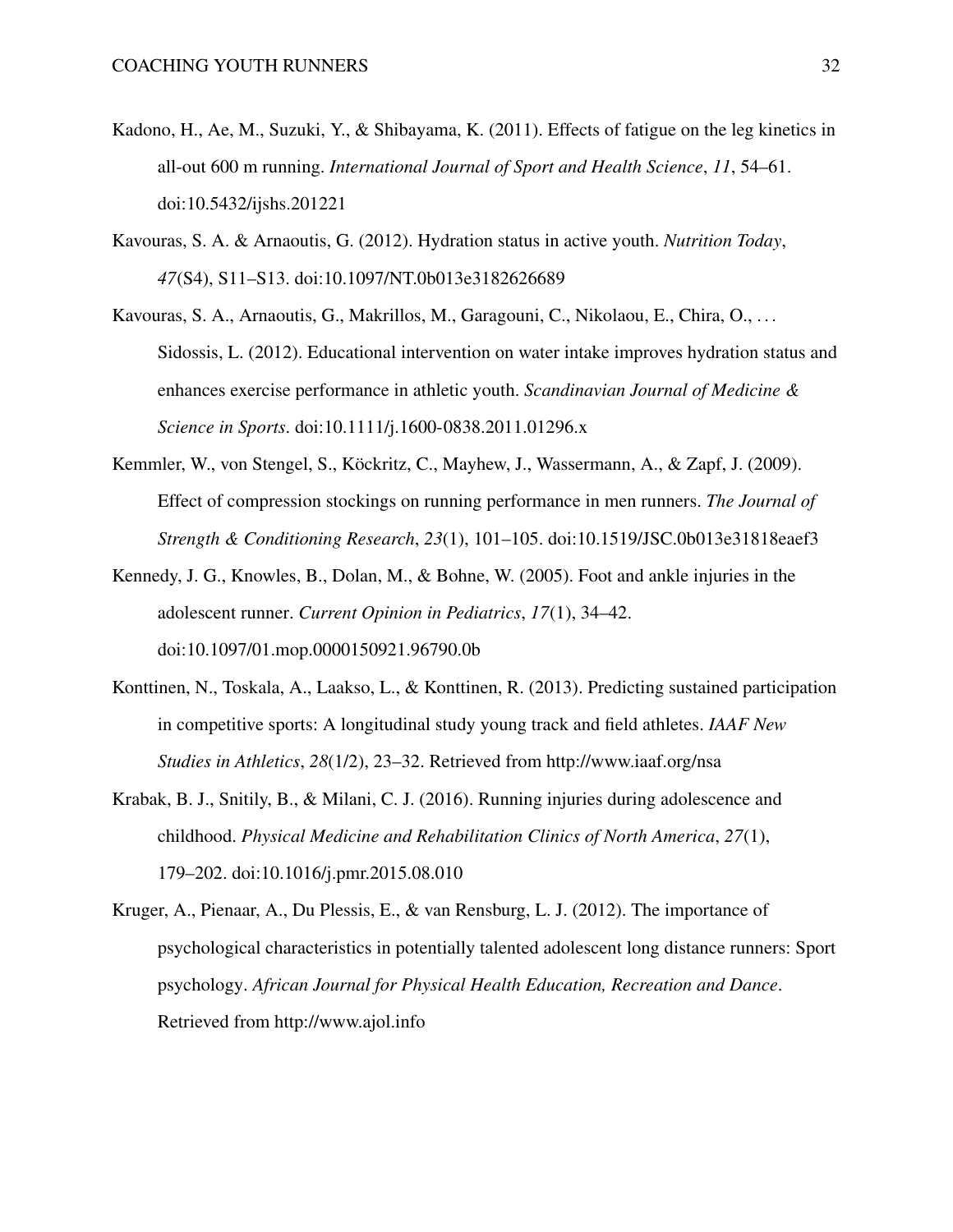- <span id="page-32-0"></span>Kuehl, K., Perrier, E., Elliot, D., & Chesnutt, J. (2010). Efficacy of tart cherry juice in reducing muscle pain during running: A randomized controlled trial. *Journal of the International Society of Sports Nutrition*, *7*(1), 17–23. doi[:10.1186/1550-2783-7-17](https://dx.doi.org/10.1186/1550-2783-7-17)
- <span id="page-32-7"></span>LaCaille, R. A., Masters, K. S., & Heath, E. M. (2004). Effects of cognitive strategy and exercise setting on running performance, perceived exertion, affect, and satisfaction. *Psychology of Sport and Exercise*, *5*(4), 461–476. doi[:10.1016/S1469-0292\(03\)00039-6](https://dx.doi.org/10.1016/S1469-0292(03)00039-6)
- <span id="page-32-2"></span>Lane, A. M. & Karageorghis, C. I. (1997). Goal confidence and difficulty as predictors of goal attainment in junior high school cross-country runners. *Perceptual and Motor Skills*, *84*(3), 747–752. doi[:10.2466/pms.1997.84.3.747](https://dx.doi.org/10.2466/pms.1997.84.3.747)
- <span id="page-32-4"></span>Laursen, P. B. (2010). Training for intense exercise performance: High-intensity or high-volume training? *Scandinavian Journal of Medicine & Science in Sports*, *20*(s2), 1–10. doi[:10.1111/j.1600-0838.2010.01184.x](https://dx.doi.org/10.1111/j.1600-0838.2010.01184.x)
- <span id="page-32-5"></span>Law, R. Y. & Herbert, R. D. (2007). Warm-up reduces delayed-onset muscle soreness but cool-down does not: A randomised controlled trial. *Australian Journal of Physiotherapy*, *53*(2), 91–95. doi[:10.1016/S0004-9514\(07\)70041-7](https://dx.doi.org/10.1016/S0004-9514(07)70041-7)
- <span id="page-32-3"></span>Lemura, L. M., von Duvillard, S., & Carolinas, R. (1999). Can exercise training improve maximal aerobic power vo<sub>2</sub> max in children? A meta-analytic review. *Journal of Exercise Physiology*, *2*, 1–17. Retrieved from<http://www.asep.org/asep/asep/july99a.html>
- <span id="page-32-6"></span>Leon, C., Oh, H.-J., & Rana, S. (2012). A purposeful dynamic stretching routine. *Strategies: A Journal for Physical and Sport Educators*, *25*(5), 1–44. doi[:10.1080/08924562.2012.10592167](https://dx.doi.org/10.1080/08924562.2012.10592167)
- <span id="page-32-1"></span>Leslie-Toogood, A. & Martin, G. L. (2003). Do coaches know the mental skills of their athletes? Assessments from volleyball and track. *Journal of Sport Behavior*, *26*(1), 56–68. Retrieved from<http://sirc.ca>
- <span id="page-32-8"></span>Logan, S., Hunter, I., Feland, B., Hopkins, T., & Parcell, A. (2007). Ground reaction forces between running shoes, racing flats, and distance spikes in runners. *Journal of Sports Science & Medicine*, *9*(1), 147–153. Retrieved from<http://www.jssm.org>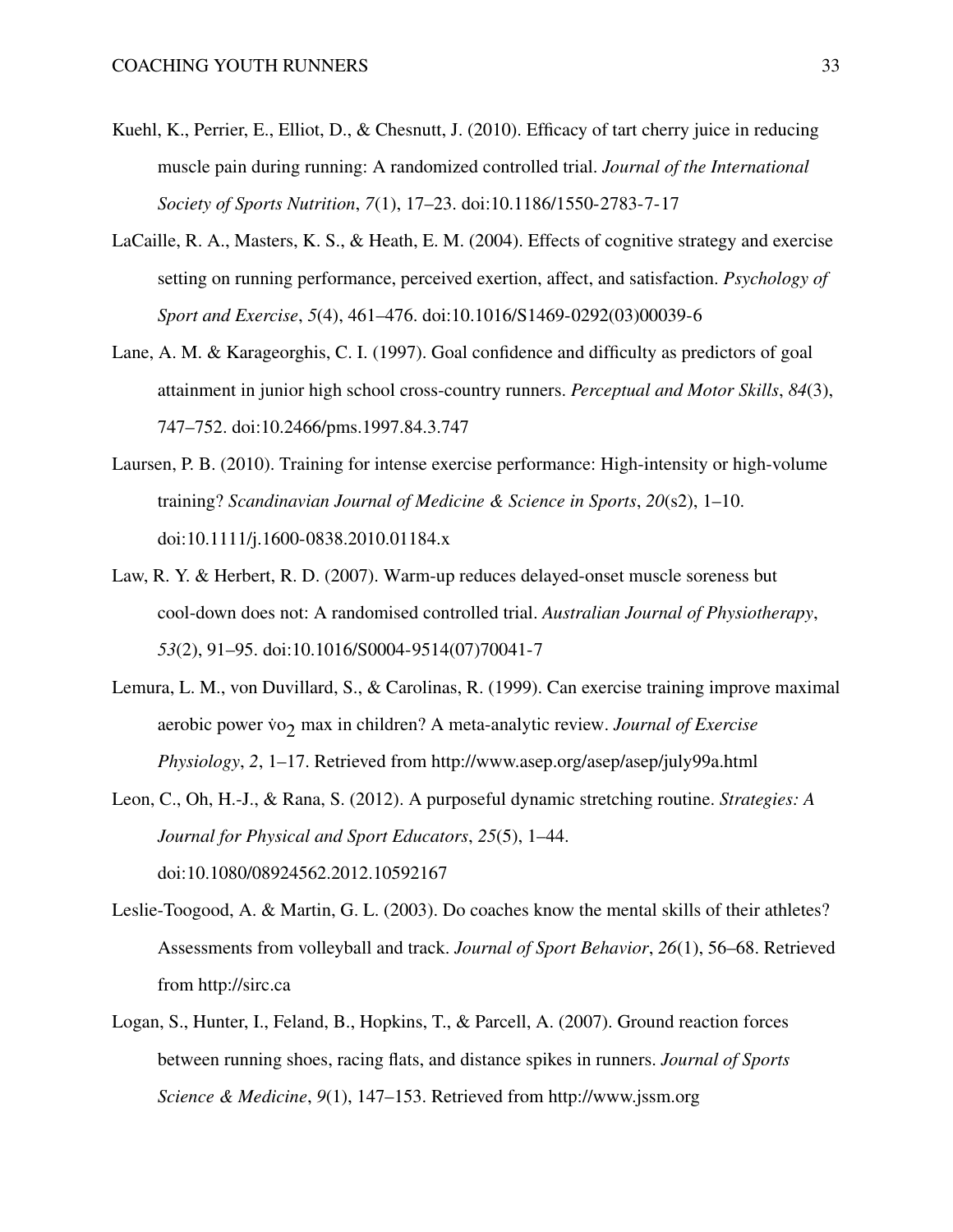- <span id="page-33-6"></span>Loprinzi, P. D., Greenwood, T., & Cornwell, R. (2012). Training adolescent distance runners. *Track & Cross Country Journal*, *1*(4), 28–36. Retrieved from<http://www.tccjournal.org/>
- <span id="page-33-4"></span>Lucas, J. A., Lucas, P. R., Vogel, S., Gamble, G. D., Evans, M. C., & Reid, I. R. (2003). Effect of sub-elite competitive running on bone density, body composition and sexual maturity of adolescent females. *Osteoporosis International*, *14*(10), 848–856. doi[:10.1007/s00198-003-1455-7](https://dx.doi.org/10.1007/s00198-003-1455-7)
- <span id="page-33-2"></span>Lunn, W. R., Pasiakos, S. M., Colletto, M. R., Karfonta, K. E., Carbone, J. W., Anderson, J. M., & Rodriguez, N. R. (2011). Chocolate milk & endurance exercise recovery: Protein balance, glycogen & performance. *Medicine & Science in Sports & Exercise*, *44*(4), 682–691. doi[:10.1249/MSS.0b013e3182364162](https://dx.doi.org/10.1249/MSS.0b013e3182364162)
- <span id="page-33-1"></span>Lynch, S. L. & Hoch, A. Z. (2010). The female runner: Gender specifics. *Clinical Journal of Sports Medicine*, *29*(3), 477–498. doi[:10.1016/j.csm.2010.03.003](https://dx.doi.org/10.1016/j.csm.2010.03.003)
- <span id="page-33-8"></span>Malina, R. M., Sławinska, T., Ignasiak, Z., Rożek, K., Kochan, K., Domaradzki, J., & Fugiel, J. (2010). Sex differences in growth and performance of track and field athletes 11–15 years. *Journal of Human Kinetics*, *24*(1), 79–85. doi[:10.2478/v10078-010-0023-4](https://dx.doi.org/10.2478/v10078-010-0023-4)
- <span id="page-33-5"></span>Martin, S. B., Dale, G. A., & Jackson, A. W. (2001). Youth coaching preferences of adolescent athletes and their parents. *Journal of Sport Behavior*, *24*, 197–212. Retrieved from <http://www.cabdirect.org/cabdirect/abstract/20013074612>
- <span id="page-33-7"></span>McGuine, T. A. & Keene, J. S. (2006). The effect of a balance training program on the risk of ankle sprains in high school athletes. *The American Journal of Sports Medicine*, *34*(7), 1103–1111. doi[:10.1177/0363546505284191](https://dx.doi.org/10.1177/0363546505284191)
- <span id="page-33-3"></span>Meyer, F., O'Connor, H., & Shirreffs, S. M. (2007). Nutrition for the young athlete. *Journal of Sports Sciences*, *25*(S1), S73–S82. doi[:10.1080/02640410701607338](https://dx.doi.org/10.1080/02640410701607338)
- <span id="page-33-0"></span>Midgley, A. W., McNaughton, L. R., & Jones, A. M. (2007). Training to enhance the physiological determinants of long-distance running performance: Can valid recommendations be given to runners and coaches based on current scientific knowledge? *Sports Medicine*, *37*(10), 857–880. doi[:10.2165/00007256-200737100-00003](https://dx.doi.org/10.2165/00007256-200737100-00003)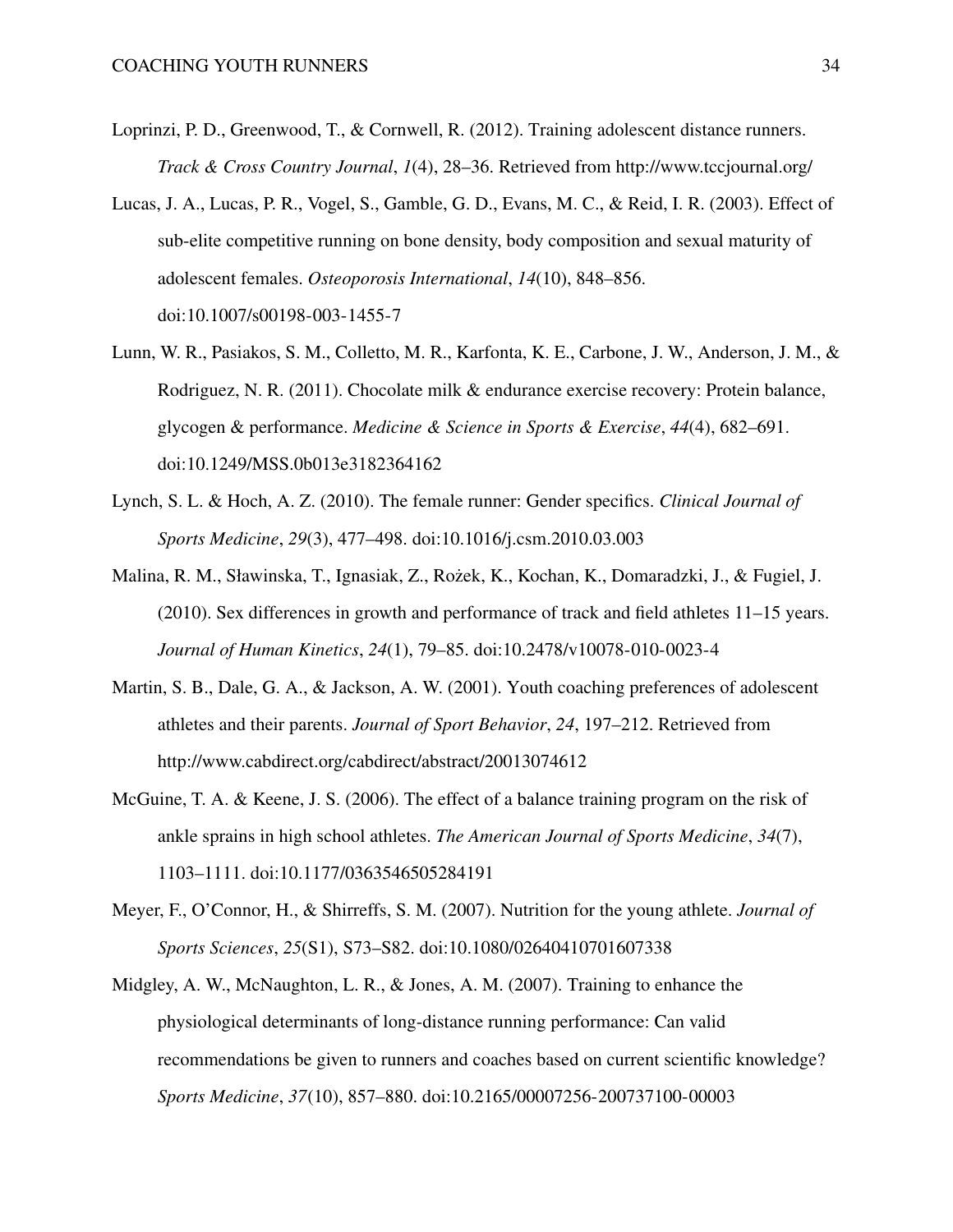- <span id="page-34-5"></span>Mikkola, J., Rusko, H., Nummela, A., Pollari, T., & Hakkinen, K. (2007). Concurrent endurance and explosive type strength training improves neuromuscular and anaerobic characteristics in young distance runners. *International Journal of Sports Medicine*, *28*(7), 602–611. doi[:10.1055/s-2007-964849](https://dx.doi.org/10.1055/s-2007-964849)
- <span id="page-34-6"></span>Morton, R. H. (2009). A new modelling approach demonstrating the inability to make up for lost time in endurance running events. *IMA Journal of Management Mathematics*, *20*(2), 109–120. doi[:10.1093/imaman/dpn022](https://dx.doi.org/10.1093/imaman/dpn022)
- <span id="page-34-7"></span>Muehlbauer, T., Schindler, C., & Panzer, S. (2010). Pacing and performance in competitive middle-distance speed skating. *Research Quarterly for Exercise and Sport*, *81*(1), 1–6. doi[:10.5641/027013610X13352775119439](https://dx.doi.org/10.5641/027013610X13352775119439)
- <span id="page-34-2"></span>Mujika, I. (2010). Intense training: The key to optimal performance before and during the taper. *Scandinavian Journal of Medicine & Science in Sports*, *20*, 24–31. doi[:10.1111/j.1600-0838.2010.01189.x](https://dx.doi.org/10.1111/j.1600-0838.2010.01189.x)
- <span id="page-34-3"></span>Mujika, I. & Padilla, S. (2003). Scientific bases for precompetition tapering strategies. *Medicine & Science in Sports & Exercise*, *35*(7), 1182–1187. doi[:10.1249/01.MSS.0000074448.73931.11](https://dx.doi.org/10.1249/01.MSS.0000074448.73931.11)
- <span id="page-34-4"></span>Mullen, S. & Toby, E. B. (2013). Adolescent runners: The effect of training shoes on running kinematics. *Journal of Pediatric Orthopaedics*, *33*(4), 453–457. doi[:10.1097/BPO.0b013e31829241dc](https://dx.doi.org/10.1097/BPO.0b013e31829241dc)
- <span id="page-34-1"></span>Neumann, D. L. & Piercy, A. (2013). The effect of different attentional strategies on physiological and psychological states during running. *Australian Psychologist*, *48*(5), 329–337. doi[:10.1111/ap.12015](https://dx.doi.org/10.1111/ap.12015)
- <span id="page-34-0"></span>Nickerson, H. J., Holubets, M. C., Weiler, B. R., Haas, R. G., Schwartz, S., & Ellefson, M. E. (1989). Causes of iron deficiency in adolescent athletes. *The Journal of Pediatrics*, *114*(4), 657–663. doi[:10.1016/S0022-3476\(89\)80717-6](https://dx.doi.org/10.1016/S0022-3476(89)80717-6)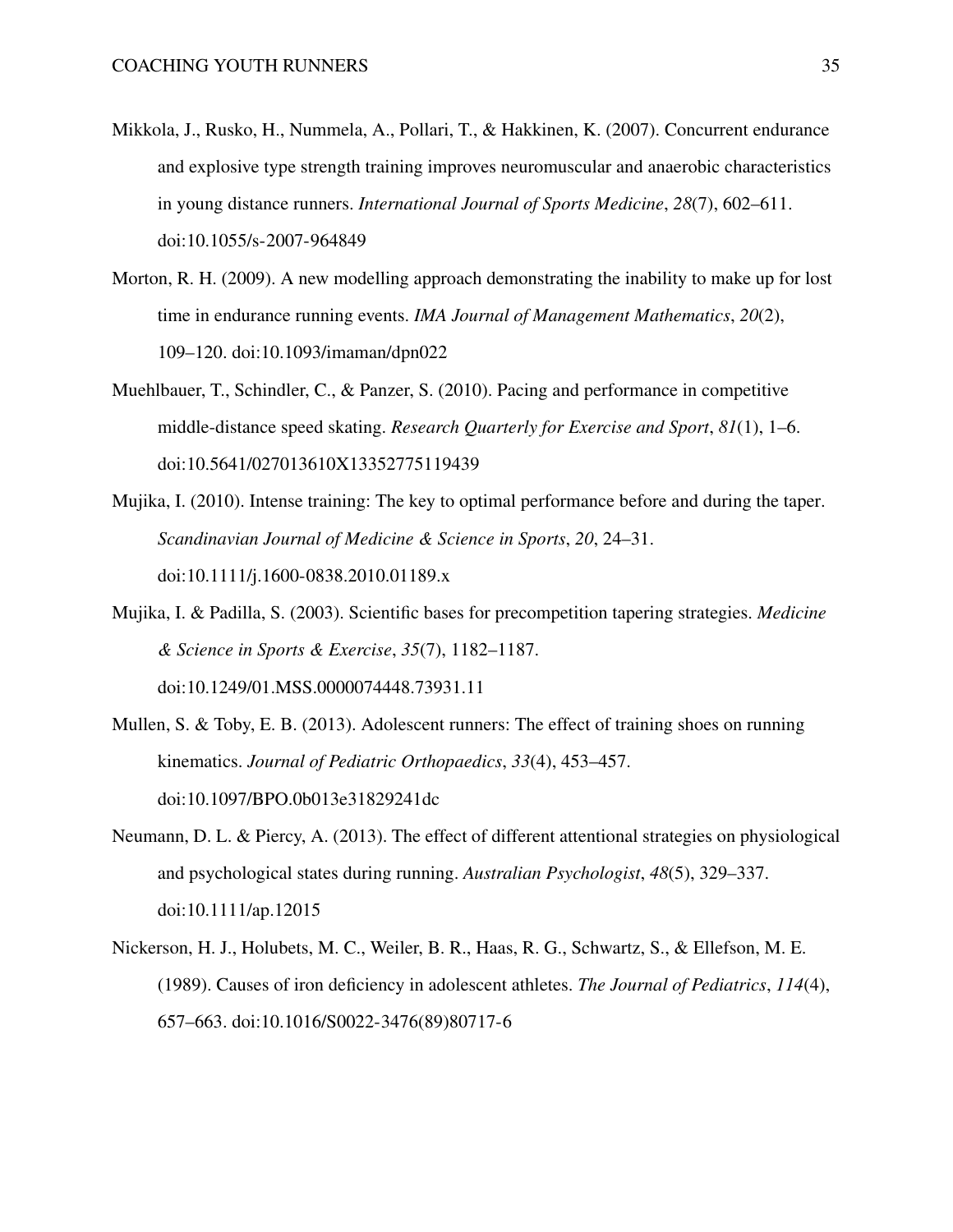- <span id="page-35-6"></span>Nielsen, R. Ø., Buist, I., Sørensen, H., Lind, M., & Rasmussen, S. (2012). Training errors and running related injuries: A systematic review. *International Journal of Sports Physical Therapy*, *7*(1), 58–75. Retrieved from<http://www.ncbi.nlm.nih.gov>
- <span id="page-35-3"></span>Nieper, A. (2005). Nutritional supplement practices in UK junior national track and field athletes. *British Journal of Sports Medicine*, *39*(9), 645–649. doi[:10.1136/bjsm.2004.015842](https://dx.doi.org/10.1136/bjsm.2004.015842)
- <span id="page-35-5"></span>Nietfeld, J. (2003). An examination of metacognitive strategy use and monitoring skills by competitive middle distance runners. *Journal of Applied Sport Psychology*, *15*(4), 307–320. doi[:10.1080/714044199](https://dx.doi.org/10.1080/714044199)
- <span id="page-35-4"></span>Nieves, J. W., Melsop, K., Curtis, M., Cobb, K. L., Kelsey, J. L., Bachrach, L. K., . . . Sowers, M. (2010). Nutritional factors that influence change in bone density and stress fracture risk among young female cross-county runners. *PM&R*, 740–750. doi[:10.1016/j.pmrj.2010.04.020](https://dx.doi.org/10.1016/j.pmrj.2010.04.020)
- <span id="page-35-7"></span>Nigg, B. & Enders, H. (2013). Barefoot running–some critical considerations. *Footwear Science*, *5*(1), 1–7. doi[:10.1080/19424280.2013.766649](https://dx.doi.org/10.1080/19424280.2013.766649)
- <span id="page-35-8"></span>Noakes, T. D., Lambert, M. I., & Hauman, R. (2009). Which lap is the slowest? An analysis of 32 world mile record performances. *British Journal of Sports Medicine*, *43*(10), 760–764. doi[:10.1136/bjsm.2008.046763](https://dx.doi.org/10.1136/bjsm.2008.046763)
- <span id="page-35-1"></span>O'Neal, E., Davis, B., Thigpen, L., Caufield, C., Horton, A., & McIntosh, J. (2012). Runners greatly underestimate sweat losses before and after a 1-hr summer run. *International Journal of Sport Nutrition and Exercise Metabolism*, *22*(5), 353–362. Retrieved from <http://www.researchgate.net/>
- <span id="page-35-2"></span>Passe, D., Horn, M., Stofan, J., Horswill, C., & Murray, R. (2007). Voluntary dehydration in runners despite favorable conditions for fluid intake. *International Journal of Sport Nutrition and Exercise Metabolism*, *17*(3), 284–295. Retrieved from <http://www.ncbi.nlm.nih.gov>
- <span id="page-35-0"></span>Petrie, H. J., Stover, E. A., & Horswill, C. A. (2004). Nutritional concerns for the child and adolescent competitor. *Nutrition*, *20*(7), 620–631. doi[:10.1016/j.nut.2004.04.002](https://dx.doi.org/10.1016/j.nut.2004.04.002)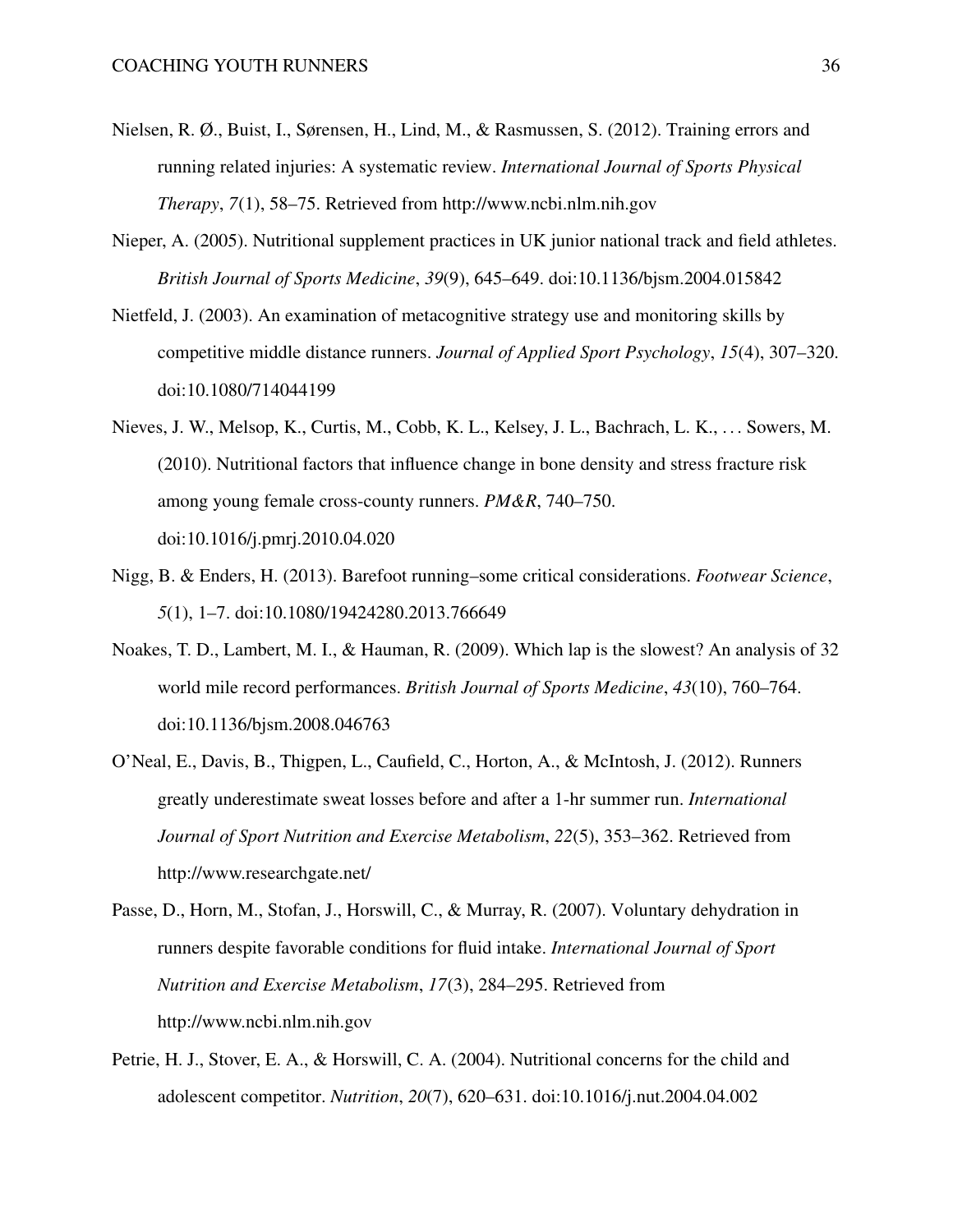- <span id="page-36-2"></span>Petróczi, A., Naughton, D. P., Pearce, G., Bailey, R., Bloodworth, A., & McNamee, M. (2008). Nutritional supplement use by elite young UK athletes: Fallacies of advice regarding efficacy. *Journal of the International Society of Sports Nutrition*, *5*(1), 1–8. doi[:10.1186/1550-2783-5-22](https://dx.doi.org/10.1186/1550-2783-5-22)
- <span id="page-36-7"></span>Pitcher, A. B. (2009). Optimal strategies for a two-runner model of middle-distance running. *SIAM Journal on Applied Mathematics*, *70*(4), 1032–1046. doi[:10.1137/090749384](https://dx.doi.org/10.1137/090749384)
- <span id="page-36-4"></span>Porter, J., Wu, W., & Partridge, J. (2010). Focus of attention and verbal instructions: Strategies of elite track and field coaches and athletes. *19*, 77–89. doi[:10.2478/v10237-011-0018-7](https://dx.doi.org/10.2478/v10237-011-0018-7)
- <span id="page-36-0"></span>Prather, H. & Hunt, D. (2005). Issues unique to the female runner. *Physical Medicine and Rehabilitation Clinics of North America*, *16*(5), 175–184. doi[:10.1016/j.pmr.2005.03.002](https://dx.doi.org/10.1016/j.pmr.2005.03.002)
- <span id="page-36-8"></span>Prendergast, K. (2002). Optimum speed distribution in 800m and training implications. *Modern Athlete and Coach*, *40*(1), 3–8.
- <span id="page-36-1"></span>Pritchett, K. & Pritchett, R. (2012). Chocolate milk: A post-exercise recovery beverage for endurance sports. In M. Lamprecht (Ed.), *Medicine and Sport Science: Vol. 53. Acute topics in sports nutrition* (Vol. 53). doi[:10.1159/000341954](https://dx.doi.org/10.1159/000341954)
- <span id="page-36-5"></span>Purvis, A. & Tunstall, H. (2004). Effects of sock type on foot skin temperature and thermal demand during exercise. *Ergonomics*, *47*(15), 1657–1668. doi[:10.1080/00140130412331290880](https://dx.doi.org/10.1080/00140130412331290880)
- <span id="page-36-3"></span>Raglin, J. S. & Wilson, G. S. (2008). Psychology in endurance performance. In R. J. Shephard & P.-O. Åstrand (Eds.), *Encyclopaedia of sports medicine* (2nd ed., pp. 211–219). IOC Medical Commission. doi[:10.1002/9780470694930.ch14](https://dx.doi.org/10.1002/9780470694930.ch14)
- <span id="page-36-6"></span>Rauh, M. J., Margherita, A. J., Rice, S. G., Koepsell, T. D., & Rivara, F. P. (2000). High school cross country running injuries: A longitudinal study. *Clinical Journal of Sport Medicine*, *10*(2), 110–116. doi[:10.1097/00042752-200004000-00005](https://dx.doi.org/10.1097/00042752-200004000-00005)
- <span id="page-36-9"></span>Reardon, J. (2013). Optimal pacing for running 400-and 800-m track races. *American Journal of Physics*, *81*(6), 428–435. doi[:10.1119/1.4803068](https://dx.doi.org/10.1119/1.4803068)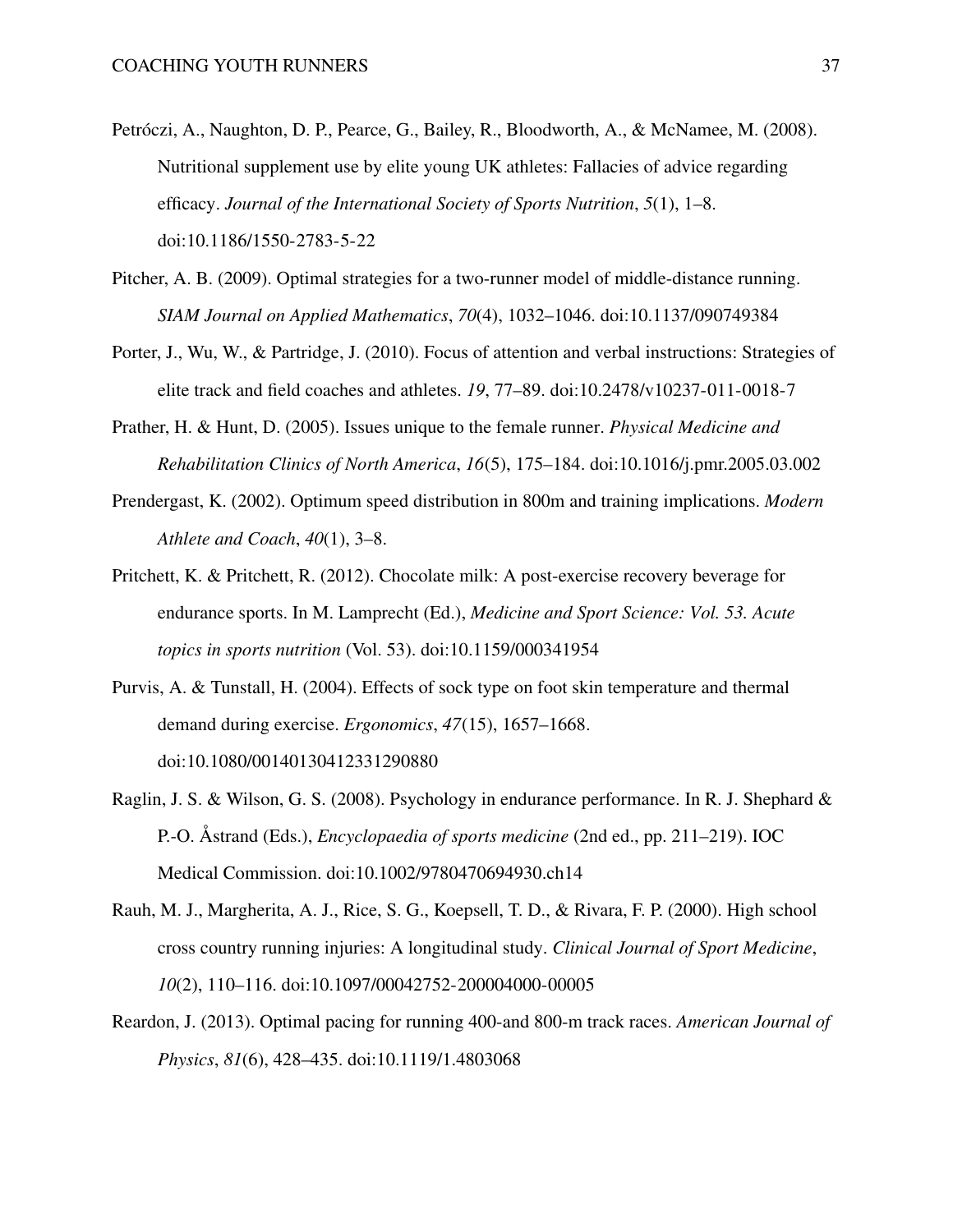- <span id="page-37-8"></span>Reid, J. P., Nelson, N. G., Roberts, K. J., & McKenzie, L. B. (2012). Track-related injuries in children and adolescents treated in US emergency departments from 1991 through 2008. *Physician and Sports Medicine*, *40*(2), 56–63. doi[:10.3810/psm.2012.05.1965](https://dx.doi.org/10.3810/psm.2012.05.1965)
- <span id="page-37-6"></span>Richards, C. E., Magin, P. J., & Callister, R. (2009). Is your prescription of distance running shoes evidence-based? *British Journal of Sports Medicine*, *43*(3), 159–162. doi[:10.1136/bjsm.2008.046680](https://dx.doi.org/10.1136/bjsm.2008.046680)
- <span id="page-37-7"></span>Ridge, S. T., Johnson, A. W., Mitchell, U. H., Hunter, I., Robinson, E., Rich, B. S., & Brown, S. D. (2013). Foot bone marrow edema after 10-week transition to minimalist running shoes. *Medicine & Science in Sports & Exercise*, *45*. doi[:10.1249/MSS.0b013e3182874769](https://dx.doi.org/10.1249/MSS.0b013e3182874769)
- <span id="page-37-0"></span>Roberts, W. O. (2007). Can children and adolescents run marathons? *Sports Medicine*, *37*(4–5), 299–301. doi[:10.2165/00007256-200737040-00007](https://dx.doi.org/10.2165/00007256-200737040-00007)
- <span id="page-37-2"></span>Rollo, I. & Williams, C. (2010). Influence of ingesting a carbohydrate-electrolyte solution before and during a 1-hour run in fed endurance-trained runners. *Journal of Sports Sciences*, *28*(6), 593–601. doi[:10.1080/02640410903582784](https://dx.doi.org/10.1080/02640410903582784)
- <span id="page-37-4"></span>Rowland, T. W., Black, S. A., & Kelleher, J. F. (1987). Iron deficiency in adolescent endurance athletes. *Journal of Adolescent Health Care*, *8*(4), 322–326. doi[:10.1016/0197-0070\(87\)90002-7](https://dx.doi.org/10.1016/0197-0070(87)90002-7)
- <span id="page-37-5"></span>Sarkisian, G. (2016). *Devleopment of a sports nutrition curriculum to increase nutrition knowledge among high school athletes in Los Angeles, CA* (Master's thesis, California State University, Northridge). Retrieved from<http://scholarworks.csun.edu/>
- <span id="page-37-3"></span>Schneider, M. B. & Benjamin, H. J. (2011). Sports drinks and energy drinks for children and adolescents: Are they appropriate? *Pediatrics*, *127*(6), 1182–1189. doi[:10.1542/peds.2011-0965](https://dx.doi.org/10.1542/peds.2011-0965)
- <span id="page-37-1"></span>Schröder, S., Fischer, A., Vock, C., Böhme, M., Schmelzer, C., Döpner, M., . . . Döring, F. (2008). Nutrition concepts for elite distance runners based on macronutrient and energy expenditure. *Journal of Athletic Training*, *43*(5), 489–504. doi[:10.4085/1062-6050-43.5.489](https://dx.doi.org/10.4085/1062-6050-43.5.489)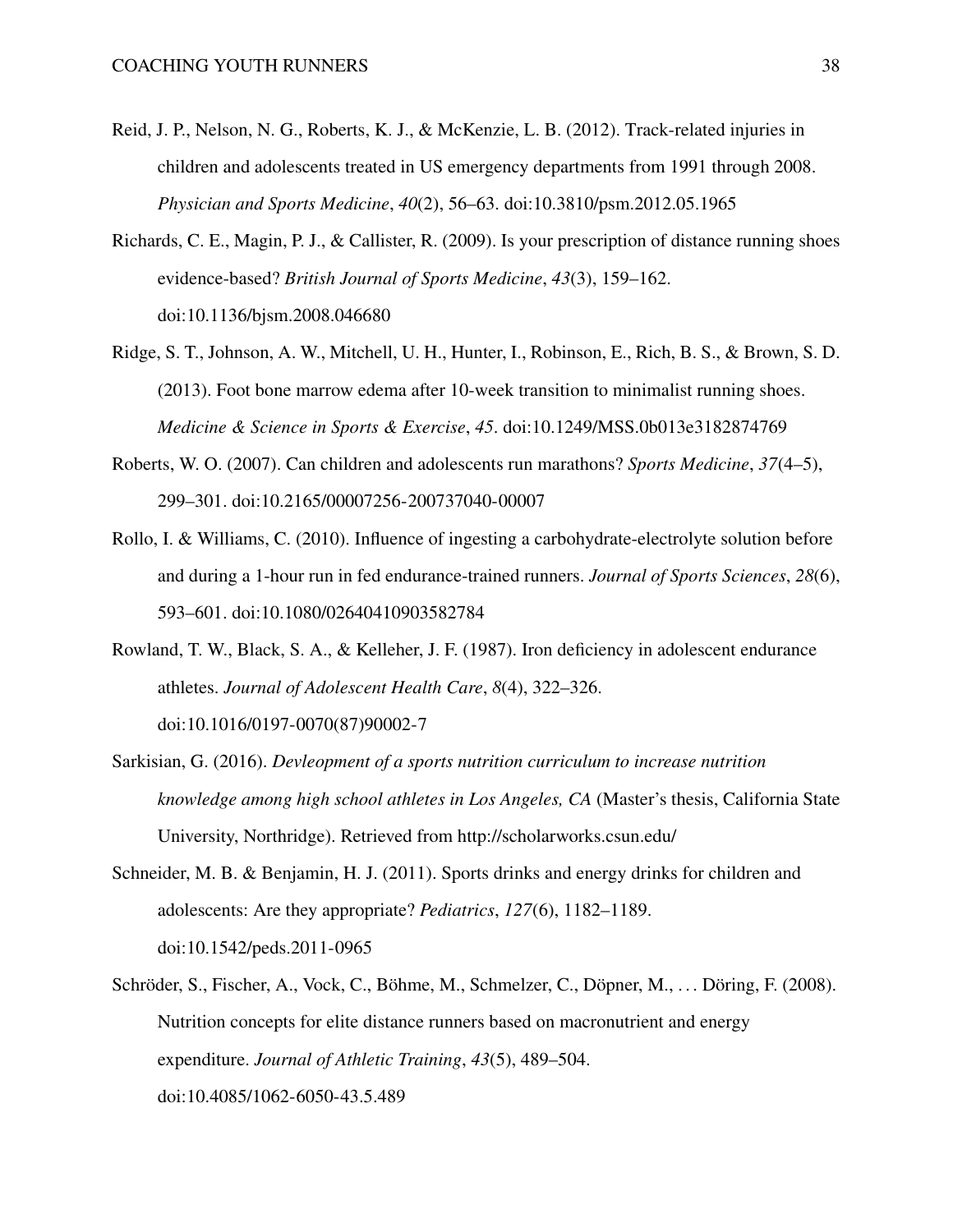- <span id="page-38-3"></span>Schubert, M. M. & Astorino, T. A. (2013). A systematic review of the efficacy of ergogenic aids for improving running performance. *The Journal of Strength & Conditioning Research*, *27*. doi[:10.1519/JSC.0b013e31826cad24](https://dx.doi.org/10.1519/JSC.0b013e31826cad24)
- <span id="page-38-4"></span>Schücker, L., Anheier, W., Hagemann, N., Strauss, B., & Völker, K. (2013). On the optimal focus of attention for efficient running at high intensity. *Sport, Exercise, and Performance Psychology*, *2*(3), 207–219. doi[:10.1037/a0031959](https://dx.doi.org/10.1037/a0031959)
- <span id="page-38-0"></span>Schwartz, C., King, N., Perreira, B., Blundell, J., & Thivel, D. (2016). A systematic review and meta-analysis of energy and macronutrient intake responses to physical activity interventions in children and adolescents with obesity. *Pediatric Obesity*. Advance online publication. doi[:10.1111/ijpo.12124](https://dx.doi.org/10.1111/ijpo.12124)
- <span id="page-38-7"></span>Sedano, S., Marín, P. J., Cuadrado, G., & Redondo, J. C. (2013). Concurrent training in elite male runners: The influence of strength versus muscular endurance training on performance outcomes. *The Journal of Strength & Conditioning Research*, *27*. doi[:10.1519/JSC.0b013e318280cc26](https://dx.doi.org/10.1519/JSC.0b013e318280cc26)
- <span id="page-38-6"></span>Seiler, S. & Tønnessen, E. (2009). Intervals, thresholds, and long slow distance: The role of intensity and duration in endurance training. *Sportscience*, *13*, 32–53. Retrieved from <http://usetu.htmww.sportsci.org/2009/ss.htm>
- <span id="page-38-1"></span>Siegel, R., Maté, J., Brearley, M. B., Watson, G., Nosaka, K., & Laursen, P. B. (2010). Ice slurry ingestion increases core temperature capacity and running time in the heat. *Medicine & Science in Sports & Exercise*, *42*(4), 717–725. doi[:10.1249/MSS.0b013e3181bf257a](https://dx.doi.org/10.1249/MSS.0b013e3181bf257a)
- <span id="page-38-2"></span>Siegel, R., Maté, J., Watson, G., Nosaka, K., & Laursen, P. B. (2012). Pre-cooling with ice slurry ingestion leads to similar run times to exhaustion in the heat as cold water immersion. *Journal of Sports Sciences*, *30*(2), 155–165. doi[:10.1080/02640414.2011.625968](https://dx.doi.org/10.1080/02640414.2011.625968)
- <span id="page-38-5"></span>Sirard, J. R., Pfeiffer, K. A., & Pate, R. R. (2006). Motivational factors associated with sports program participation in middle school students. *Journal of Adolescent Health*, *38*(6), 696–703. doi[:10.1016/j.jadohealth.2005.07.013](https://dx.doi.org/10.1016/j.jadohealth.2005.07.013)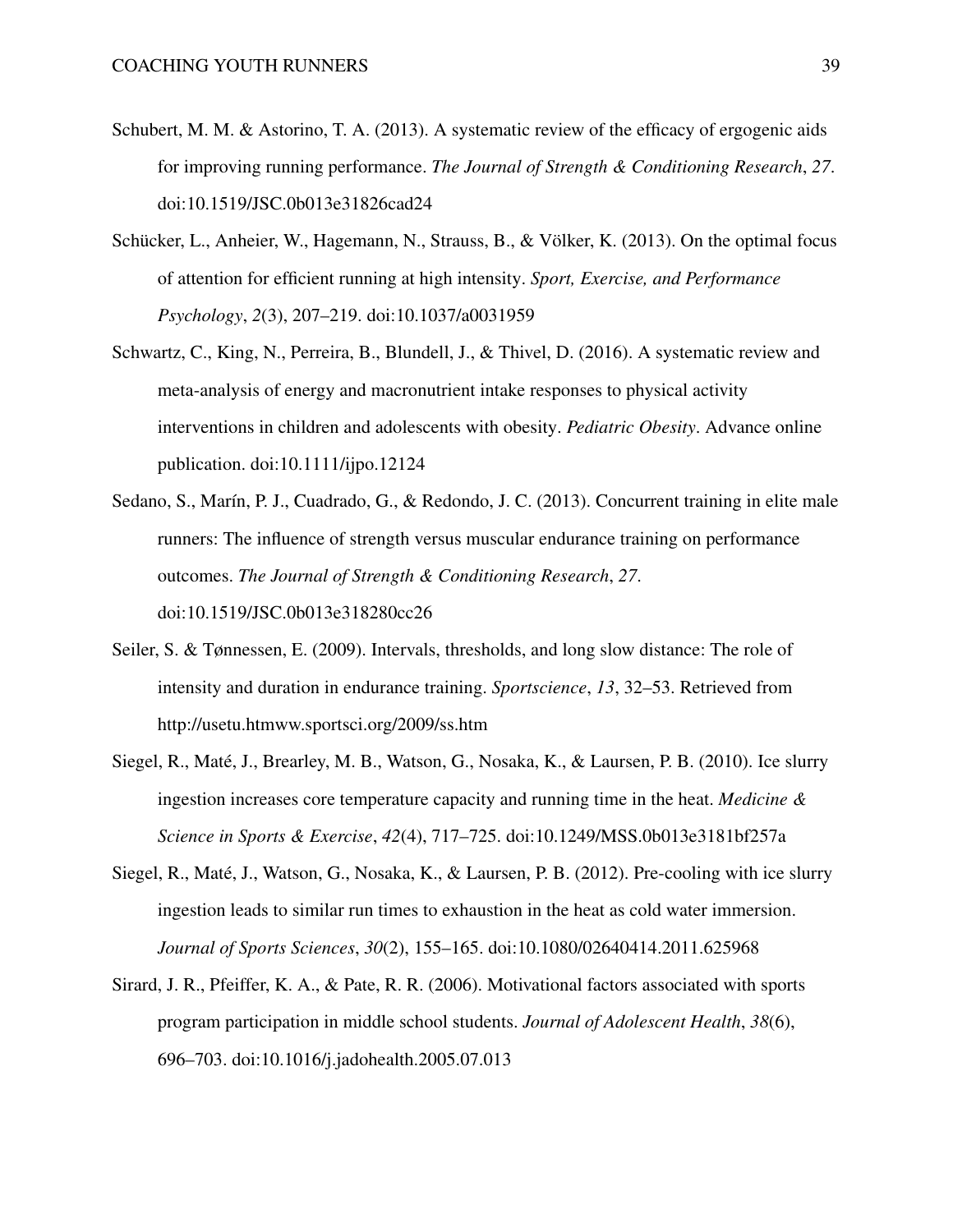- <span id="page-39-6"></span>Smith, P. M. & Ogle, J. P. (2006). Interactions among high school cross-country runners and coaches: Creating a cultural context for athletes' embodied experiences. *Family and Consumer Sciences Research Journal*, *34*(3), 276–307. doi[:10.1177/1077727X05283598](https://dx.doi.org/10.1177/1077727X05283598)
- <span id="page-39-3"></span>St Clair Gibson, A., De Koning, J., Thompson, K., Roberts, W. O., Micklewright, D., Raglin, J. S., & Foster, C. (2013). Crawling to the finish line: Why do endurance runners collapse? *Sports Medicine*, *43*(6), 413–424. doi[:10.1007/s40279-013-0044-y](https://dx.doi.org/10.1007/s40279-013-0044-y)
- <span id="page-39-1"></span>Stearns, R. L., Casa, D. J., Lopez, R. M., McDermott, B. P., Ganio, M. S., Decher, N. R., . . . Maresh, C. M. (2009). Influence of hydration status on pacing during trail running in the heat. *The Journal of Strength & Conditioning Research*, *23*(9), 2533–2541. doi[:10.1519/JSC.0b013e3181b73c3f](https://dx.doi.org/10.1519/JSC.0b013e3181b73c3f)
- <span id="page-39-4"></span>Stein, J., Bloom, G. A., & Sabiston, C. M. (2012). Influence of perceived and preferred coach feedback on youth athletes' perceptions of team motivational climate. *Psychology of Sport and Exercise*, *13*(4), 484–490. doi[:10.1016/j.psychsport.2012.02.004](https://dx.doi.org/10.1016/j.psychsport.2012.02.004)
- <span id="page-39-0"></span>Stellingwerff, T., Boit, M. K., & Res, P. T. (2007). Nutritional strategies to optimize training and racing in middle-distance athletes. *Journal of Sports Sciences*, *25*(S1), 17–28. doi[:10.1080/02640410701607213](https://dx.doi.org/10.1080/02640410701607213)
- <span id="page-39-5"></span>Stoate, I., Wulf, G., & Lewthwaite, R. (2012). Enhanced expectancies improve movement efficiency in runners. *Journal of Sports Sciences*, *30*(8), 815–823. doi[:10.1080/02640414.2012.671533](https://dx.doi.org/10.1080/02640414.2012.671533)
- <span id="page-39-8"></span>Takai, K. (1998). Cognitive strategies and recall of pace by long-distance runners. *Perceptual and Motor Skills*, *86*(3), 763–770. doi[:10.2466/pms.1998.86.3.763](https://dx.doi.org/10.2466/pms.1998.86.3.763)
- <span id="page-39-7"></span>TenBroek, T. M., Rodrigues, P., Frederick, E. C., & Hamill, J. (2013). Effects of unknown footwear midsole thickness on running kinematics within the initial six minutes of running. *Footwear Science*, *5*. doi[:10.1080/19424280.2012.744360](https://dx.doi.org/10.1080/19424280.2012.744360)
- <span id="page-39-2"></span>Tenforde, A. S., Fredericson, M., Sayres, L. C., Cutti, P., & Sainani, K. L. (2015). Identifying sex-specific risk factors for low bone mineral density in adolescent runners. *The American journal of sports medicine*, *43*(6), 1494–1504. doi[:10.1177/0363546515572142](https://dx.doi.org/10.1177/0363546515572142)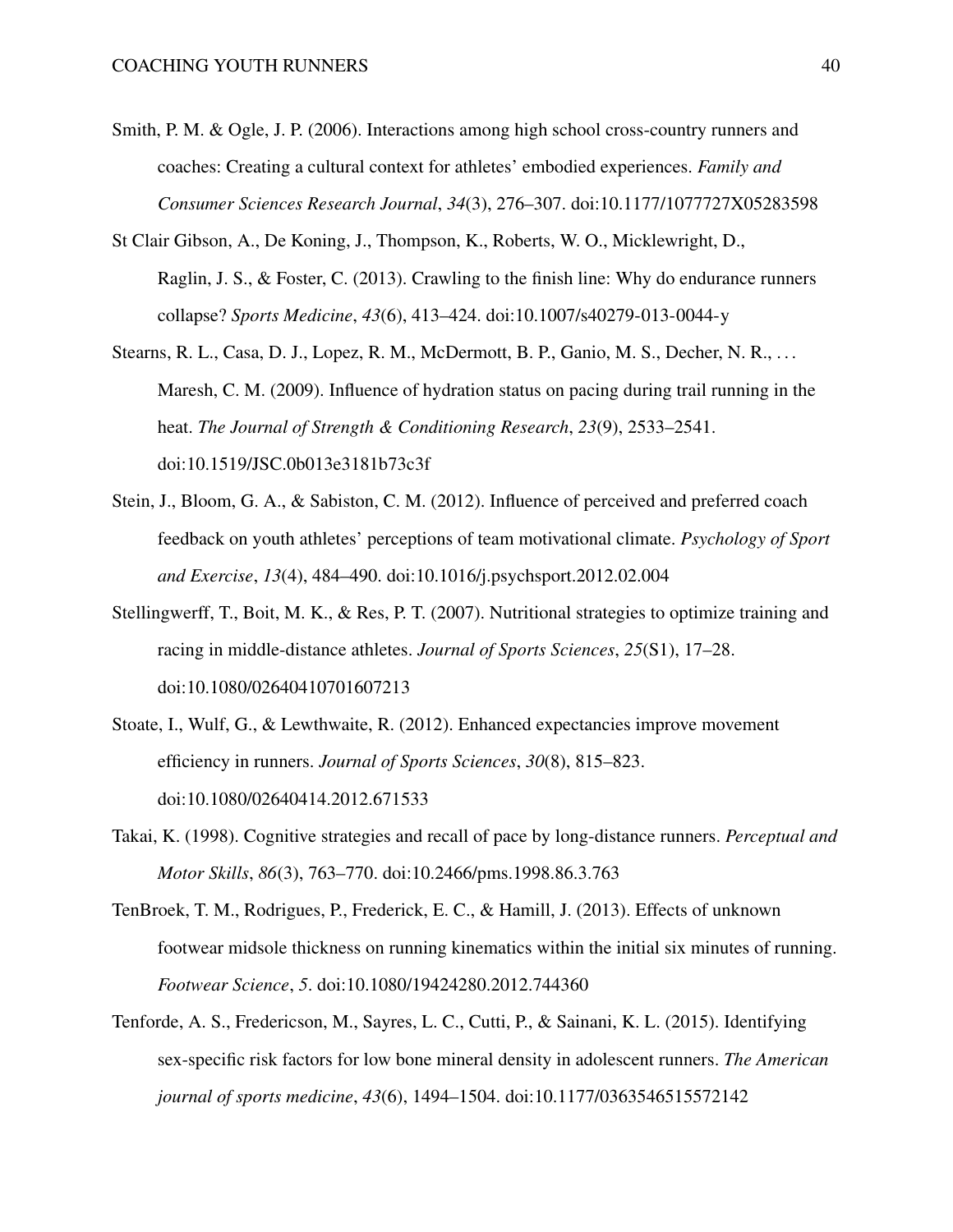- <span id="page-40-5"></span>Tenforde, A. S., Sayres, L. C., McCurdy, L., Sainani, K. L., & Fredericson, M. (2013). Identifying sex-specific risk factors for stress fractures in adolescent runners. *Medicine & Science in Sports & Exercise*, *45*(10). doi[:10.1249/MSS.0b013e3182963d75](https://dx.doi.org/10.1249/MSS.0b013e3182963d75)
- <span id="page-40-3"></span>Thacker, S. B., Gilchrist, J., Stroup, D. F., & Kimsey Jr, C. D. (2004). The impact of stretching on sports injury risk: A systematic review of the literature. *Medicine & Science in Sports & Exercise*, *36*(3), 371–378. doi[:10.1249/01.MSS.0000117134.83018.F7](https://dx.doi.org/10.1249/01.MSS.0000117134.83018.F7)
- <span id="page-40-6"></span>Thiel, C., Foster, C., Banzer, W., & De Koning, J. (2012). Pacing in Olympic track races: Competitive tactics versus best performance strategy. *Journal of Sports Sciences*, *30*(11), 1107–1115. doi[:10.1080/02640414.2012.701759](https://dx.doi.org/10.1080/02640414.2012.701759)
- <span id="page-40-8"></span>Tønnessen, E., Svendsen, I. S., Olsen, I. C., Guttormsen, A., & Haugen, T. (2015). Performance development in adolescent track and field athletes according to age, sex and sport discipline. *PLoS ONE*, *10*(6), 1–10. doi[:10.1371/journal.pone.0129014](https://dx.doi.org/10.1371/journal.pone.0129014)
- <span id="page-40-7"></span>Tucker, R., Lambert, M. I., & Noakes, T. D. (2006). An analysis of pacing strategies during men's world-record performances in track athletics. *International Journal of Sports Physiology and Performance*, *1*(3), 233–245. doi[:http://www.ncbi.nlm.nih.gov](https://dx.doi.org/http://www.ncbi.nlm.nih.gov)
- <span id="page-40-4"></span>van Mechelen, W., Hlobil, H., Kemper, H. C., Voorn, W. J., & de Jongh, H. R. (1993). Prevention of running injuries by warm-up, cool-down, and stretching exercises. *The American Journal of Sports Medicine*, *21*(5), 711–719. doi[:10.1177/036354659302100513](https://dx.doi.org/10.1177/036354659302100513)
- <span id="page-40-0"></span>van Nieuwenhoven, M., Brouns, F., & Kovacs, E. (2005). The effect of two sports drinks and water on GI complaints and performance during an 18-km run. *International Journal of Sports Medicine*, *26*(04), 281–285. doi[:10.1055/s-2004-820931](https://dx.doi.org/10.1055/s-2004-820931)
- <span id="page-40-1"></span>Voelker, D. K. (2013). Endurance sports. In J. J. Reel (Ed.), *Eating disorders: An encyclopedia of causes, treatment, and prevention* (pp. 169–172). Santa Barbara, CA: ABC-CLIO.
- <span id="page-40-2"></span>Whitehead, J., Andrée, K. V., & Lee, M. J. (2004). Achievement perspectives and perceived ability: How far do interactions generalize in youth sport? *Psychology of Sport and Exercise*, *5*(3), 291–317. doi[:10.1016/S1469-0292\(03\)00016-5](https://dx.doi.org/10.1016/S1469-0292(03)00016-5)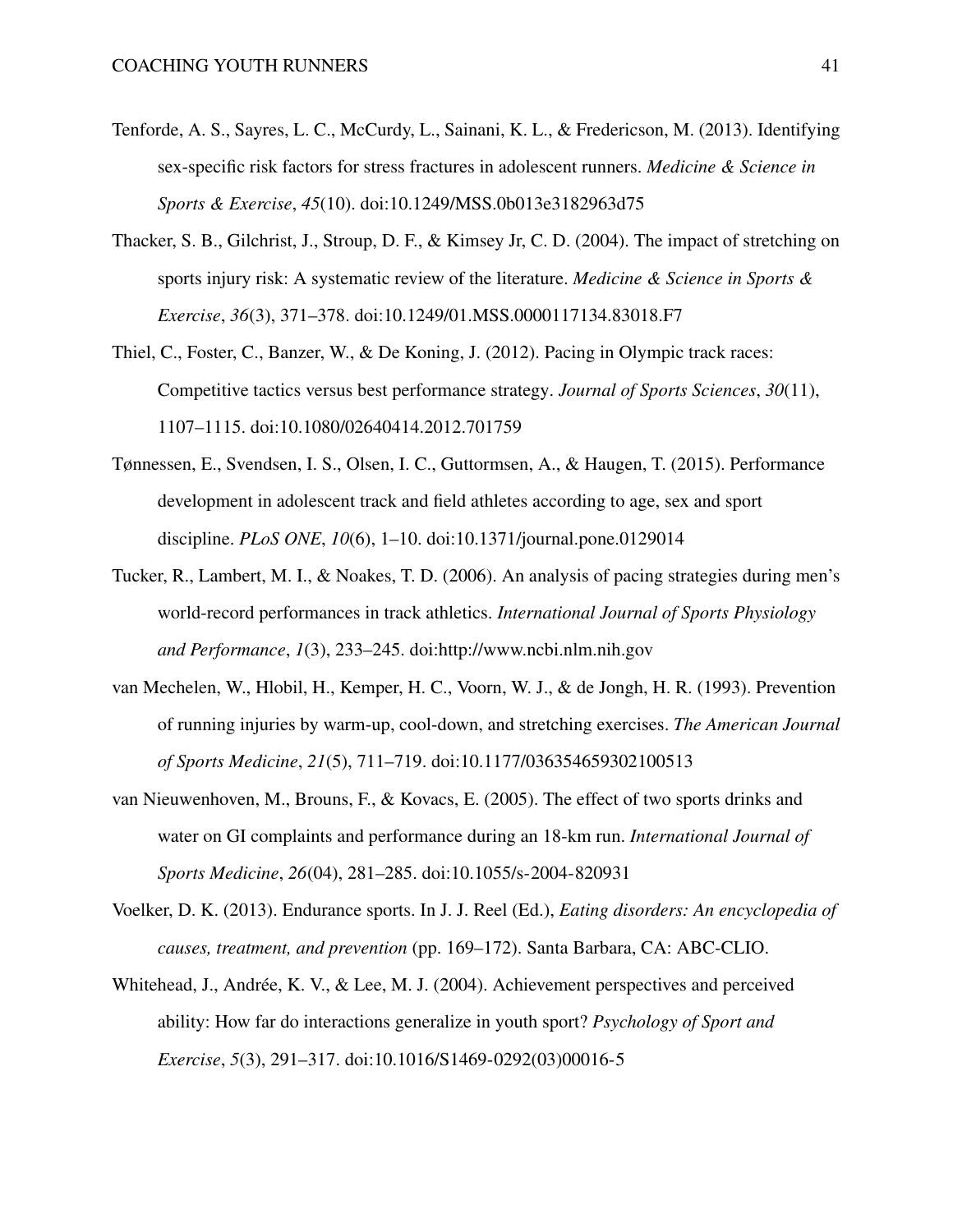- <span id="page-41-0"></span>Wiersma, L. D. & Sherman, C. P. (2005). Volunteer youth sport coaches' perspectives of coaching education/certification and parental codes of conduct. *Research Quarterly for Exercise and Sport*, *76*(3), 324–338. doi[:10.1080/02701367.2005.10599303](https://dx.doi.org/10.1080/02701367.2005.10599303)
- <span id="page-41-4"></span>Wiita, B. G. & Stombaugh, I. A. (1996). Nutrition knowledge, eating practices, and health of adolescent female runners: A 3-year longitudinal study. *International Journal of Sport Nutrition*, *6*(4), 414–425. Retrieved from<http://www.ncbi.nlm.nih.gov>
- <span id="page-41-2"></span>Wilk, B., Timmons, B. W., & Bar-Or, O. (2010). Voluntary fluid intake, hydration status, and aerobic performance of adolescent athletes in the heat. *Applied Physiology, Nutrition, and Metabolism*, *35*(6), 834–841. doi[:10.1139/H10-084](https://dx.doi.org/10.1139/H10-084)
- <span id="page-41-1"></span>Williams, S. J. & Kendall, L. (2007). Perceptions of elite coaches and sports scientists of the research needs for elite coaching practice. *Journal of Sports Sciences*, *25*(14), 1577–1586. doi[:10.1080/02640410701245550](https://dx.doi.org/10.1080/02640410701245550)
- <span id="page-41-6"></span>Wilson, J. M., Hornbuckle, L. M., Kim, J.-S., Ugrinowitsch, C., Lee, S.-R., Zourdos, M. C., ... Panton, L. B. (2010). Effects of static stretching on energy cost and running endurance performance. *The Journal of Strength & Conditioning Research*, *24*(9), 2274–2279. doi[:10.1519/JSC.0b013e3181b22ad6](https://dx.doi.org/10.1519/JSC.0b013e3181b22ad6)
- <span id="page-41-3"></span>Winters-Stone, K. M. & Snow, C. M. (2004). One year of oral calcium supplementation maintains cortical bone density in young adult female distance runners. *International Journal of Sport Nutrition and Exercise Metabolism*, *14*(1), 7–17. doi[:10.1123/ijsnem.14.1.7](https://dx.doi.org/10.1123/ijsnem.14.1.7)
- <span id="page-41-7"></span>Wunderlich, A. (2012). *Dynamic warm-up effect on 5 km performance and running economy in collegiate cross-country runners* (Master's thesis, Indiana State University, Terre Haute, IN). Retrieved from<http://scholars.indstate.edu/>
- <span id="page-41-5"></span>Xiang, P., McBride, R. E., & Bruene, A. (2004). Fourth graders' motivation in an elementary physical education running program. *The Elementary School Journal*, *104*(3), 253–266. doi[:10.1086/499752](https://dx.doi.org/10.1086/499752)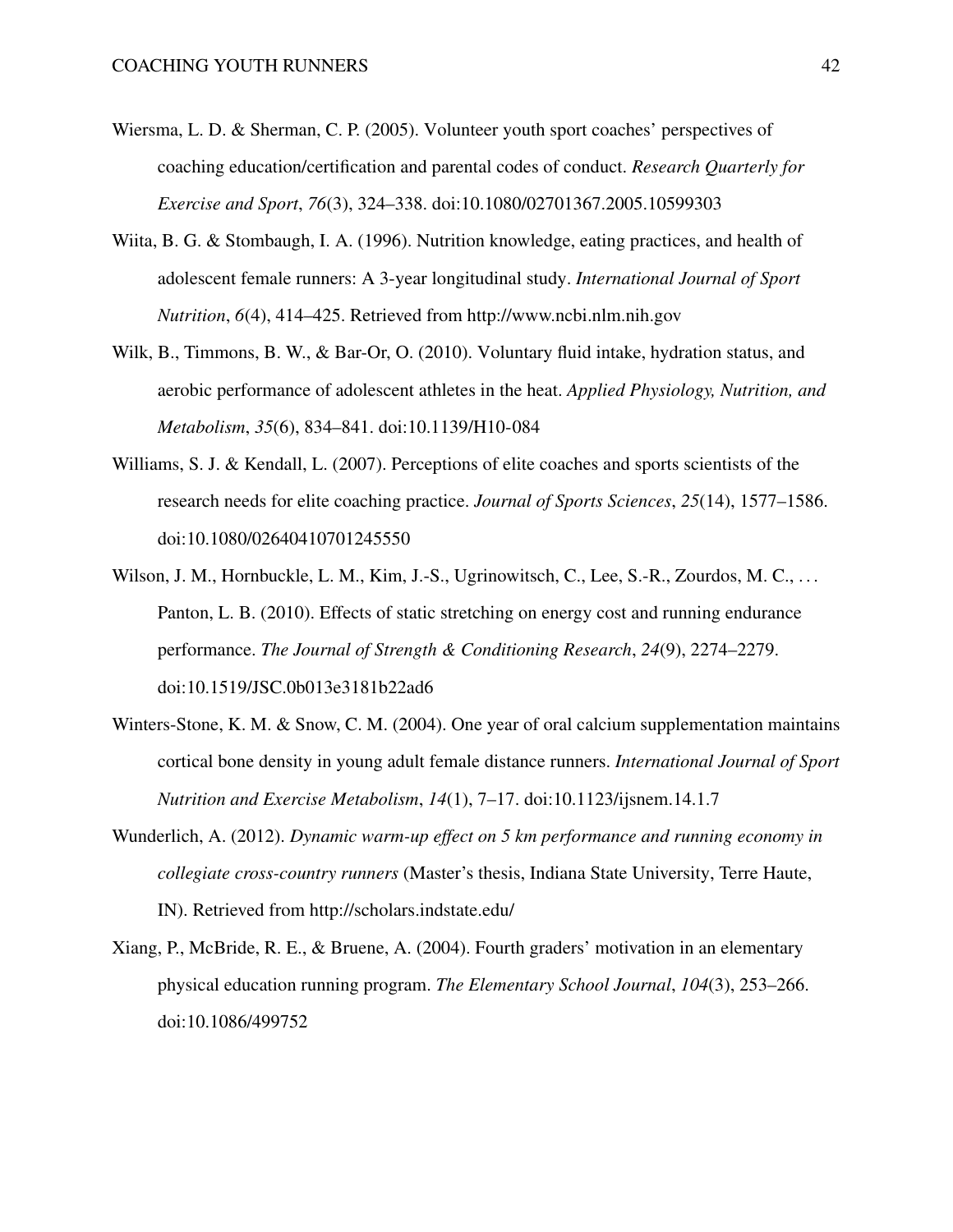- <span id="page-42-2"></span>Xiang, P., McBride, R. E., & Bruene, A. (2006). Fourth-grade students' motivational changes in an elementary physical education running program. *Research Quarterly for Exercise and Sport*, *77*(2), 195–207. doi[:10.1080/02701367.2006.10599354](https://dx.doi.org/10.1080/02701367.2006.10599354)
- <span id="page-42-4"></span>Yamamoto, L. M., Lopez, R. M., Klau, J. F., Casa, D. J., Kraemer, W. J., & Maresh, C. M. (2008). The effects of resistance training on endurance distance running performance among highly trained runners: A systematic review. *The Journal of Strength & Conditioning Research*, *22*(6), 2036–2044. doi[:10.1519/JSC.0b013e318185f2f0](https://dx.doi.org/10.1519/JSC.0b013e318185f2f0)
- <span id="page-42-1"></span>Young, B. & Salmela, J. (2002). Perceptions of training and deliberate practice of middle distance runners. *International Journal of Sport Psychology*, *33*(2), 167–181. Retrieved from <http://www.cabdirect.org/cabdirect/abstract/20033062510>
- <span id="page-42-0"></span>Zawila, L. G., Steib, C.-S. M., & Hoogenboom, B. (2003). The female collegiate cross-country runner: Nutritional knowledge and attitudes. *Journal of Athletic Training*, *38*(1), 67–74. Retrieved from<http://www.ncbi.nlm.nih.gov>
- <span id="page-42-3"></span>Zourdos, M. C., Wilson, J. M., Sommer, B. A., Lee, S.-R., Park, Y.-M., Henning, P. C., . . . Kim, J.-S. (2012). Effects of dynamic stretching on energy cost and running endurance performance in trained male runners. *The Journal of Strength & Conditioning Research*, *26*(2), 335–341. doi[:10.1519/JSC.0b013e318225bbae](https://dx.doi.org/10.1519/JSC.0b013e318225bbae)